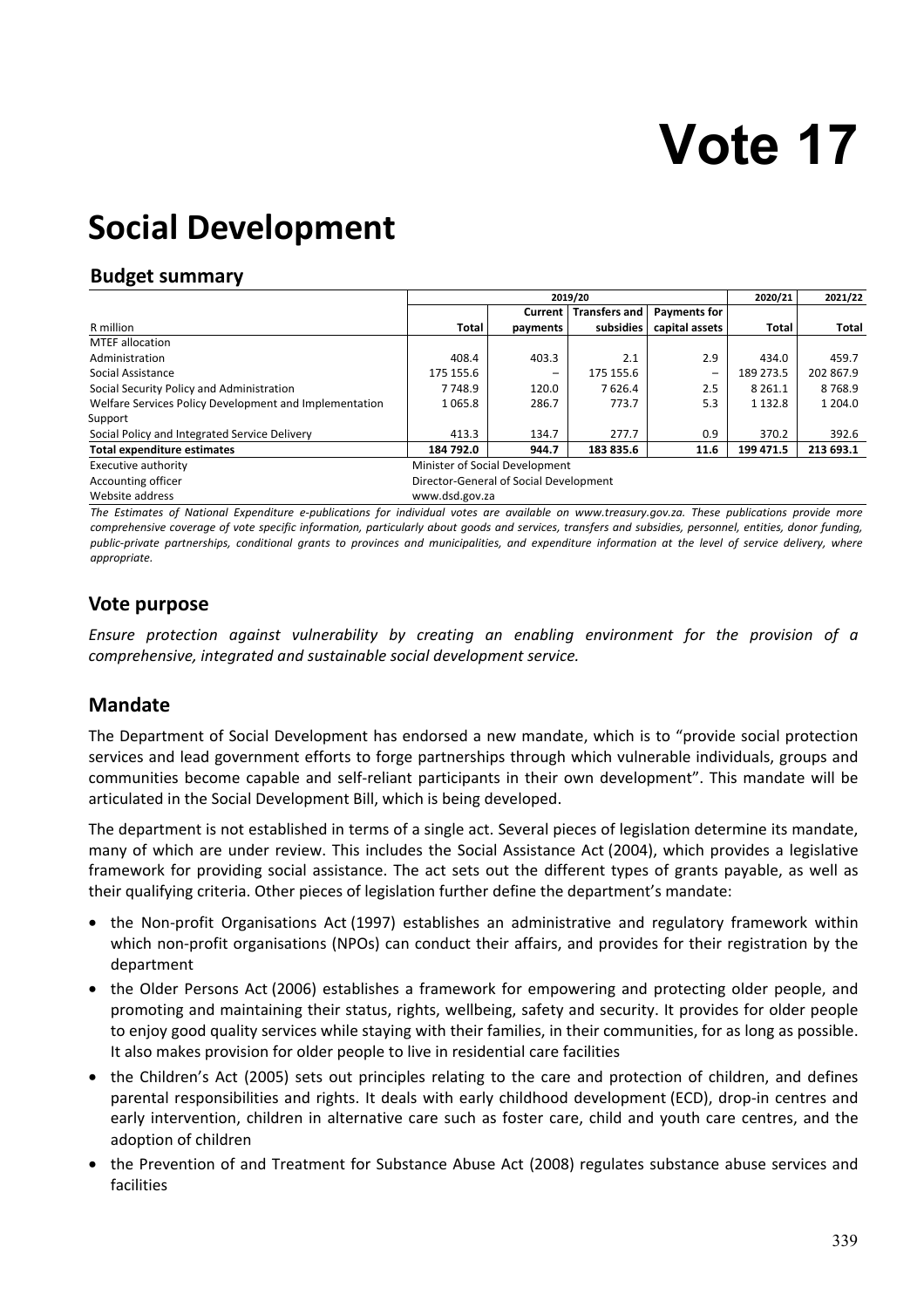- the 1998 White Paper on Population Policy for South Africa is aimed at promoting the sustainable development of all South Africans by integrating population issues with development planning in all spheres of government and all sectors of society
- the 2015 White Paper on the Rights of Persons with Disabilities focuses on putting in place measures to reduce the exclusion and inequality experienced by people with disabilities. This includes contributing towards fighting poverty among people with disabilities and their families, and providing policy guidelines on building capacity in the public sector to deliver equitable and accessible services
- the 1997 White Paper for Social Welfare sets out the principles, guidelines, policies and programmes for developmental social welfare in South Africa. It provides the foundation for social welfare in the post-1994 era
- the Social Service Professions Act (1978) provides for the regulation of social service professionals
- the Victim Empowerment Support Services Bill is aimed at regulating victim support services and empowering victims.

The department is also the custodian of international human rights treaties that the country has ratified, focusing on protecting the rights of children, people with disabilities and older people. This includes coordinating the implementation of these treaties, and compiling periodic country reports.

## **Selected performance indicators**

**Table 17.1 Performance indicators by programme and related outcome**

| Indicator                | Programme       | <b>MTSF outcome</b> |             | Past                    |              | Current           |                                                                |             |              |
|--------------------------|-----------------|---------------------|-------------|-------------------------|--------------|-------------------|----------------------------------------------------------------|-------------|--------------|
|                          |                 |                     | 2015/16     | 2016/17                 | 2017/18      | 2018/19           | 2019/20                                                        | 2020/21     | 2021/22      |
| Total number of old age  | Social          |                     | 3.2 million | 3.3 million             | 3.4 million  | 3.5 million       | 3.7 million                                                    | 3.8 million | 3.9 million  |
| grant beneficiaries      | Assistance      |                     |             |                         |              |                   |                                                                |             |              |
| Total number of war      | Social          |                     | 245         | 176                     | 134          | 107               | 78                                                             | 60          | 46           |
| veterans grant           | Assistance      |                     |             |                         |              |                   |                                                                |             |              |
| beneficiaries            |                 |                     |             |                         |              |                   |                                                                |             |              |
| Total number of          | Social          |                     | 1.1 million | 1.1 million             | 1.1 million  | 1 million         | 1 million                                                      | 1 million   | 1 million    |
| disability grant         | Assistance      |                     |             |                         |              |                   |                                                                |             |              |
| beneficiaries            |                 |                     |             |                         |              |                   |                                                                |             |              |
| Total number of child    | Social          |                     |             | 12 million 12.1 million | 12.3 million |                   | $\vert$ 12.4 million $\vert$ 12.7 million $\vert$ 12.9 million |             | 13.1 million |
| support grant            | Assistance      |                     |             |                         |              |                   |                                                                |             |              |
| beneficiaries            |                 |                     |             |                         |              |                   |                                                                |             |              |
| Total number of foster   | Social          | Outcome 13:         | 470 015     | 440 295                 | 416016       | 397888            | 351418                                                         | 334 137     | 318 134      |
| care grant beneficiaries | Assistance      | An inclusive        |             |                         |              |                   |                                                                |             |              |
| Total number of care     | Social          | and responsive      | 131 040     | 144 952                 | 147467       | 154 353           | 154 498                                                        | 157998      | 161 612      |
| dependency grant         | Assistance      | social              |             |                         |              |                   |                                                                |             |              |
| beneficiaries            |                 | protection          |             |                         |              |                   |                                                                |             |              |
| Total number of grant-   | Social          | system              | 137 806     | 164 349                 | 192 091      | 215 880           | 246 910                                                        | 275 607     | 305 367      |
| in-aid beneficiaries     | Assistance      |                     |             |                         |              |                   |                                                                |             |              |
| Percentage of appeals    | Social Security |                     | 81%         | 86%                     | 96.6%        | 70%               | 75%                                                            | 80%         | 90%          |
| per year adjudicated     | Policy and      |                     | (475/       | (1914/                  | (1276/       |                   |                                                                |             |              |
| within 90 days of        | Administration  |                     | 584)        | 2235)                   | 1 3 2 1 )    |                   |                                                                |             |              |
| receipt                  |                 |                     |             |                         |              |                   |                                                                |             |              |
| Number of young          | Welfare         |                     | 5 3 6 4     | 4374                    | 4841         | 1350 <sup>1</sup> | 1616                                                           | 1 3 0 1     | 1046         |
| people awarded           | Services Policy |                     |             |                         |              |                   |                                                                |             |              |
| scholarships into the    | Development     |                     |             |                         |              |                   |                                                                |             |              |
| social service field per | and             |                     |             |                         |              |                   |                                                                |             |              |
| year                     | Implementation  |                     |             |                         |              |                   |                                                                |             |              |
|                          | Support         |                     |             |                         |              |                   |                                                                |             |              |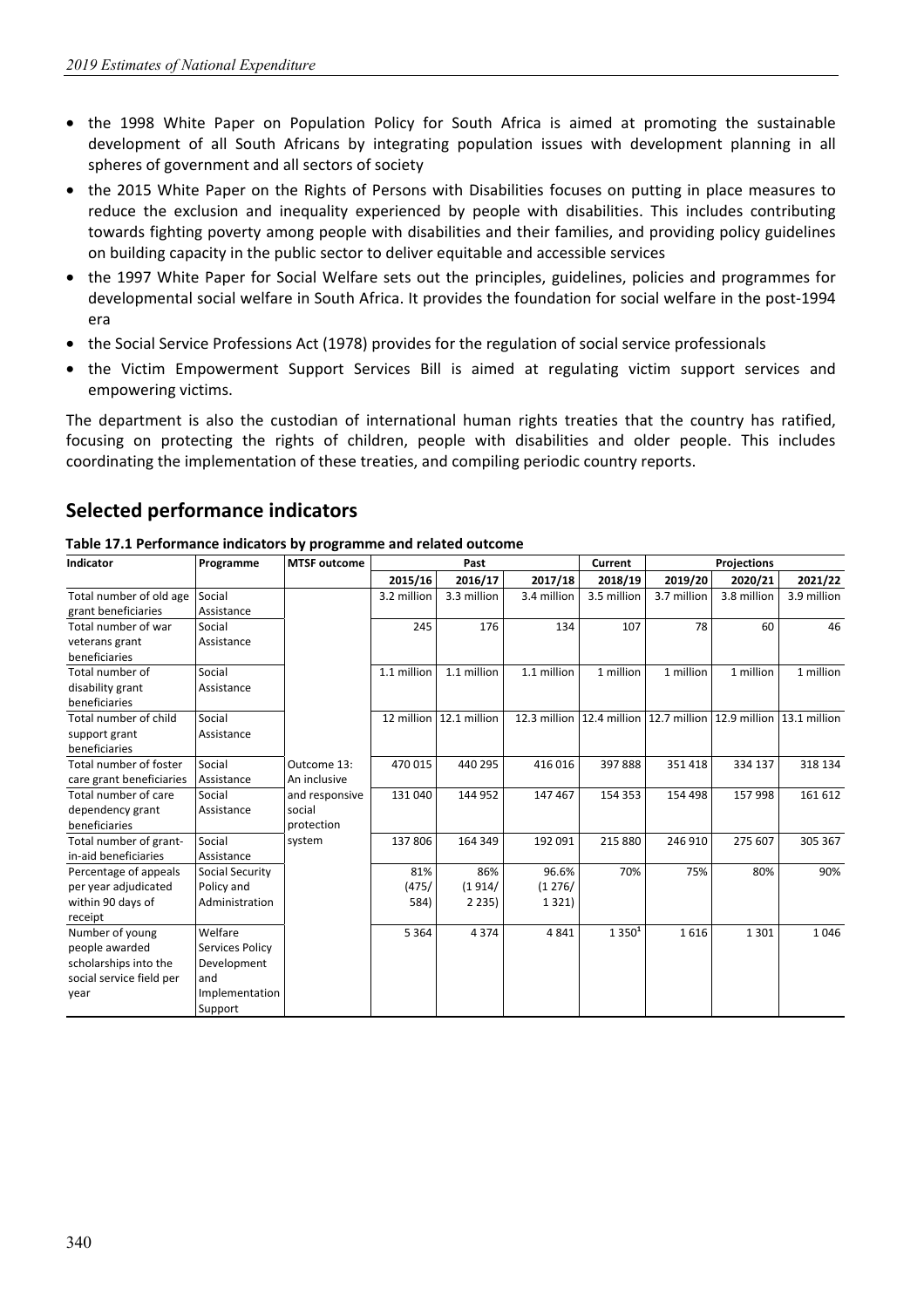| <b>Indicator</b>          | Programme        | MTSF outcome   |         | Past     |         | Current |         |         |         |
|---------------------------|------------------|----------------|---------|----------|---------|---------|---------|---------|---------|
|                           |                  |                | 2015/16 | 2016/17  | 2017/18 | 2018/19 | 2019/20 | 2020/21 | 2021/22 |
| Percentage of non-        | Social Policy    | Outcome 13:    | 99 %    | 97%      | 99.5%   | 98%     | 99%     | 99%     | 99%     |
| profit organisation       | and Integrated   | An inclusive   | (30711/ | (28 860/ | (31639/ |         |         |         |         |
| registration applications | Service Delivery | and responsive | 31 183) | 29 601)  | 31 792) |         |         |         |         |
| processed within          |                  | social         |         |          |         |         |         |         |         |
| 2 months of receipt       |                  | protection     |         |          |         |         |         |         |         |
|                           |                  | system         |         |          |         |         |         |         |         |

#### **Table 17.1 Performance indicators by programme and related outcome**

*1. Reduction in scholarships awarded due to funds reprioritised towards the employment of social worker graduates.* 

## **Expenditure analysis**

In addressing the critical challenges of poverty, unemployment and inequality, over the medium term, the Department of Social Development intends to focus on deepening social assistance and extending the scope of social security; reforming the social welfare sector and its services to deliver better results; increasing access to ECD; and strengthening community development interventions. This work gives expression to the National Development Plan's vision of improving the short- and long-term prospects of current and future generations, and outcome 13 (an inclusive and responsive social protection system) of government's 2014-2019 mediumterm strategic framework.

#### *Deepening social assistance and extending the scope of social security*

To alleviate the high rate of poverty in South Africa, government has institutionalised a comprehensive social protection system. This includes unconditional cash transfers, most of which are aimed at supporting poor individuals from vulnerable demographic groups, such as children, older people and people with disabilities. In 2018/19, 17.6 million beneficiaries received monthly grants, and it is estimated that 18.7 million beneficiaries will receive social grants in 2021/22. The bulk of these are allocated to the *child support grant*, which currently benefits 12.5 million poor children, and the *old age grant*, which benefits 3.5 million people older than 60. The national prevalence of disability is 7.5 per cent, and, as such, the *disability grant*, of R1 700 per month in 2018/19, is provided to more than 1 million people.

Providing these grants to the elderly, war veterans, people with disabilities and children constitutes 94.8 per cent (R567.3 billion) of the department's budget allocation over the medium term in the *Social Assistance* programme. Expenditure on social grants is set to increase at an average annual rate of 7.6 per cent, from R162.9 billion in 2018/19 to R202.9 billion in 2021/22. Due to delays in finalising legislative provisions for an extended child support grant for double orphans, Cabinet has approved a reduction in social grants of R500 million per year for 2019/20 and 2020/21. The Social Assistance Amendment Bill, which caters for these provisions, is expected to be tabled in Parliament for approval over the MTEF period.

To provide for administration and distribution costs related to the payment of social grants, transfers to the South African Social Security Agency account for 98.3 per cent (R24.4 billion) of allocations to the *Social Security Policy and Administration* programme over the medium term. Administration costs are set to decrease from 5.1 per cent (R7.8 billion) of the budget for social grants in 2018/19 to 4.3 per cent (R8.6 billion) in 2021/22 as increases in social grant values and beneficiaries outpace increases in the cost of administration. This proportional decrease is due to the rationalisation of cash paypoints for the disbursement of grants to beneficiaries given effect by an arrangement between the South African Post Office and the South African Social Security Agency. This arrangement is expected to lead to greater operational efficiencies.

The number of social grant appeals is expected to increase from 2 000 in 2018/19 to 8 000 in 2021/22, pending Parliament's approval of amendments to the Social Assistance Amendment Bill to allow social grant applicants to directly lodge an appeal with the department's appeals tribunal as opposed to first having to lodge an appeal with the South African Social Security Agency. As a result, the turnaround time for adjudicating appeals is expected to be reduced from 180 days to 90 days, and the percentage of appeals adjudicated within 90 days is expected to increase from 70 per cent in 2018/19 to 90 per cent in 2021/22. In line with this, expenditure for the handling of appeals is set to increase at an average annual rate of 8.2 per cent, from R37.3 million in 2018/19 to R47.2 million in 2021/22, in the *Appeals Adjudication* subprogramme in the *Social Security Policy*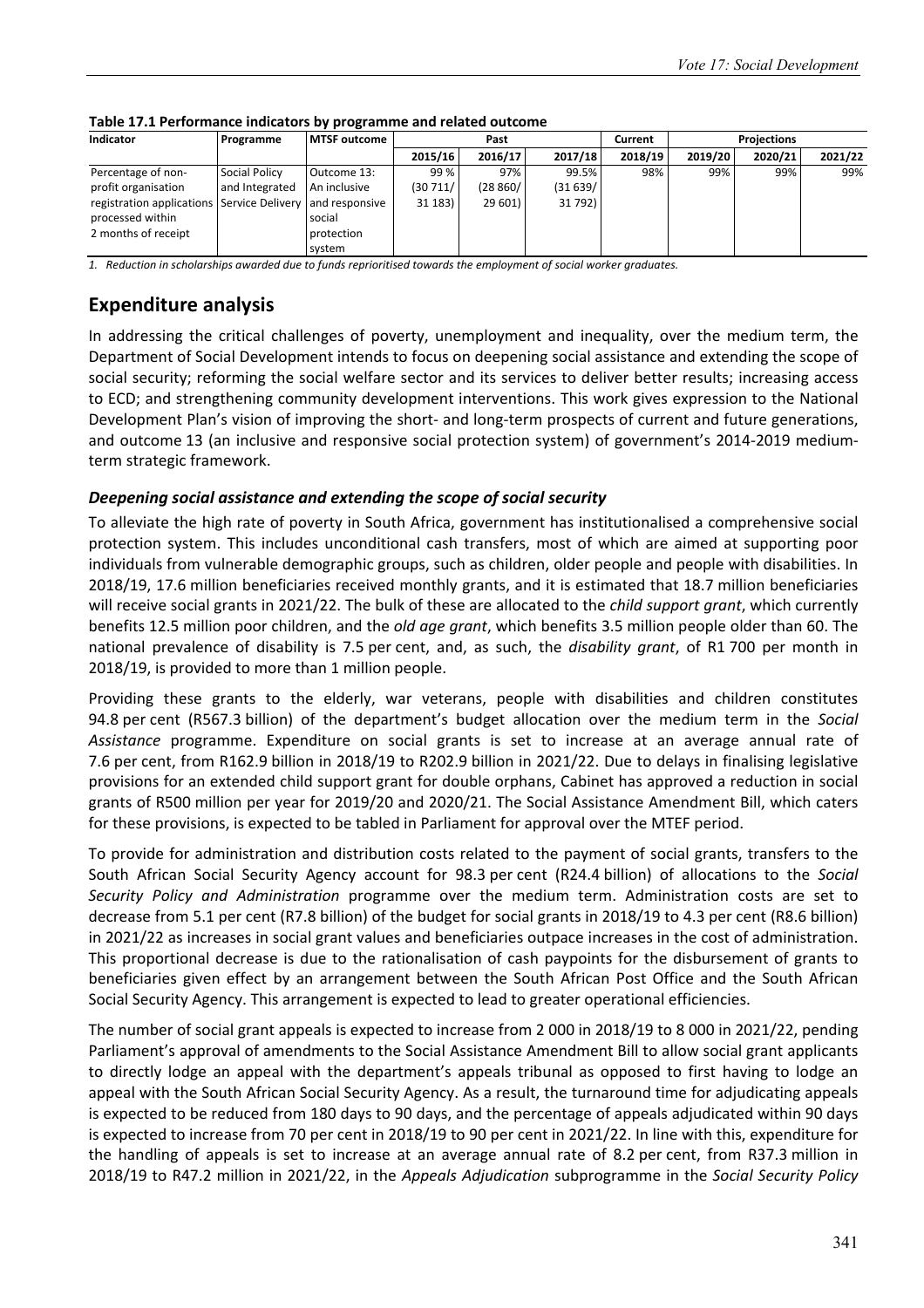#### *and Administration* programme.

By the end of 2019/20, the department plans to have operationalised an inspectorate tasked with maintaining the integrity of the social assistance framework and systems through detecting and investigating fraud. The introduction of the inspectorate is expected to result in a decrease in the number of these fraud and corruption cases referred to law enforcement agencies, from 101 cases in 2017/18 at an estimated value of R6.3 million. The budget for the inspectorate is R127.1 million over the MTEF period in the S*ocial Security Policy Development* subprogramme in the *Social Security Policy and Administration* programme.

#### *Reforming the social welfare sector and its services to deliver better results*

A key component of outcome 13 (an inclusive and responsive social protection system) of government's 2014- 2019 medium-term strategic framework involves reforming and standardising the social welfare system. To enable this, the department concluded its review of the 1997 White Paper for Social Welfare in 2016/17, and the development of a new white paper began in 2017/18. This process will inform the development and enactment of a social development act, which will provide measures and a uniform system for the promotion and provision of social development services across all sectors.

The Social Service Practitioners Bill is expected to replace the Social Service Professions Act (1978) in 2020/21. The bill is aimed at extending the scope of regulation to include emerging social service occupations such as community development practitioners, ECD practitioners, and child and youth care workers. These and other policy and legislative reforms are funded through an allocation of R105.2 million over the MTEF period in the *Service Standards* subprogramme in the *Welfare Services Policy Development and Implementation Support* programme.

Conditional grant allocations are temporary, and are to ensure that priority programmes are implemented as they were intended. Due to the successful implementation of the social worker employment grant at national level, the conditional allocation for this grant has been discontinued. As a result, R678.9 million over the MTEF period in the *Welfare Services Policy Development and Implementation Support* programme will be shifted from the department's baseline to the provincial equitable share from 2019/20. This will make provinces fully responsible for the employment of social workers. Funding through this allocation has enabled the employment of 632 social work graduates who have emerged from the department's social worker scholarship programme, and their delivery of social services to those who need them most.

Similarly, due to the successful operationalisation of 4 new substance abuse treatment centres to provide inpatient treatment in Eastern Cape, North West, Free State and Northern Cape, the conditional allocation to the substance abuse treatment grant has been discontinued. As a result, R237 million over the MTEF period in the *Welfare Services Policy Development and Implementation Support* programme will be shifted to the provincial equitable share from 2019/20 to give provinces full responsibility for the running of these centres. Their establishment underscores the department's commitment to preventing and treating drug abuse through the implementation of the comprehensive national anti-substance abuse programme of action.

#### *Increasing access to ECD*

The department's ECD programme is intended to address inequality and human development challenges. The country's integrated ECD policy aims to ensure deliberate and coordinated efforts to help improve children's chances of having a better life. Research indicates that the first few years in a child's life are the most important for development. An estimated 83 per cent of children aged from 3 to 5 who form part of the richest 20 per cent of households are accessing preschool programmes, compared to only 58 per cent of the children of the same age group who form part of the poorest 20 per cent of households. Addressing this imbalance requires increasing access to quality ECD services by improving and maintaining infrastructure, and subsidising centres that offer ECD services to children from poor households.

By the end of 2017/18, 60 307 poor children were subsidised through the *early childhood development conditional grant*. It is anticipated that 120 000 children over the medium term will be subsidised by this grant at a projected cost of R1.4 billion, in addition to those subsidised by provinces through equitable share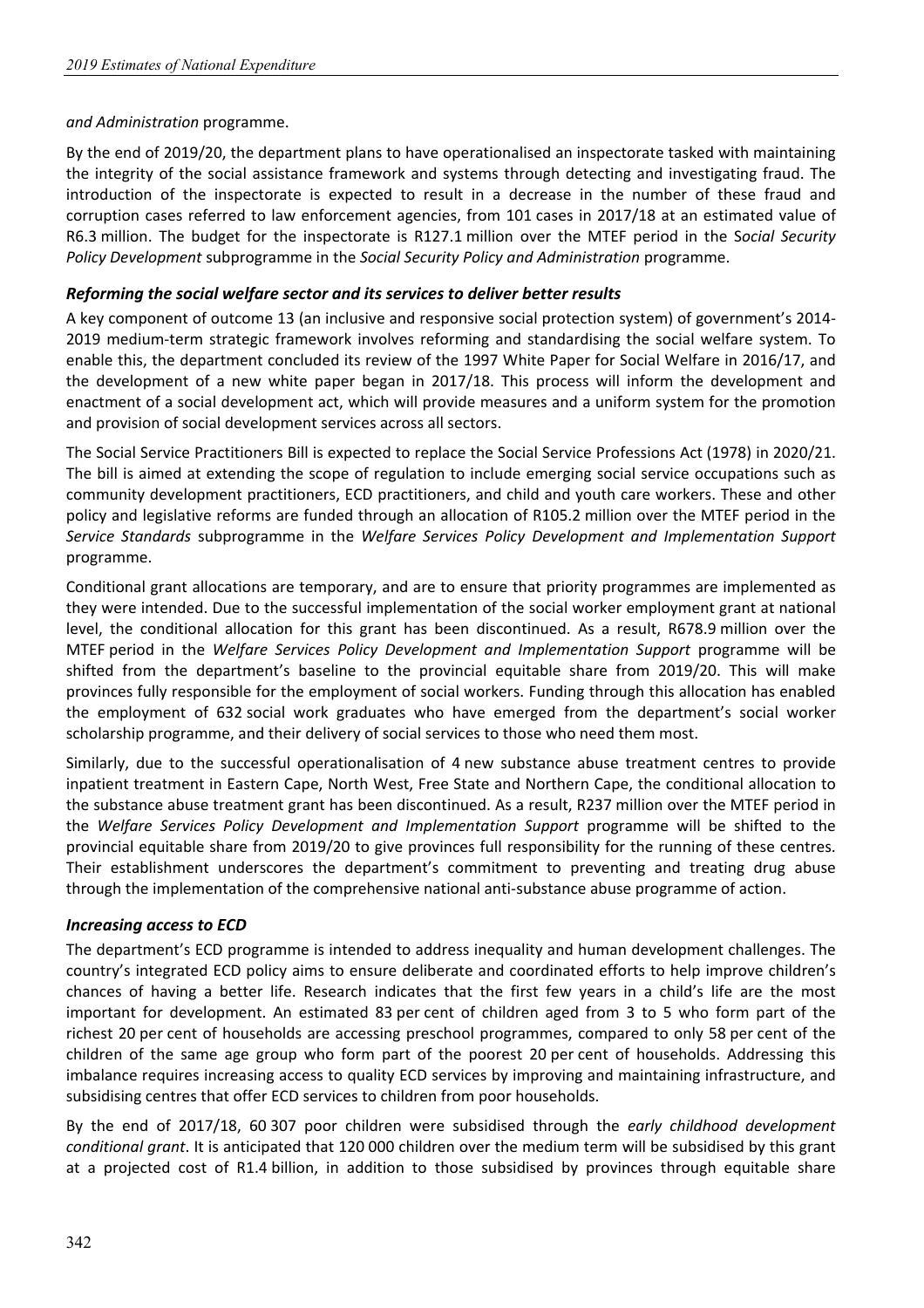funding. As part of the facility maintenance component of this grant, it is expected that between 600 and 800 ECD centres will be upgraded over the MTEF period at a cost of R265.4 million.

#### *Strengthening community development interventions*

The National Development Agency, an entity of the department, implements sustainable, community-driven projects that serve poor and vulnerable communities, partly through training and support of NPOs. Transfers to the agency, of an estimated R673.78million over the medium term, account for the bulk of expenditure in the *Social Policy and Integrated Service Delivery* programme.

Spending on HIV and AIDS-related support, prevention and mitigation programmes also forms a large part of transfers to NPOs, and the South African National AIDS Council has partnered with the department in the selection of NPOs to undertake HIV and AIDS prevention and psychosocial support programmes. To give effect to these interventions, the HIV and AIDS subprogramme in the *Welfare Services Policy Development and Implementation Support* programme has a budget of R404.9 million over the medium term.

To promote transparency and accountability within the NPO sector without placing onerous requirements on organisations, the department is also facilitating amendments to the Non-profit Organisations Act (1997). The current universal approach is no longer appropriate for the diverse nature of the sector in South Africa; a riskbased approach that manages compliance requirements for organisations without compromising the required standards of governance for NPOs would be better suited. Spending on these activities forms part of the *Registration and Monitoring of Non-profit Organisations* subprogramme, which has a budget of R128.4 million over the medium term, in the *Social Policy and Integrated Service Delivery* programme.

## **Expenditure trends**

#### **Table 17.2 Vote expenditure trends by programme and economic classification**

**Programmes** 

1. Administration 2. Social Assistance

3. Social Security Policy and Administration

4. Welfare Services Policy Development and Implementation Support

5. Social Policy and Integrated Service Delivery

| $\sim$ . Social Follow and integrated Service Benvery |               |                           |                    |               |                               |                    |               |                           |                    |               |                               |                     |                                           |                                                      |
|-------------------------------------------------------|---------------|---------------------------|--------------------|---------------|-------------------------------|--------------------|---------------|---------------------------|--------------------|---------------|-------------------------------|---------------------|-------------------------------------------|------------------------------------------------------|
| Programme                                             |               |                           |                    |               |                               |                    |               |                           |                    |               |                               |                     |                                           |                                                      |
|                                                       | Annual budget | appropriation<br>Adjusted | Audited<br>outcome | Annual budget | appropriation<br>Adjusted     | outcome<br>Audited | Annual budget | appropriation<br>Adjusted | Audited<br>outcome | Annual budget | appropriation<br>Adjusted     | estimate<br>Revised | Outcome/Annual<br>Average:<br>budget<br>8 | Outcome/Adjusted<br>appropriation<br>Average:<br>(%) |
| R million                                             |               | 2015/16                   |                    |               | 2016/17                       |                    |               | 2017/18                   |                    |               | 2018/19                       |                     |                                           | 2015/16 - 2018/19                                    |
| Programme 1                                           | 297.0         | 297.0                     | 305.1              | 322.5         | 338.5                         | 349.7              | 350.8         | 368.8                     | 384.1              | 383.2         | 391.7                         | 391.7               | 105.7%                                    | 102.5%                                               |
| Programme 2                                           | 130 093.3     | 129 818.3                 | 128 333.4          | 140 498.7     | 139 498.7                     | 138 915.6          | 151 580.2     | 151 230.2                 | 150 336.8          |               | 162 960.7 162 860.7 162 641.7 |                     | 99.2%                                     | 99.5%                                                |
| Programme 3                                           | 6756.2        | 6741.2                    | 6716.4             | 7015.5        | 6997.0                        | 6980.9             | 7332.6        | 7323.6                    | 7 2 7 7 . 7        | 7880.8        | 7877.0                        | 7877.0              | 99.5%                                     | 99.7%                                                |
| Programme 4                                           | 662.4         | 677.4                     | 676.4              | 723.3         | 721.3                         | 713.1              | 1055.3        | 1050.3                    | 1011.4             | 1 2 8 4 . 5   | 1 300.4                       | 1 300.4             | 99.4%                                     | 98.7%                                                |
| Programme 5                                           | 359.8         | 359.8                     | 374.4              | 377.7         | 377.7                         | 383.2              | 388.9         | 384.9                     | 386.6              | 392.3         | 392.3                         | 392.3               | 101.2%                                    | 101.4%                                               |
| <b>Total</b>                                          | 138 168.6     | 137 893.6                 | 136 405.7          |               | 148 937.7 147 933.2 147 342.6 |                    | 160 707.8     | 160 357.8                 | 159 396.6          |               | 172 901.6 172 822.2 172 603.2 |                     | 99.2%                                     | 99.5%                                                |
| Change to 2018                                        |               |                           |                    |               |                               |                    |               |                           |                    |               | (79.4)                        |                     |                                           |                                                      |
| <b>Budget estimate</b>                                |               |                           |                    |               |                               |                    |               |                           |                    |               |                               |                     |                                           |                                                      |
| <b>Economic classification</b>                        |               |                           |                    |               |                               |                    |               |                           |                    |               |                               |                     |                                           |                                                      |
| Current                                               | 764.6         | 776.3                     | 774.6              | 802.3         | 797.5                         | 797.1              | 863.4         | 860.4                     | 834.3              | 888.3         | 886.8                         | 894.8               | 99.5%                                     | 99.4%                                                |
| payments                                              |               |                           |                    |               |                               |                    |               |                           |                    |               |                               |                     |                                           |                                                      |
| Compensation<br>of employees                          | 403.6         | 423.6                     | 419.9              | 458.9         | 454.4                         | 454.2              | 476.8         | 476.8                     | 461.1              | 490.4         | 490.4                         | 490.4               | 99.8%                                     | 98.9%                                                |
| Goods and                                             | 361.0         | 352.8                     | 354.7              | 343.5         | 343.1                         | 342.9              | 386.6         | 383.6                     | 373.1              | 397.9         | 396.4                         | 404.4               | 99.1%                                     | 99.9%                                                |
| services                                              |               |                           |                    |               |                               |                    |               |                           |                    |               |                               |                     |                                           |                                                      |
| <b>Transfers and</b>                                  | 137 394.4     | 137 107.7                 | 135 621.1          |               | 148 125.1 147 125.4 146 538.4 |                    | 159 833.3     | 159 100.8                 | 158 546.2          |               | 172 002.3 171 924.4 171 697.3 |                     | 99.2%                                     | 99.5%                                                |
| subsidies                                             |               |                           |                    |               |                               |                    |               |                           |                    |               |                               |                     |                                           |                                                      |
| Provinces and                                         | 47.5          | 47.5                      | 47.5               | 85.5          | 85.5                          | 85.5               | 556.4         | 556.4                     | 524.4              | 758.4         | 776.9                         | 776.9               | 99.1%                                     | 97.8%                                                |
| municipalities                                        |               |                           |                    |               |                               |                    |               |                           |                    |               |                               |                     |                                           |                                                      |
| Departmental<br>agencies and                          | 7 1 1 8.5     | 7 104.7                   | 6828.6             | 7 3 9 5 . 2   | 7 3 9 5 . 2                   | 7 104.4            | 7 408.5       | 7 408.5                   | 7 408.3            | 7964.8        | 7967.0                        | 7967.0              | 98.1%                                     | 98.1%                                                |
| accounts                                              |               |                           |                    |               |                               |                    |               |                           |                    |               |                               |                     |                                           |                                                      |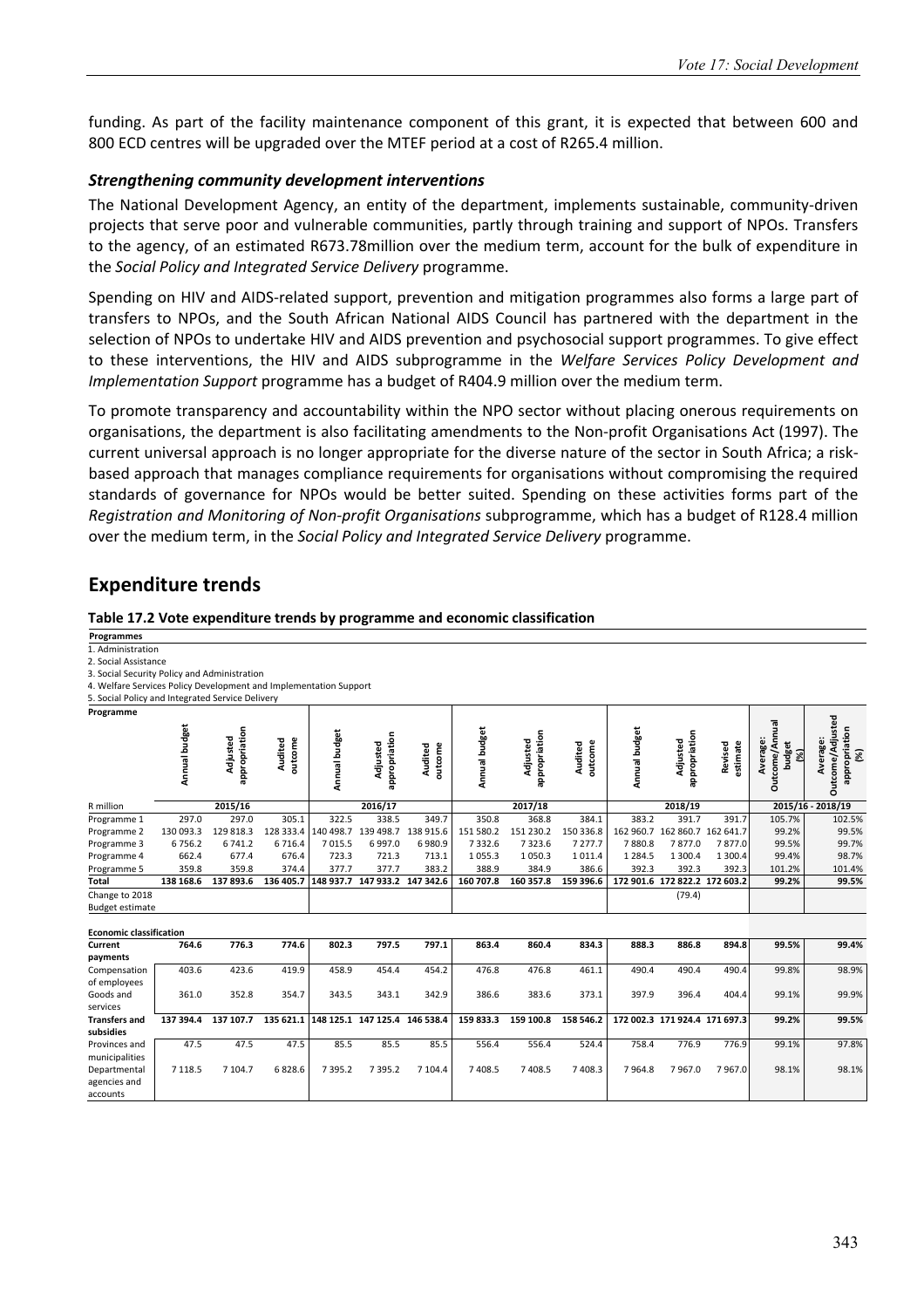| Economic                                                        |                          |                           |                               |                |                               |                    |                          |                           |                          |                          |                                         |                     |                                                    |                                                      |
|-----------------------------------------------------------------|--------------------------|---------------------------|-------------------------------|----------------|-------------------------------|--------------------|--------------------------|---------------------------|--------------------------|--------------------------|-----------------------------------------|---------------------|----------------------------------------------------|------------------------------------------------------|
| classification                                                  |                          |                           |                               |                |                               |                    |                          |                           |                          |                          |                                         |                     |                                                    |                                                      |
|                                                                 | Annual budget            | appropriation<br>Adjusted | outcome<br>Audited            | Annual budget  | appropriation<br>Adjusted     | outcome<br>Audited | Annual budget            | appropriation<br>Adjusted | outcome<br>Audited       | Annual budget            | appropriation<br>Adjusted               | estimate<br>Revised | Outcome/Annual<br>Average:<br><b>budget</b><br>প্ৰ | Outcome/Adjusted<br>appropriation<br>Average:<br>(%) |
| R million                                                       |                          | 2015/16                   |                               |                | 2016/17                       |                    |                          | 2017/18                   |                          |                          | 2018/19                                 |                     |                                                    | 2015/16 - 2018/19                                    |
| Higher<br>education<br>institutions                             | 0.4                      | 1.4                       | 1.5                           | 2.5            | 2.5                           | 2.4                | $\overline{\phantom{0}}$ | 0.5                       | 2.0                      | 1.5                      | 1.5                                     | 1.5                 | 166.9%                                             | 125.0%                                               |
| Foreign<br>governments<br>and<br>international<br>organisations | 3.1                      | 4.2                       | 4.1                           | 4.0            | 4.3                           | 4.1                | 4.5                      | 7.0                       | 6.6                      | 7.1                      | 7.1                                     | 7.1                 | 117.4%                                             | 96.9%                                                |
| Non-profit<br>institutions                                      | 80.5                     | 102.0                     | 105.9                         | 113.0          | 113.0                         | 109.6              | 132.6                    | 132.6                     | 130.1                    | 154.2                    | 181.8                                   | 176.9               | 108.8%                                             | 98.7%                                                |
| Households                                                      | 130 144.3                | 129 847.8 128 633.7       |                               |                | 140 524.9 139 524.9 139 232.5 |                    | 151 731.3                | 150 995.9                 |                          |                          | 150 474.9 163 116.2 162 990.1 162 767.9 |                     | 99.2%                                              | 99.6%                                                |
| <b>Payments for</b>                                             | 9.6                      | 9.6                       | 10.0                          | 10.3           | 10.3                          | 7.1                | 11.1                     | 11.1                      | 2.6                      | 11.1                     | 11.1                                    | 11.1                | 72.8%                                              | 72.8%                                                |
| capital assets                                                  |                          |                           |                               |                |                               |                    |                          |                           |                          |                          |                                         |                     |                                                    |                                                      |
| <b>Buildings and</b><br>other fixed<br>structures               | $\overline{\phantom{0}}$ | $\overline{\phantom{0}}$  | 0.3                           | $\overline{a}$ | $\overline{\phantom{0}}$      | 0.2                | $\overline{a}$           | 1.6                       | $\overline{\phantom{0}}$ | $\overline{\phantom{0}}$ | $\overline{\phantom{0}}$                |                     | $\overline{\phantom{0}}$                           | 33.3%                                                |
| Machinery<br>and<br>equipment                                   | 9.2                      | 9.2                       | 8.9                           | 9.8            | 9.8                           | 6.9                | 10.6                     | 9.1                       | 2.0                      | 10.5                     | 10.0                                    | 10.0                | 69.4%                                              | 73.1%                                                |
| Software and<br>other<br>intangible<br>assets                   | 0.5                      | 0.5                       | 0.8                           | 0.5            | 0.5                           | -                  | 0.5                      | 0.5                       | 0.5                      | 0.6                      | 1.1                                     | 1.1                 | 114.4%                                             | 92.0%                                                |
| <b>Payments for</b><br>financial<br>assets                      |                          |                           |                               |                |                               |                    | -                        | 385.4                     | 13.5                     |                          |                                         |                     |                                                    | 3.5%                                                 |
| Total                                                           |                          |                           | 138 168.6 137 893.6 136 405.7 | 148 937.7      | 147 933.2 147 342.6           |                    | 160 707.8                | 160 357.8                 |                          |                          | 159 396.6 172 901.6 172 822.2 172 603.2 |                     | 99.2%                                              | 99.5%                                                |

## **Expenditure estimates**

#### **Table 17.3 Vote expenditure estimates by programme and economic classification**

**Programmes** 

1. Administration

2. Social Assistance

3. Social Security Policy and Administration

4. Welfare Services Policy Development and Implementation Support 5. Social Policy and Integrated Service Delivery

| Programme                      |                | Average<br>growth | Average:<br>Expenditure/ |           |                                  |           | Average<br>growth | Average:<br>Expenditure/ |
|--------------------------------|----------------|-------------------|--------------------------|-----------|----------------------------------|-----------|-------------------|--------------------------|
|                                | <b>Revised</b> | rate              | Total                    |           |                                  |           | rate              | <b>Total</b>             |
|                                | estimate       | (%)               | (%)                      |           | Medium-term expenditure estimate |           | (%)               | (%)                      |
| R million                      | 2018/19        |                   | 2015/16 - 2018/19        | 2019/20   | 2020/21                          | 2021/22   |                   | 2018/19 - 2021/22        |
| Programme 1                    | 391.7          | 9.7%              | 0.2%                     | 408.4     | 434.0                            | 459.7     | 5.5%              | 0.2%                     |
| Programme 2                    | 162 641.7      | 7.8%              | 94.2%                    | 175 155.6 | 189 273.5                        | 202 867.9 | 7.6%              | 94.7%                    |
| Programme 3                    | 7877.0         | 5.3%              | 4.7%                     | 7748.9    | 8 2 6 1.1                        | 8768.9    | 3.6%              | 4.2%                     |
| Programme 4                    | 1 300.4        | 24.3%             | 0.6%                     | 1065.8    | 1 1 3 2 . 8                      | 1 204.0   | $-2.5%$           | 0.6%                     |
| Programme 5                    | 392.3          | 2.9%              | 0.2%                     | 413.3     | 370.2                            | 392.6     | 0.0%              | 0.2%                     |
| Total                          | 172 603.2      | 7.8%              | 100.0%                   | 184 792.0 | 199 471.5                        | 213 693.1 | 7.4%              | 100.0%                   |
| Change to 2018                 |                |                   |                          | (1370.6)  | (1403.7)                         | (896.2)   |                   |                          |
| <b>Budget estimate</b>         |                |                   |                          |           |                                  |           |                   |                          |
| <b>Economic classification</b> |                |                   |                          |           |                                  |           |                   |                          |
| <b>Current payments</b>        | 894.8          | 4.8%              | 0.5%                     | 944.7     | 1 004.9                          | 1075.2    | 6.3%              | 0.5%                     |
| Compensation of employees      | 490.4          | 5.0%              | 0.3%                     | 527.4     | 567.0                            | 603.9     | 7.2%              | 0.3%                     |
| Goods and services             | 404.4          | 4.7%              | 0.2%                     | 417.3     | 437.9                            | 471.4     | 5.2%              | 0.2%                     |
| <b>Transfers and subsidies</b> | 171 697.3      | 7.8%              | 99.5%                    | 183 835.6 | 198 454.4                        | 212 604.9 | 7.4%              | 99.5%                    |
| Provinces and municipalities   | 776.9          | 153.8%            | 0.2%                     | 518.2     | 552.9                            | 583.4     | $-9.1%$           | 0.3%                     |
| Departmental agencies and      | 7967.0         | 3.9%              | 4.8%                     | 7835.8    | 8 3 5 0.9                        | 8 8 6 0.8 | 3.6%              | 4.3%                     |
| accounts                       |                |                   |                          |           |                                  |           |                   |                          |
| Higher education institutions  | 1.5            | 1.6%              | 0.0%                     |           |                                  |           | $-100.0%$         | 0.0%                     |
| Foreign governments and        | 7.1            | 19.1%             | 0.0%                     | 7.1       | 7.3                              | 7.7       | 2.6%              | 0.0%                     |
| international organisations    |                |                   |                          |           |                                  |           |                   |                          |
| Non-profit institutions        | 176.9          | 20.2%             | 0.1%                     | 162.8     | 135.7                            | 143.8     | $-6.7%$           | 0.1%                     |
| Households                     | 162 767.9      | 7.8%              | 94.4%                    | 175 311.7 | 189 407.5                        | 203 009.2 | 7.6%              | 94.8%                    |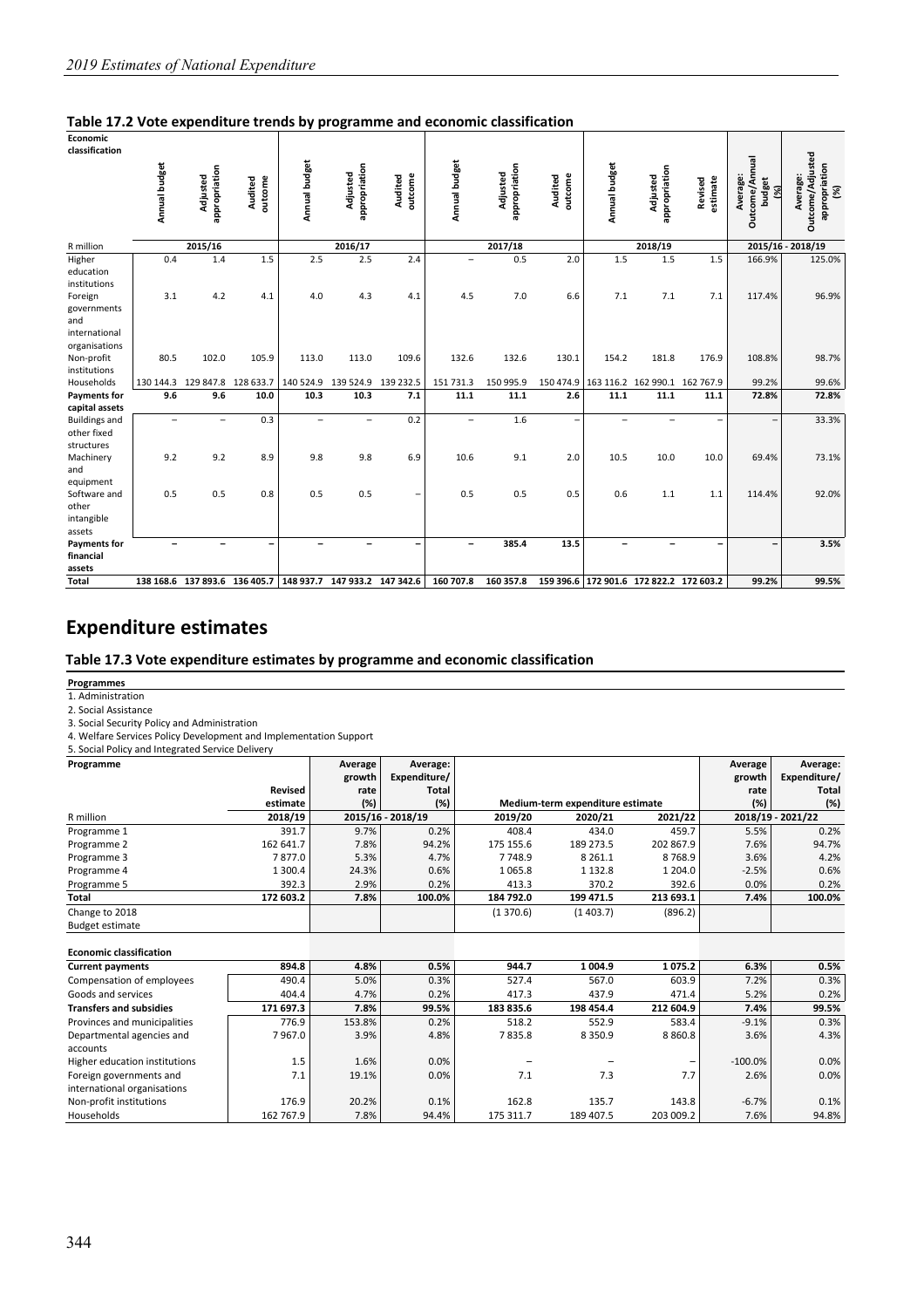|                                |           |         |                   | <u>programma and coordinal crocomments</u> |                                  |           |            |                   |
|--------------------------------|-----------|---------|-------------------|--------------------------------------------|----------------------------------|-----------|------------|-------------------|
| <b>Economic classification</b> |           | Average | Average:          |                                            |                                  |           | Average    | Average:          |
|                                |           | growth  | Expenditure/      |                                            |                                  |           | growth     | Expenditure/      |
|                                | Revised   | rate    | Total             |                                            |                                  |           | rate       | Total             |
|                                | estimate  | (%)     | (%)               |                                            | Medium-term expenditure estimate |           | (%)<br>(%) |                   |
| R million                      | 2018/19   |         | 2015/16 - 2018/19 | 2019/20                                    | 2020/21                          | 2021/22   |            | 2018/19 - 2021/22 |
| Payments for capital assets    | 11.1      | 4.8%    | $0.0\%$           | 11.6                                       | 12.3                             | 12.9      | 5.3%       | $0.0\%$           |
| Machinery and equipment        | 10.0      | 3.0%    | 0.0%              | 11.0                                       | 11.6                             | 12.3      | 7.0%       | 0.0%              |
| Software and other intangible  | 1.1       | 30.5%   | 0.0%              | 0.6                                        | 0.6                              | 0.7       | $-14.8%$   | 0.0%              |
| assets                         |           |         |                   |                                            |                                  |           |            |                   |
| Total                          | 172 603.2 | 7.8%    | 100.0%            | 184 792.0                                  | 199 471.5                        | 213 693.1 | 7.4%       | 100.0%            |

#### **Table 17.3 Vote expenditure estimates by programme and economic classification**

## **Expenditure trends and estimates for significant spending items**

**Table 17.4 Expenditure trends and estimates for significant spending items**

|                      |               |                        |             |               |                   | Average:<br>Expen- |               |                         |               |            | Average:<br>Expen- |
|----------------------|---------------|------------------------|-------------|---------------|-------------------|--------------------|---------------|-------------------------|---------------|------------|--------------------|
|                      |               |                        |             |               | Average           | diture/            |               |                         |               | Average    | diture/            |
|                      |               |                        |             |               | growth            | <b>Total</b>       |               |                         |               | growth     | <b>Total</b>       |
|                      |               |                        |             | Adjusted      | rate              | vote               |               | Medium-term expenditure |               | rate       | vote               |
|                      |               | <b>Audited outcome</b> |             | appropriation | (%)               | (%)                |               | estimate                |               | (%)        | (%)                |
| R thousand           | 2015/16       | 2016/17                | 2017/18     | 2018/19       |                   | 2015/16 - 2018/19  | 2019/20       | 2020/21                 | 2021/22       |            | 2018/19 - 2021/22  |
| South African Social | 6 5 6 4 0 7 7 | 6825866                | 7 144 341   | 7697630       | 5.5%              | 4.6%               | 7 5 5 2 9 7 9 | 8 0 5 2 0 4 3           | 8 5 4 5 4 8 1 | 3.5%       | 4.1%               |
| Security Agency      |               |                        |             |               |                   |                    |               |                         |               |            |                    |
| Social grants        | 128 333 376   | 138 915 638            | 150 323 267 | 162 860 723   | 8.3%              | 94.3%              | 175 155 593   | 189 273 511             | 202 867 882   | 7.6%       | 94.8%              |
| Early childhood      |               |                        | 248 892     | 412 055       | $\qquad \qquad -$ | 0.1%               | 435 101       | 464 232                 | 489 765       | 5.9%       | 0.2%               |
| development grant:   |               |                        |             |               |                   |                    |               |                         |               |            |                    |
| Subsidy expansion    |               |                        |             |               |                   |                    |               |                         |               |            |                    |
| Early childhood      |               |                        | 68720       | 78 746        | -                 |                    | 83 127        | 88717                   | 93 596        | 5.9%       |                    |
| development grant:   |               |                        |             |               |                   |                    |               |                         |               |            |                    |
| Centre maintenance   |               |                        |             |               |                   |                    |               |                         |               |            |                    |
| Social worker        |               | -                      | 181830      | 196 783       | -                 | 0.1%               |               |                         |               | $-100.0\%$ |                    |
| employment grant     |               |                        |             |               |                   |                    |               |                         |               |            |                    |
| Social worker        | 276 144       | 290 780                | 123 489     | 126 245       | $-23.0%$          | 0.1%               | 125 250       | 132 139                 | 139 406       | 3.4%       | 0.1%               |
| scholarships         |               |                        |             |               |                   |                    |               |                         |               |            |                    |
| Substance abuse      | 47 500        | 85 500                 | 24 916      | 89 280        | 23.4%             |                    |               |                         |               | $-100.0\%$ |                    |
| treatment grant      |               |                        |             |               |                   |                    |               |                         |               |            |                    |
| Inspectorate         | 4077          | 3740                   | 6972        | 32797         | 100.4%            |                    | 39 866        | 42 473                  | 44 809        | 11.0%      |                    |
| Total                | 135 225 174   | 146 121 524            | 158 122 427 | 171 494 259   | 8.2%              | 99.2%              | 183 391 916   | 198 053 115             | 212 180 939   | 7.4%       | 99.3%              |

## **Goods and services expenditure trends and estimates**

#### **Table 17.5 Vote goods and services expenditure trends and estimates**

|                                   |         |                        |                          |               |                   | Average:                 |         |                         |         |                   | Average:     |
|-----------------------------------|---------|------------------------|--------------------------|---------------|-------------------|--------------------------|---------|-------------------------|---------|-------------------|--------------|
|                                   |         |                        |                          |               | Average           | Expen-                   |         |                         |         | Average           | Expen-       |
|                                   |         |                        |                          |               | growth            | diture/                  |         |                         |         | growth            | diture/      |
|                                   |         |                        |                          | Adjusted      | rate              | <b>Total</b>             |         | Medium-term expenditure |         | rate              | <b>Total</b> |
|                                   |         | <b>Audited outcome</b> |                          | appropriation | (%)               | (%)                      |         | estimate                |         | (%)               | (%)          |
| R thousand                        | 2015/16 | 2016/17                | 2017/18                  | 2018/19       | 2015/16 - 2018/19 |                          | 2019/20 | 2020/21                 | 2021/22 | 2018/19 - 2021/22 |              |
| Administrative fees               | 6036    | 3856                   | 5 3 9 5                  | 7750          | 8.7%              | 1.6%                     | 11 3 68 | 11978                   | 12752   | 18.1%             | 2.5%         |
| Advertising                       | 23 13 1 | 15799                  | 16 4 36                  | 21 0 42       | $-3.1%$           | 5.2%                     | 22 120  | 23 4 4 0                | 24 7 78 | 5.6%              | 5.3%         |
| Minor assets                      | 590     | 507                    | 528                      | 2648          | 65.0%             | 0.3%                     | 2 7 9 4 | 2947                    | 3 1 2 8 | 5.7%              | 0.7%         |
| Audit costs: External             | 13769   | 15 944                 | 16 3 36                  | 15 707        | 4.5%              | 4.2%                     | 16 587  | 17499                   | 18 4 61 | 5.5%              | 4.0%         |
| <b>Bursaries: Employees</b>       | 1 1 3 3 | 1 1 9 4                | 1 1 9 7                  | 2 1 7 3       | 24.2%             | 0.4%                     | 2 2 6 7 | 2 3 6 5                 | 1967    | $-3.3%$           | 0.5%         |
| Catering: Departmental activities | 16 203  | 13 047                 | 13899                    | 8568          | $-19.1%$          | 3.5%                     | 9047    | 9 2 4 4                 | 9751    | 4.4%              | 2.1%         |
| Communication                     | 12702   | 16 4 66                | 12 14 9                  | 9 2 4 0       | $-10.1%$          | 3.4%                     | 9757    | 10 2 9 2                | 10 901  | 5.7%              | 2.3%         |
| Computer services                 | 7758    | 21 1 32                | 47916                    | 41769         | 75.3%             | 8.1%                     | 42 095  | 44 053                  | 47 003  | 4.0%              | 10.2%        |
| Consultants: Business and         | 40 043  | 45 169                 | 38 9 32                  | 49896         | 7.6%              | 11.9%                    | 50 505  | 53 111                  | 60 200  | 6.5%              | 12.4%        |
| advisory services                 |         |                        |                          |               |                   |                          |         |                         |         |                   |              |
| Infrastructure and planning       | 141     | 3 4 6 1                | -                        | 2 500         | 160.8%            | 0.4%                     | 2 500   | 2638                    | 2 7 8 3 | 3.6%              | 0.6%         |
| services                          |         |                        |                          |               |                   |                          |         |                         |         |                   |              |
| Legal services                    | 3 3 9 2 | 5 1 9 1                | 12 147                   | 8894          | 37.9%             | 2.0%                     | 13 4 98 | 14 7 72                 | 17 167  | 24.5%             | 3.2%         |
| Contractors                       | 3583    | 1 2 9 5                | 5630                     | 7457          | 27.7%             | 1.2%                     | 7803    | 8 2 3 2                 | 8684    | 5.2%              | 1.9%         |
| Agency and support/outsourced     | 3996    | 3 4 0 0                | 640                      | 7810          | 25.0%             | 1.1%                     | 9 2 8 1 | 9657                    | 8607    | 3.3%              | 2.1%         |
| services                          |         |                        |                          |               |                   |                          |         |                         |         |                   |              |
| Entertainment                     | 664     | 123                    | 111                      | 590           | $-3.9%$           | 0.1%                     | 622     | 654                     | 687     | 5.2%              | 0.1%         |
| Fleet services (including         | 5957    | 13 670                 | 8508                     | 6332          | 2.1%              | 2.3%                     | 6409    | 6486                    | 7343    | 5.1%              | 1.5%         |
| government motor transport)       |         |                        |                          |               |                   |                          |         |                         |         |                   |              |
| Inventory: Fuel, oil and gas      |         |                        | -                        | 500           | $\qquad \qquad -$ | -                        | 528     | 557                     | 1088    | 29.6%             | 0.2%         |
| Inventory: Materials and          |         |                        | $\overline{\phantom{0}}$ | 131           | $\qquad \qquad -$ | $\overline{\phantom{0}}$ | 138     | 146                     | 154     | 5.5%              |              |
| supplies                          |         |                        |                          |               |                   |                          |         |                         |         |                   |              |
| Inventory: Other supplies         |         |                        | -                        | 396           | -                 |                          | 418     | 440                     | 464     | 5.4%              | 0.1%         |
| Consumable supplies               | 1596    | 723                    | 828                      | 214           | $-48.8%$          | 0.2%                     | 225     | 238                     | 251     | 5.5%              | 0.1%         |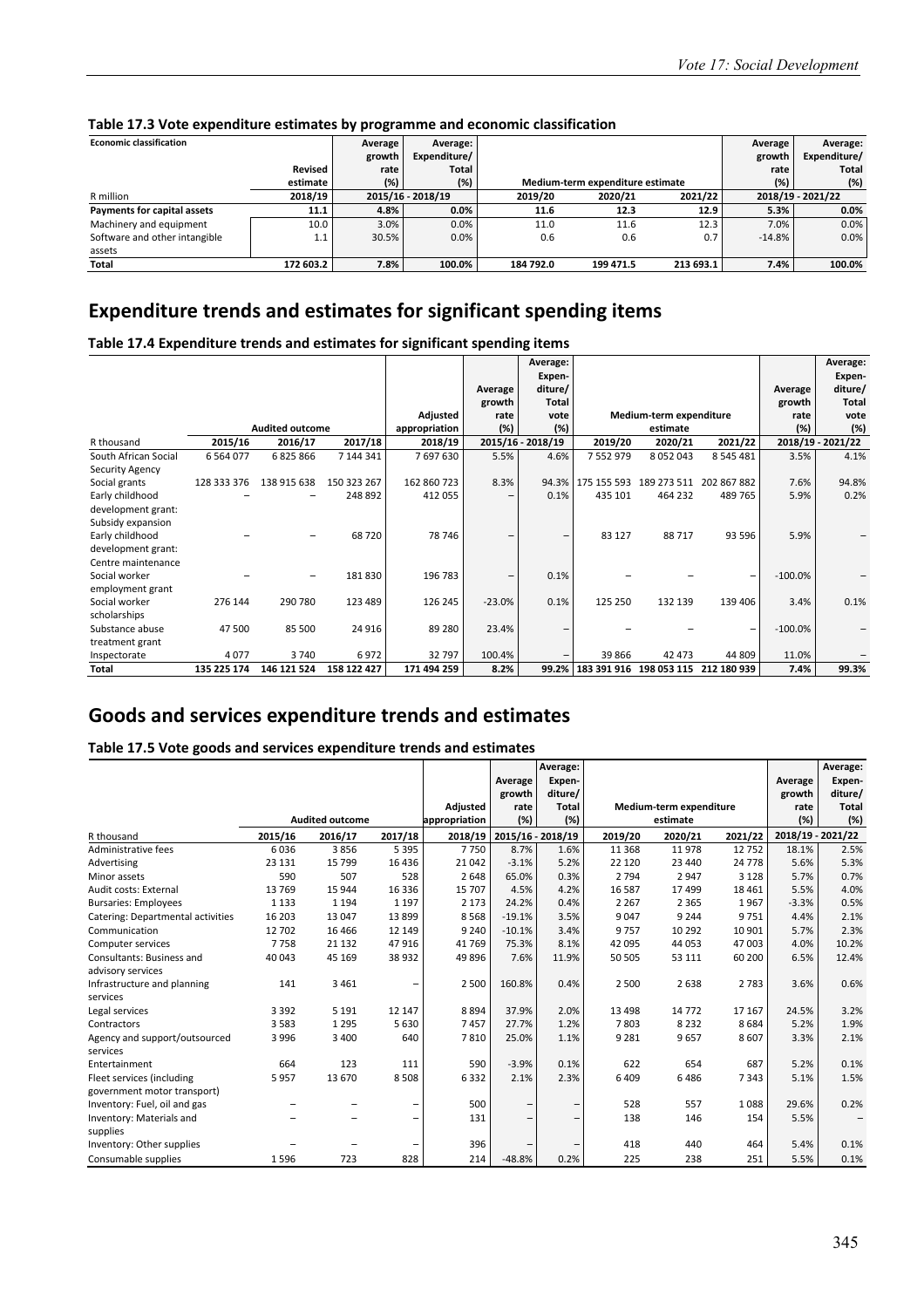#### **Table 17.5 Vote goods and services expenditure trends and estimates**

|                              |         |                        |         |               |          | Average:          |         |                         |         |                   | Average:     |
|------------------------------|---------|------------------------|---------|---------------|----------|-------------------|---------|-------------------------|---------|-------------------|--------------|
|                              |         |                        |         |               | Average  | Expen-            |         |                         |         | Average           | Expen-       |
|                              |         |                        |         |               | growth   | diture/           |         |                         |         | growth            | diture/      |
|                              |         |                        |         | Adjusted      | rate     | Total             |         | Medium-term expenditure |         | rate              | <b>Total</b> |
|                              |         | <b>Audited outcome</b> |         | appropriation | (%)      | (%)               |         | estimate                |         | (%)               | (%)          |
| R thousand                   | 2015/16 | 2016/17                | 2017/18 | 2018/19       |          | 2015/16 - 2018/19 | 2019/20 | 2020/21                 | 2021/22 | 2018/19 - 2021/22 |              |
| Consumables: Stationery,     | 6050    | 4 7 0 3                | 3626    | 14 9 93       | 35.3%    | 2.0%              | 15 806  | 16 650                  | 17 5 65 | 5.4%              | 3.8%         |
| printing and office supplies |         |                        |         |               |          |                   |         |                         |         |                   |              |
| Operating leases             | 24 401  | 33 268                 | 41 661  | 39 812        | 17.7%    | 9.5%              | 42 244  | 44 456                  | 46 901  | 5.6%              | 10.1%        |
| Rental and hiring            | 9430    | 5 1 8 9                | 5910    | 2 1 5 1       | $-38.9%$ | 1.5%              | 2 2 4 3 | 2 3 3 9                 | 2468    | 4.7%              | 0.5%         |
| Property payments            | 6462    | 6069                   | 6832    | 5 5 5 8       | $-4.9%$  | 1.7%              | 5758    | 5964                    | 6911    | 7.5%              | 1.4%         |
| Transport provided:          | 1764    | 14                     | -       | 450           | $-36.6%$ | 0.2%              | 475     | 501                     | 529     | 5.5%              | 0.1%         |
| Departmental activity        |         |                        |         |               |          |                   |         |                         |         |                   |              |
| Travel and subsistence       | 121 552 | 95 756                 | 101 122 | 84 087        | $-11.6%$ | 27.4%             | 86 054  | 89767                   | 96 912  | 4.8%              | 20.7%        |
| Training and development     | 2 1 2 9 | 3 2 5 6                | 2639    | 7 1 1 8       | 49.5%    | 1.0%              | 7517    | 7929                    | 8366    | 5.5%              | 1.8%         |
| Operating payments           | 11461   | 6477                   | 8934    | 10 668        | $-2.4%$  | 2.6%              | 10 207  | 10767                   | 11 358  | 2.1%              | 2.5%         |
| Venues and facilities        | 30716   | 27 203                 | 21752   | 37945         | 7.3%     | 8.0%              | 39 0 19 | 40 760                  | 44 184  | 5.2%              | 9.4%         |
| Total                        | 354 659 | 342 912                | 373 128 | 396 399       | 3.8%     | 100.0%            | 417 285 | 437882                  | 471 363 | 5.9%              | 100.0%       |

## **Transfers and subsidies expenditure trends and estimates**

#### **Table 17.6 Vote transfers and subsidies trends and estimates**

|                                              |                                     |                                  |                          |                          |           | Average:                 |                          |                                           |                          |                          | Average:                 |
|----------------------------------------------|-------------------------------------|----------------------------------|--------------------------|--------------------------|-----------|--------------------------|--------------------------|-------------------------------------------|--------------------------|--------------------------|--------------------------|
|                                              |                                     |                                  |                          |                          | Average   | Expen-                   |                          |                                           |                          | Average                  | Expen-                   |
|                                              |                                     |                                  |                          |                          | growth    | diture/                  |                          |                                           |                          | growth                   | diture/                  |
|                                              |                                     |                                  |                          | Adjusted                 | rate      | <b>Total</b>             |                          | Medium-term expenditure                   |                          | rate                     | <b>Total</b>             |
|                                              |                                     | <b>Audited outcome</b>           |                          | appropriation            | (%)       | $(\%)$                   |                          | estimate                                  |                          | (%)                      | (%)                      |
| R thousand                                   | 2015/16                             | 2016/17                          | 2017/18                  | 2018/19                  |           | 2015/16 - 2018/19        | 2019/20                  | 2020/21                                   | 2021/22                  | 2018/19 - 2021/22        |                          |
| Households                                   |                                     |                                  |                          |                          |           |                          |                          |                                           |                          |                          |                          |
| <b>Social benefits</b>                       |                                     |                                  |                          |                          |           |                          |                          |                                           |                          |                          |                          |
| Current                                      | 910                                 | 1274                             | 2058                     | 3 1 3 0                  | 51.0%     | $\overline{\phantom{0}}$ | 1724                     | 1820                                      | 1948                     | $-14.6%$                 |                          |
| Employee social benefits                     | 910                                 | 1 2 7 4                          | 2058                     | 3 1 3 0                  | 51.0%     | $\overline{a}$           | 1724                     | 1820                                      | 1948                     | $-14.6%$                 | $\overline{\phantom{0}}$ |
| Departmental agencies and accounts           |                                     |                                  |                          |                          |           |                          |                          |                                           |                          |                          |                          |
| Departmental agencies (non-business          |                                     |                                  |                          |                          |           |                          |                          |                                           |                          |                          |                          |
| entities)                                    |                                     |                                  |                          |                          |           |                          |                          |                                           |                          |                          |                          |
| Current                                      | 6828554                             | 7 104 393                        | 7 408 332                | 7967029                  | 5.3%      | 4.8%                     | 7835789                  | 8 3 5 0 9 1 7                             | 8860793                  | 3.6%                     | 4.3%                     |
| Health and Welfare Sector Education and      | 1 2 1 1                             | 1 3 0 8                          | 1359                     | 1573                     | 9.1%      |                          | 1661                     | 1752                                      | 1848                     | 5.5%                     |                          |
| <b>Training Authority</b>                    |                                     |                                  |                          |                          |           |                          |                          |                                           |                          |                          |                          |
| South African Social Security Agency         | 6642962                             | 6908932                          | 7 206 060                | 7762878                  | 5.3%      | 4.7%                     | 7621773                  | 8 1 2 4 6 2 1                             | 8622051                  | 3.6%                     | 4.2%                     |
| National Development Agency                  | 184 381                             | 194 153                          | 200 913                  | 202 578                  | 3.2%      | 0.1%                     | 212 355                  | 224 544                                   | 236 894                  | 5.4%                     | 0.1%                     |
| Households                                   |                                     |                                  |                          |                          |           |                          |                          |                                           |                          |                          |                          |
| <b>Other transfers to households</b>         |                                     |                                  |                          |                          |           |                          |                          |                                           |                          |                          |                          |
| Current                                      | 128 632 760 139 231 142 150 472 818 |                                  |                          | 162 986 968              | 8.2%      |                          |                          | 94.9% 175 309 961 189 405 650 203 007 288 |                          | 7.6%                     | 95.3%                    |
| Old age                                      | 53 134 481                          | 58 327 000                       | 64 130 161               | 70 531 414               | 9.9%      | 40.2%                    | 76 950 917               | 84 189 323                                | 90 791 986               | 8.8%                     | 42.1%                    |
| War veterans                                 | 4842                                | 3850                             | 3086                     | 2 3 5 1                  | $-21.4%$  |                          | 1732                     | 1 2 8 0                                   | 1368                     | $-16.5%$                 |                          |
| Disability                                   | 19 166 969                          | 19 850 553                       | 20 931 343               | 22 104 787               | 4.9%      | 13.4%                    |                          | 23 077 574 24 171 988                     | 25 339 855               | 4.7%                     | 12.3%                    |
| Foster care                                  | 5 408 370                           | 5 327 659                        | 5 207 026                | 5 131 589                | $-1.7%$   | 3.4%                     | 5 080 800                | 4 947 410                                 | 5 023 281                | $-0.7%$                  | 2.6%                     |
| Care dependency                              | 2 3 9 4 7 0 2                       | 2 613 892                        | 2 841 422                | 3 138 438                | 9.4%      | 1.8%                     | 3 4 2 9 7 8 3            | 3761699                                   | 4 0 2 1 2 5 6            | 8.6%                     | 1.9%                     |
| Child support                                |                                     | 47 308 008 51 555 181 55 847 799 |                          | 60 531 022               | 8.6%      | 35.1%                    |                          | 64 967 275 70 335 636                     | 75 723 295               | 7.7%                     | 35.4%                    |
| Grant-in-aid                                 | 503 085                             | 650 311                          | 816 588                  | 1011122                  | 26.2%     | 0.5%                     | 1 2 3 7 5 1 2            | 1459176                                   | 1559859                  | 15.5%                    | 0.7%                     |
| Social relief of distress                    | 412 919                             | 587 192                          | 545 842                  | 410 000                  | $-0.2%$   | 0.3%                     | 410 000                  | 406 999                                   | 406 982                  | $-0.2%$                  | 0.2%                     |
| National Student Financial Aid Scheme        | 276 144                             | 290 780                          | 123 489                  | 126 245                  | $-23.0%$  | 0.1%                     | 125 250                  | 132 139                                   | 139 406                  | 3.4%                     | 0.1%                     |
| Food relief                                  | 23 240                              | 24 7 24                          | 26 062                   |                          | $-100.0%$ |                          | 29 1 18                  | $\overline{a}$                            |                          |                          |                          |
| <b>Non-profit institutions</b>               |                                     |                                  |                          |                          |           |                          |                          |                                           |                          |                          |                          |
| Current                                      | 105 904                             | 109 564                          | 130 056                  | 181765                   | 19.7%     | 0.1%                     | 162 827                  | 135 720                                   | 143837                   | $-7.5%$                  | 0.1%                     |
| South African National AIDS Council          | $\overline{\phantom{0}}$            | $\overline{a}$                   | 15 000                   | 30 000                   |           |                          | 31 680                   | 33 4 22                                   | 35 260                   | 5.5%                     | $\qquad \qquad -$        |
| South African Council for Social Service     | $\overline{\phantom{0}}$            | $\overline{\phantom{0}}$         |                          | 1946                     |           | $\overline{a}$           | 2055                     | 2 1 6 8                                   | 2 3 3 1                  | 6.2%                     | $\qquad \qquad -$        |
| Professions                                  |                                     |                                  |                          |                          |           |                          |                          |                                           |                          |                          |                          |
| HIV and AIDS organisations                   | 53 3 3 1                            | 56 315                           | 59 131                   | 62 560                   | 5.5%      | $\overline{\phantom{0}}$ | 66 063                   | 69 697                                    | 73 530                   | 5.5%                     |                          |
| Soul City                                    | 1046                                |                                  |                          |                          | $-100.0%$ | $\overline{\phantom{0}}$ |                          |                                           |                          |                          | $\overline{a}$           |
| Population Association of Southern Africa    | 200                                 | 200                              | 200                      |                          | $-100.0%$ | $\overline{a}$           | $\overline{a}$           |                                           |                          |                          | $\overline{\phantom{0}}$ |
| Food relief                                  | 27806                               | 29 08 1                          | 30 595                   | 59 943                   | 29.2%     | -                        | 34 182                   | $\overline{a}$                            |                          | $-100.0%$                | $\overline{a}$           |
| South African Older Persons Forum            | 1 2 4 9                             | 1505                             | 1400                     | 1546                     | 7.4%      | -                        | 1633                     | 1722                                      | 1851                     | 6.2%                     | $\overline{\phantom{0}}$ |
| Sonke Gender Justice                         |                                     | 708                              |                          |                          |           |                          | $\overline{\phantom{0}}$ |                                           |                          |                          | $\overline{a}$           |
| Partners in Sexual Health                    | $\overline{\phantom{0}}$            | 708                              |                          |                          |           | $\overline{\phantom{0}}$ | $\overline{\phantom{0}}$ | $\overline{\phantom{0}}$                  |                          |                          | $\qquad \qquad -$        |
| Autism South Africa                          | 1 1 0 0                             | $\qquad \qquad -$                | 1723                     | 900                      | $-6.5%$   | -                        | 950                      | 1003                                      | 1078                     | 6.2%                     | $\overline{\phantom{0}}$ |
| Epilepsy South Africa                        | 850                                 | $\overline{\phantom{0}}$         |                          | $\overline{a}$           | $-100.0%$ | $\overline{\phantom{0}}$ | $\overline{\phantom{0}}$ |                                           |                          |                          | $\overline{\phantom{0}}$ |
| Moonlight Foundation for Autism              | $\overline{\phantom{0}}$            | 800                              | $\overline{\phantom{0}}$ |                          |           | $\overline{a}$           | $\overline{a}$           | $\overline{\phantom{a}}$                  |                          |                          | $\overline{\phantom{0}}$ |
| Childline South Africa                       | 928                                 | 974                              | 974                      | 1062                     | 4.6%      | $\overline{a}$           | 1 1 2 2                  | 1 1 8 3                                   | 1 2 7 2                  | 6.2%                     | $\overline{a}$           |
| Abba Specialist Adoption and Social Services | $\overline{\phantom{0}}$            | $\overline{\phantom{0}}$         | 990                      | 1 2 0 6                  |           | $\overline{\phantom{0}}$ | 1 2 7 4                  | 1 3 4 4                                   | 1445                     | 6.2%                     | $\overline{\phantom{0}}$ |
| Ntataise                                     |                                     | $\overline{\phantom{a}}$         | 1770                     | 1 1 0 0                  |           | -                        | 1 1 6 2                  | 1 2 2 5                                   | 1317                     | 6.2%                     | $\qquad \qquad -$        |
| Centre for Early Childhood Development       | 713                                 | 749                              | 1 100                    |                          | $-100.0%$ | $\overline{a}$           |                          |                                           |                          |                          | $\overline{\phantom{0}}$ |
| Masizakhe                                    |                                     |                                  | 400                      | $\overline{a}$           |           | $\overline{a}$           |                          |                                           |                          |                          | $\overline{\phantom{0}}$ |
| <b>Future Generation</b>                     |                                     | $\overline{a}$                   | 450                      | $\overline{\phantom{0}}$ |           | $\overline{\phantom{0}}$ |                          |                                           |                          |                          | $\overline{\phantom{0}}$ |
| Child Welfare South Africa                   | 2 3 9 5                             | 1865                             | $\overline{\phantom{0}}$ | $\qquad \qquad -$        | $-100.0%$ | $\overline{\phantom{0}}$ |                          | $\overline{\phantom{a}}$                  | $\overline{\phantom{0}}$ | $\overline{\phantom{0}}$ | $\qquad \qquad -$        |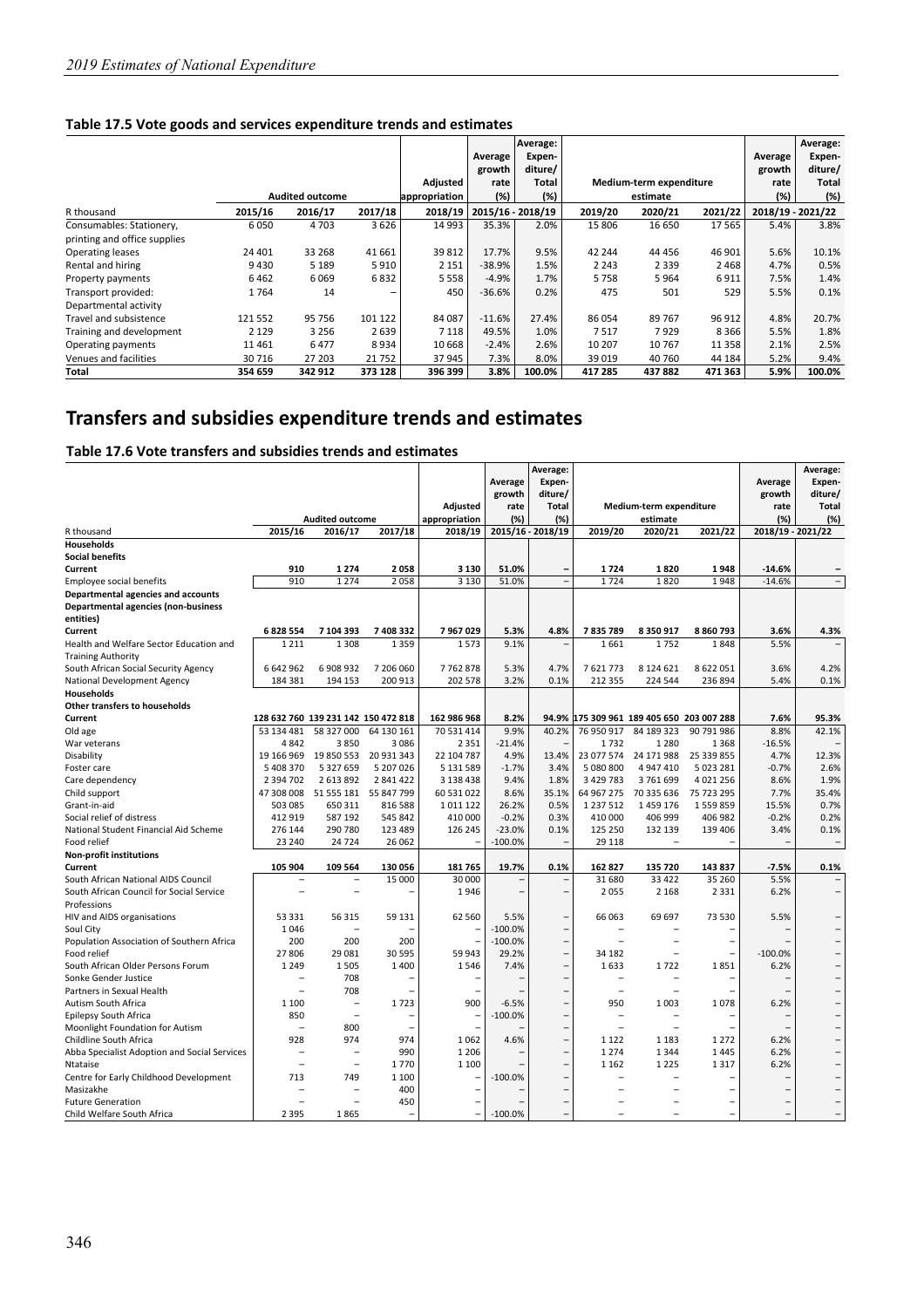#### **Table 17.6 Vote transfers and subsidies trends and estimates**

|                                                             |                                 |                                   |                |                          |                                                      | Average:<br>Expen-       |                          |                          |                |                   | Average:<br>Expen-       |
|-------------------------------------------------------------|---------------------------------|-----------------------------------|----------------|--------------------------|------------------------------------------------------|--------------------------|--------------------------|--------------------------|----------------|-------------------|--------------------------|
|                                                             |                                 |                                   |                |                          | Average<br>growth                                    | diture/                  |                          |                          |                | Average<br>growth | diture/                  |
|                                                             |                                 |                                   |                | Adjusted                 | rate                                                 | <b>Total</b>             |                          | Medium-term expenditure  |                | rate              | <b>Total</b>             |
| R thousand                                                  | 2015/16                         | <b>Audited outcome</b><br>2016/17 | 2017/18        | appropriation<br>2018/19 | (%)                                                  | (%)<br>2015/16 - 2018/19 | 2019/20                  | estimate<br>2020/21      | 2021/22        | (%)               | (%)<br>2018/19 - 2021/22 |
| Die Ondersteuningsraad                                      | 917                             | 964                               |                |                          | $-100.0%$                                            |                          | $\overline{a}$           | $\overline{\phantom{0}}$ |                |                   |                          |
| Lifeline South Africa                                       | 1837                            | 1 3 3 8                           |                | 860                      | $-22.4%$                                             |                          | 908                      | 958                      | 1030           | 6.2%              | $\overline{\phantom{0}}$ |
| National Peace Accord Trust                                 |                                 | 920                               | 1 2 5 0        | 624                      |                                                      |                          | 659                      | 695                      | 747            | 6.2%              |                          |
| Khulumani support group<br>Foundation for Victims of        | $\overline{\phantom{0}}$<br>300 | 512<br>432                        |                |                          | $\overline{\phantom{0}}$<br>$-100.0%$                |                          | $\overline{\phantom{0}}$ |                          |                |                   | $\overline{\phantom{0}}$ |
| Crime                                                       |                                 |                                   |                |                          |                                                      |                          |                          |                          |                |                   |                          |
| National Youth Development                                  | 792                             |                                   |                |                          | $-100.0%$                                            |                          |                          |                          | $\overline{ }$ |                   |                          |
| Foundation                                                  | 1 2 8 7                         | 1477                              | 1500           | 1626                     | 8.1%                                                 |                          | 1717                     | 1811                     | 1947           | 6.2%              |                          |
| South African National Council<br>on Alcoholism and Drug    |                                 |                                   |                |                          |                                                      |                          |                          |                          |                |                   |                          |
| Dependence                                                  |                                 |                                   |                |                          |                                                      |                          |                          |                          |                |                   |                          |
| South African Depression and                                | 1600                            | 1560                              | 1579           | 1600                     | $\overline{\phantom{0}}$                             |                          | 1690                     | 1783                     | 1917           | 6.2%              |                          |
| Anxiety Group<br>National Institute Community               | 1 1 3 3                         | 1 0 0 0                           | 1241           | 1 2 5 0                  | 3.3%                                                 |                          | 1320                     | 1 3 9 3                  | 1498           | 6.2%              |                          |
| Development and Management                                  |                                 |                                   |                |                          |                                                      |                          |                          |                          |                |                   |                          |
| (older people)                                              |                                 |                                   |                |                          |                                                      |                          |                          |                          |                |                   |                          |
| Suid Afrikaanse Vroue                                       |                                 |                                   | 780            | 795                      |                                                      |                          | 840                      | 883                      | 949            | 6.1%              |                          |
| Federasie (families)<br>Family and Marriage Society         | 1342                            |                                   | 715            | 787                      | $-16.3%$                                             |                          | 831                      | 880                      | 946            | 6.3%              |                          |
| South Africa                                                |                                 |                                   |                |                          |                                                      |                          |                          |                          |                |                   |                          |
| South African Federation for                                | 1301                            | 352                               | 1000           | 800                      | $-15.0%$                                             |                          | 845                      | 891                      | 958            | 6.2%              |                          |
| Mental Health<br>South African National Deaf                |                                 | 350                               |                | 600                      |                                                      |                          | 634                      | 669                      | 719            | 6.2%              |                          |
| Association                                                 |                                 |                                   |                |                          |                                                      |                          |                          |                          |                |                   |                          |
| Disabled Children's Action                                  |                                 | 1 200                             |                | 704                      |                                                      |                          | 743                      | 784                      | 843            | 6.2%              |                          |
| Group                                                       |                                 |                                   |                |                          |                                                      |                          |                          |                          |                |                   |                          |
| Deafblind South Africa<br>Albinism Society of South Africa  | $\overline{\phantom{0}}$        | 244<br>1 0 0 0                    | 700<br>740     | 600<br>800               | $\overline{\phantom{0}}$<br>$\overline{\phantom{0}}$ |                          | 634<br>845               | 669<br>891               | 719<br>958     | 6.2%<br>6.2%      |                          |
| Deaf Federation of South Africa                             | 500                             |                                   |                |                          | $-100.0%$                                            |                          | $\overline{\phantom{0}}$ |                          |                |                   |                          |
| Suid Afrikaanse Vroue                                       | 726                             | 762                               | $\overline{a}$ | 700                      | $-1.2%$                                              |                          | 739                      | 780                      | 839            | 6.2%              | $\overline{a}$           |
| Federasie (children)<br>Afrikaanse Christelike Vroue        | 1 2 0 6                         | 1 2 6 6                           | 1 1 2 5        | 782                      | $-13.4%$                                             |                          | 825                      | 871                      | 936            | 6.2%              |                          |
| Federasie                                                   |                                 |                                   |                |                          |                                                      |                          |                          |                          |                |                   |                          |
| South African Congress for                                  |                                 | 632                               | 860            | 700                      |                                                      |                          | 739                      | 780                      | 838            | 6.2%              |                          |
| Early Childhood Development                                 |                                 |                                   |                |                          |                                                      |                          |                          |                          |                |                   |                          |
| AFM Executive Welfare Council<br>Apostolic Faith Mission of | 689                             |                                   |                | 500                      | $-100.0%$                                            |                          | 528                      | 557                      | 599            | 6.2%              |                          |
| South Africa                                                |                                 |                                   |                |                          |                                                      |                          |                          |                          |                |                   |                          |
| Humana People to People in                                  |                                 |                                   |                | 1 2 0 0                  |                                                      |                          | 1 2 6 7                  | 1 3 3 7                  | 1437           | 6.2%              |                          |
| South Africa<br>Uhambo Foundation                           |                                 |                                   |                | 1622                     |                                                      |                          | 1713                     | 1807                     | 1942           | 6.2%              |                          |
| National Institute Community                                | 1457                            | $\overline{a}$                    | 1742           | 1513                     | 1.3%                                                 |                          | 1597                     | 1686                     | 1813           | 6.2%              |                          |
| Development and Management                                  |                                 |                                   |                |                          |                                                      |                          |                          |                          |                |                   |                          |
| (victim empowerment)                                        |                                 |                                   |                |                          |                                                      |                          |                          |                          |                |                   |                          |
| National Shelter Movement of<br>South Africa                |                                 | 800                               | 1705           | 624                      |                                                      |                          | 659                      | 695                      | 747            | 6.2%              |                          |
| Khulisa Social Solutions                                    | 189                             | 796                               | 1386           | 1 3 9 3                  | 94.6%                                                |                          | 1471                     | 1552                     | 1668           | 6.2%              |                          |
| National Institute for Crime                                | 1010                            | 1054                              |                | 1422                     | 12.1%                                                |                          | 1502                     | 1584                     | 1703           | 6.2%              |                          |
| Prevention and the<br>Reintegration of Offenders            |                                 |                                   |                |                          |                                                      |                          |                          |                          |                |                   |                          |
| Foreign governments and                                     |                                 |                                   |                |                          |                                                      |                          |                          |                          |                |                   |                          |
| international organisations                                 |                                 |                                   |                |                          |                                                      |                          |                          |                          |                |                   |                          |
| Current                                                     | 4052                            | 4 1 2 5                           | 6610           | 7 1 4 8                  | 20.8%                                                | Ξ                        | 7085                     | 7318                     | 7720           | 2.6%              |                          |
| <b>International Social Security</b><br>Association         | 1513                            | 1661                              | 1553           | 1704                     | 4.0%                                                 | $\overline{a}$           | 1768                     | 1865                     | 1968           | 4.9%              | $\qquad \qquad -$        |
| International Organisation of                               | 89                              | $\overline{\phantom{0}}$          | 79             | 95                       | 2.2%                                                 |                          | 100                      | 106                      | 112            | 5.6%              | $\overline{\phantom{0}}$ |
| <b>Pension Supervisors</b>                                  |                                 |                                   |                |                          |                                                      |                          |                          |                          |                |                   |                          |
| <b>International Labour</b>                                 |                                 |                                   | 2 5 0 0        | 2 500                    |                                                      |                          | 2 5 0 0                  | 2 5 0 0                  | 2638           | 1.8%              |                          |
| Organisation<br>Namibian government                         | 320                             | 329                               | 345            | 382                      | 6.1%                                                 |                          | 403                      | 425                      | 448            | 5.5%              |                          |
| United Nations international                                | $\overline{\phantom{0}}$        | 25                                | 25             | 25                       | $\overline{\phantom{0}}$                             | -                        | 25                       | 25                       | 26             | 1.3%              | $\overline{\phantom{0}}$ |
| drug control programme                                      |                                 |                                   |                |                          |                                                      |                          |                          |                          |                |                   |                          |
| International Federation on                                 | 16                              | $\overline{\phantom{0}}$          |                | 25                       | 16.0%                                                |                          | 25                       | 25                       | 26             | 1.3%              |                          |
| Ageing<br>International Social Service                      | 316                             | 266                               | 243            | 365                      | 4.9%                                                 |                          | 384                      | 405                      | 427            | 5.4%              |                          |
| United Nations Population Fund                              | 498                             | 506                               | 531            | 562                      | 4.1%                                                 |                          | 593                      | 626                      | 660            | 5.5%              |                          |
| Partners in Population and                                  | 750                             | 978                               | 784            | 940                      | 7.8%                                                 | -                        | 987                      | 1041                     | 1098           | 5.3%              | $\overline{\phantom{0}}$ |
| Development<br>Union for African Population                 | 50                              | 60                                | 50             | 50                       | -                                                    |                          |                          |                          | $\overline{ }$ | $-100.0%$         |                          |
| Studies                                                     |                                 |                                   |                |                          |                                                      |                          |                          |                          |                |                   |                          |
| <b>International Planned</b>                                | 200                             | 300                               | 200            | 200                      | $\overline{\phantom{0}}$                             |                          |                          |                          | $\overline{ }$ | $-100.0%$         |                          |
| Parenthood Federation<br>Leadership for Environment         | 300                             |                                   | 300            | 300                      | -                                                    |                          | 300                      | 300                      | 317            | 1.9%              |                          |
| and Development Southern and                                |                                 |                                   |                |                          |                                                      |                          |                          |                          |                |                   |                          |
| Eastern Africa                                              |                                 |                                   |                |                          |                                                      |                          |                          |                          |                |                   |                          |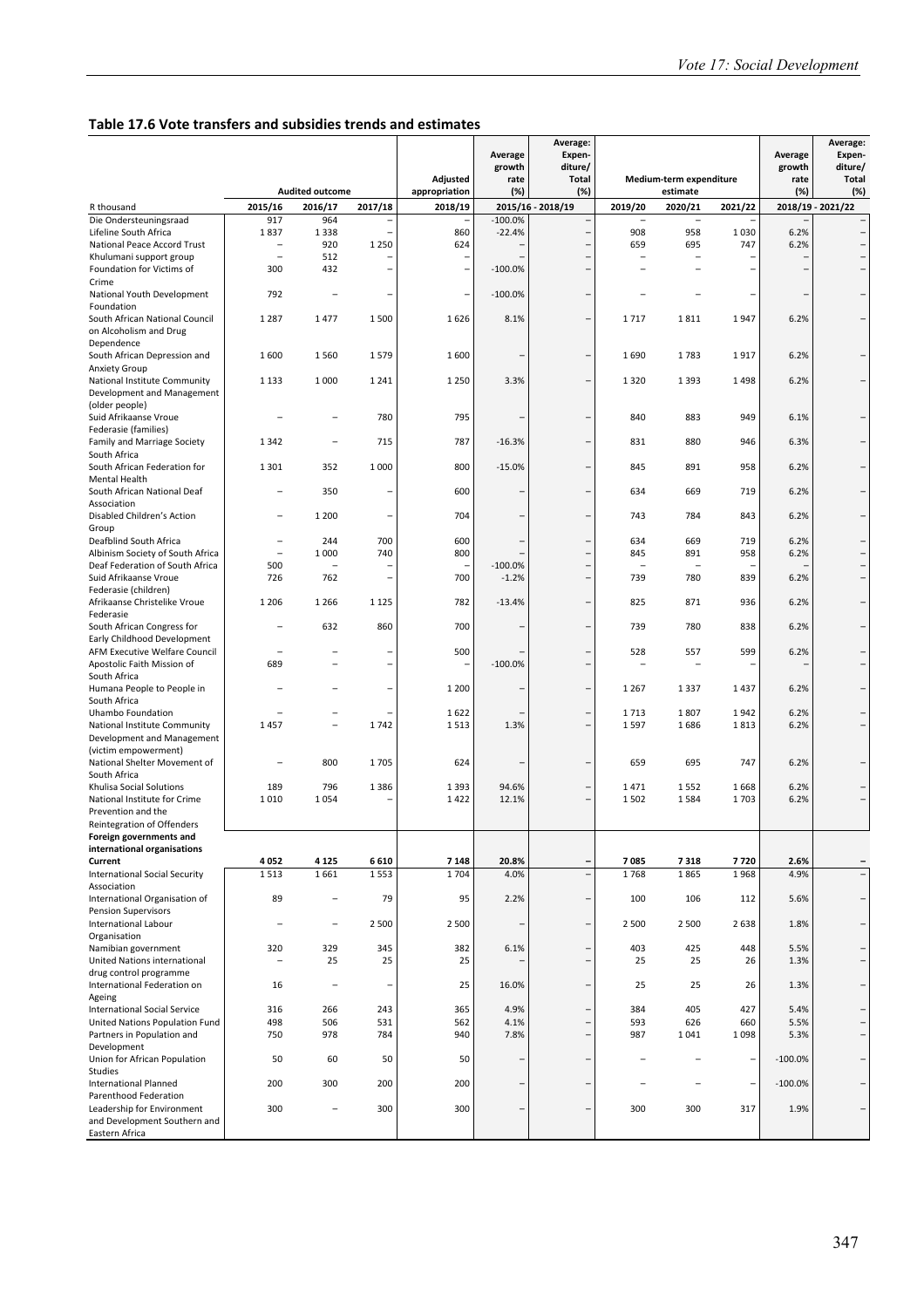#### **Table 17.6 Vote transfers and subsidies trends and estimates**

|                                                                                         |         |                                     |         |                | Average<br>growth | Average:<br>Expen-<br>diture/ |         |                                     |                          | Average<br>growth | Average:<br>Expen-<br>diture/ |
|-----------------------------------------------------------------------------------------|---------|-------------------------------------|---------|----------------|-------------------|-------------------------------|---------|-------------------------------------|--------------------------|-------------------|-------------------------------|
|                                                                                         |         |                                     |         | Adjusted       | rate              | <b>Total</b>                  |         | Medium-term expenditure             |                          | rate              | Total                         |
|                                                                                         |         | <b>Audited outcome</b>              |         | appropriation  | (%)               | (%)                           |         | estimate                            |                          | (%)               | (%)                           |
| R thousand                                                                              | 2015/16 | 2016/17                             | 2017/18 | 2018/19        |                   | 2015/16 - 2018/19             | 2019/20 | 2020/21                             | 2021/22                  |                   | 2018/19 - 2021/22             |
| <b>Provinces and municipalities</b>                                                     |         |                                     |         |                |                   |                               |         |                                     |                          |                   |                               |
| <b>Provincial revenue funds</b>                                                         |         |                                     |         |                |                   |                               |         |                                     |                          |                   |                               |
| Current                                                                                 |         | $\qquad \qquad \blacksquare$        | 499 442 | 687 583        | -                 | 0.2%                          | 518 228 | 552 949                             | 583 361                  | $-5.3%$           | 0.3%                          |
| Early childhood development<br>grant                                                    |         | $\overline{\phantom{0}}$            | 317 612 | 490 800        | -                 | 0.1%                          | 518 228 | 552 949                             | 583 361                  | 5.9%              | 0.3%                          |
| Social worker employment<br>grant                                                       |         |                                     | 181830  | 196 783        | -                 | 0.1%                          |         |                                     | $\overline{\phantom{0}}$ | $-100.0%$         |                               |
| Capital                                                                                 | 47 500  | 85 500                              | 24 9 16 | 89 280         | 23.4%             | $\qquad \qquad$               | -       |                                     | $\overline{\phantom{a}}$ | $-100.0%$         |                               |
| Substance abuse treatment<br>grant                                                      | 47500   | 85 500                              | 24 9 16 | 89 280         | 23.4%             | $\qquad \qquad -$             | -       |                                     | $\qquad \qquad -$        | $-100.0%$         |                               |
| Current                                                                                 | 1467    | 2 4 0 0                             | 1976    | 1500           | 0.7%              | -                             | -       | -                                   | $\overline{\phantom{a}}$ | $-100.0\%$        |                               |
| University of the<br>Witwatersrand                                                      | 998     | 2 0 0 0                             | 1500    | 1500           | 14.5%             | $\overline{\phantom{0}}$      | -       |                                     | $\qquad \qquad -$        | $-100.0%$         | -                             |
| Association of South African<br>Social Work Education<br>Institutions                   |         |                                     | 476     |                |                   |                               |         |                                     | -                        |                   |                               |
| Universities of KwaZulu-Natal<br>and North West, Union for                              | 469     | 400                                 |         | $\overline{a}$ | $-100.0%$         |                               |         |                                     |                          |                   |                               |
| African Population Studies and<br><b>International Planned</b><br>Parenthood Federation |         |                                     |         |                |                   |                               |         |                                     |                          |                   |                               |
| <b>Total</b>                                                                            |         | 135 621 147 146 538 398 158 546 208 |         | 171 924 403    | 8.2%              | 100.0%                        |         | 183 835 614 198 454 374 212 604 947 |                          | 7.3%              | 100.0%                        |

## **Personnel information**

#### Table 17.7 Vote personnel numbers and cost by salary level and programme<sup>1</sup>

**Programmes** 

1. Administration

2. Social Assistance

3. Social Security Policy and Administration

4. Welfare Services Policy Development and Implementation Support

5. Social Policy and Integrated Service Delivery

|                           |               | <b>Number of posts</b><br>estimated for |               |                                |      |                                                                                            |                         |                              |                               |       |               |                                  |       |               |           |       |                   |         |               |
|---------------------------|---------------|-----------------------------------------|---------------|--------------------------------|------|--------------------------------------------------------------------------------------------|-------------------------|------------------------------|-------------------------------|-------|---------------|----------------------------------|-------|---------------|-----------|-------|-------------------|---------|---------------|
|                           |               | 31 March 2019                           |               |                                |      | Number and cost <sup>2</sup> of personnel posts filled/planned for on funded establishment |                         |                              |                               |       |               |                                  |       |               |           |       |                   |         | <b>Number</b> |
|                           | <b>Number</b> | <b>Number</b>                           |               |                                |      |                                                                                            |                         |                              |                               |       |               |                                  |       |               |           |       |                   | Average | Average:      |
|                           | οf            | of posts                                |               |                                |      |                                                                                            |                         |                              |                               |       |               |                                  |       |               |           |       |                   | growth  | Salary        |
|                           | funded        | additional                              |               |                                |      |                                                                                            |                         |                              |                               |       |               |                                  |       |               |           |       |                   | rate    | level/Total   |
|                           | posts         | to the                                  |               | Actual                         |      |                                                                                            | <b>Revised estimate</b> |                              |                               |       |               | Medium-term expenditure estimate |       |               |           |       |                   | (%)     | (%)           |
|                           |               | establishment                           |               | 2017/18                        |      |                                                                                            | 2018/19                 |                              | 2019/20<br>2021/22<br>2020/21 |       |               |                                  |       |               |           |       | 2018/19 - 2021/22 |         |               |
|                           |               |                                         |               |                                | Unit |                                                                                            |                         | Unit<br>Unit<br>Unit<br>Unit |                               |       |               |                                  |       |               |           |       |                   |         |               |
| <b>Social Development</b> |               |                                         | <b>Number</b> | Cost<br>Cost<br>Number<br>cost |      |                                                                                            | cost                    | <b>Number</b>                | Cost                          | cost  | <b>Number</b> | Cost cost                        |       | <b>Number</b> | Cost cost |       |                   |         |               |
| Salary level              | 801           | 25                                      | 892           | 461.1                          | 0.5  | 857                                                                                        | 490.4                   | 0.6                          | 861                           | 527.4 | 0.6           | 863                              | 567.0 | 0.7           | 859       | 603.9 | 0.7               | 0.1%    | 100.0%        |
| $1 - 6$                   | 240           | 3                                       | 294           | 51.4                           | 0.2  | 260                                                                                        | 49.9                    | 0.2                          | 260                           | 53.8  | 0.2           | 262                              | 58.5  | 0.2           | 262       | 63.2  | 0.2               | 0.3%    | 30.3%         |
| $7 - 10$                  | 287           | 18                                      | 306           | 114.0                          | 0.4  | 306                                                                                        | 122.9                   | 0.4                          | 309                           | 133.2 | 0.4           | 309                              | 143.8 | 0.5           | 307       | 153.3 | 0.5               | 0.1%    | 35.8%         |
| $11 - 12$                 | 171           |                                         | 182           | 156.8                          | 0.9  | 178                                                                                        | 165.1                   | 0.9                          | 179                           | 177.4 | 1.0           | 179                              | 190.1 | 1.1           | 178       | 202.2 | 1.1               |         | 20.8%         |
| $13 - 16$                 | 101           |                                         | 108           | 134.2                          | 1.2  | 111                                                                                        | 147.4                   | 1.3                          | 111                           | 157.5 | 1.4           | 111                              | 168.8 | 1.5           | 110       | 178.9 | 1.6               | $-0.3%$ | 12.9%         |
| Other                     |               | -                                       |               | 4.8                            | 2.4  | $\overline{2}$                                                                             | 5.1                     | 2.6                          | 2                             | 5.5   | 2.7           |                                  | 5.9   | 2.9           |           | 6.3   | 3.1               |         | 0.2%          |
| Programme                 | 801           | 25                                      | 892           | 461.1                          | 0.5  | 857                                                                                        | 490.4                   | 0.6                          | 861                           | 527.4 | 0.6           | 863                              | 567.0 | 0.7           | 859       | 603.9 | 0.7               | 0.1%    | 100.0%        |
| Programme 1               | 372           | 18                                      | 360           | 186.6                          | 0.5  | 356                                                                                        | 197.8                   | 0.6                          | 357                           | 212.8 | 0.6           | 358                              | 228.8 | 0.6           | 357       | 243.7 | 0.7               | 0.1%    | 41.5%         |
| Programme 3               | 79            |                                         | 95            | 47.8                           | 0.5  | 114                                                                                        | 68.2                    | 0.6                          | 114                           | 73.1  | 0.6           | 114                              | 78.6  | 0.7           | 113       | 83.7  | 0.7               | $-0.3%$ | 13.2%         |
| Programme 4               | 243           |                                         | 299           | 146.1                          | 0.5  | 256                                                                                        | 144.0                   | 0.6                          | 258                           | 155.1 | 0.6           | 258                              | 166.7 | 0.6           | 257       | 177.6 | 0.7               | 0.1%    | 29.9%         |
| Programme 5               | 107           |                                         | 138           | 80.7                           | 0.6  | 131                                                                                        | 80.3                    | 0.6                          | 132                           | 86.4  | 0.7           | 133                              | 92.9  | 0.7           | 132       | 98.9  | 0.7               | 0.3%    | 15.3%         |

*1. Data has been provided by the department and may not necessarily reconcile with official government personnel data.* 

*2. Rand million.*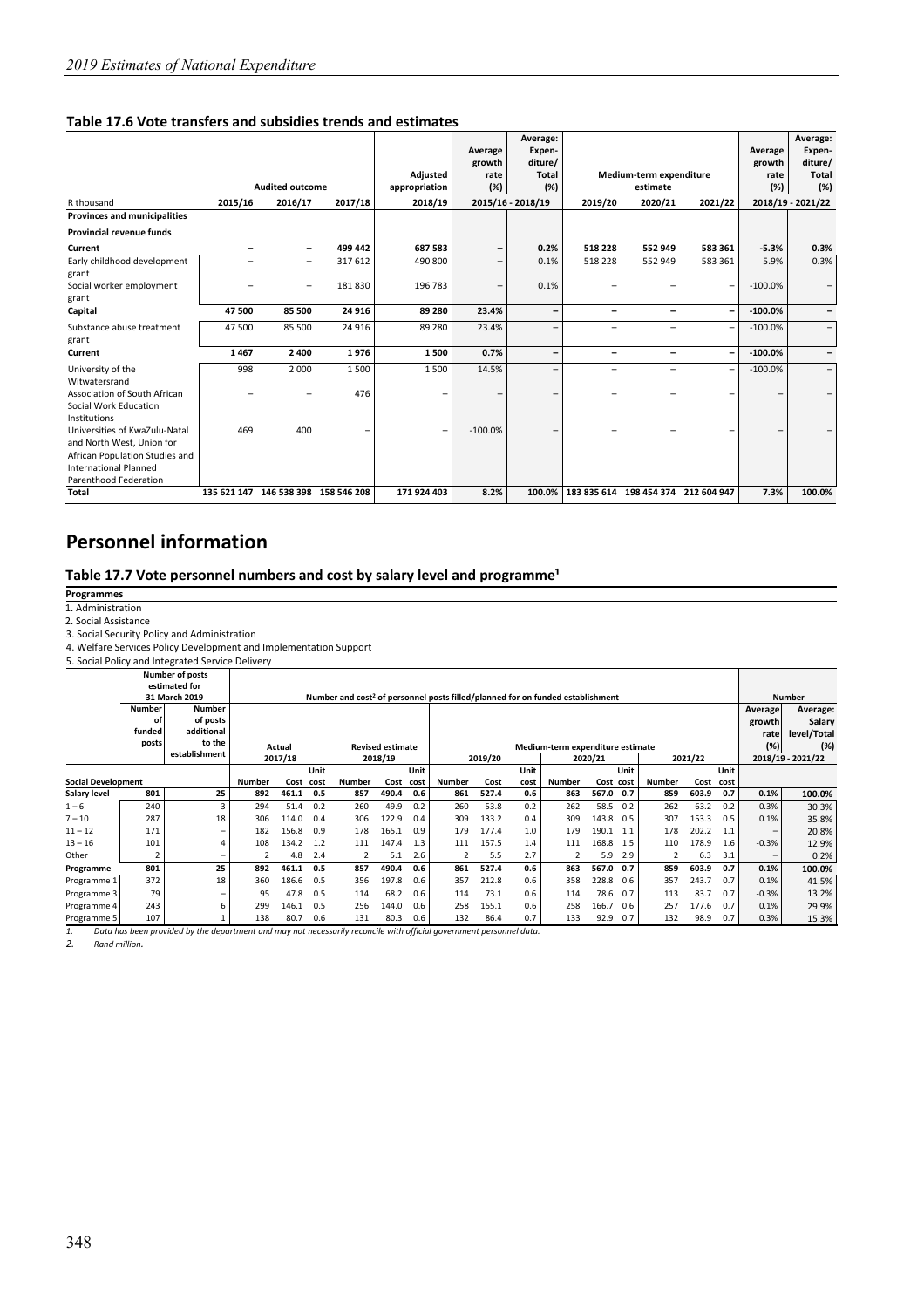## **Departmental receipts**

#### **Table 17.8 Departmental receipts by economic classification**

|                        |                    |                          |                          |                     |                |                               | Average:                 |         |                             |                    |                              | Average:     |
|------------------------|--------------------|--------------------------|--------------------------|---------------------|----------------|-------------------------------|--------------------------|---------|-----------------------------|--------------------|------------------------------|--------------|
|                        |                    |                          |                          |                     |                | Average                       | Receipt                  |         |                             |                    | Average                      | Receipt      |
|                        |                    |                          |                          |                     |                | growth                        | item/                    |         |                             |                    | growth                       | item/        |
|                        |                    | <b>Audited outcome</b>   |                          | Adjusted            | <b>Revised</b> | rate                          | <b>Total</b>             |         | <b>Medium-term receipts</b> |                    | rate                         | <b>Total</b> |
|                        |                    |                          | 2017/18                  | estimate<br>2018/19 | estimate       | (%)                           | (%)                      | 2019/20 | estimate                    |                    | (%)                          | (%)          |
| R thousand             | 2015/16<br>23 9 26 | 2016/17<br>77 546        | 52 445                   | 16 583              | 16 5 8 3       | 2015/16 - 2018/19<br>$-11.5%$ | 100.0%                   | 12834   | 2020/21<br>13 2 34          | 2021/22<br>13 6 35 | 2018/19 - 2021/22<br>$-6.3%$ | 100.0%       |
| Departmental           |                    |                          |                          |                     |                |                               |                          |         |                             |                    |                              |              |
| receipts               |                    |                          | 13                       |                     |                |                               |                          |         |                             |                    |                              |              |
| Sales of goods and     | 3                  | 6                        |                          | 294                 | 294            | 361.0%                        | 0.2%                     | 18      | 20                          | 21                 | $-58.5%$                     | 0.6%         |
| services produced      |                    |                          |                          |                     |                |                               |                          |         |                             |                    |                              |              |
| by department          |                    |                          |                          |                     |                |                               |                          |         |                             |                    |                              |              |
| Sales by market        |                    | 6                        | $\overline{\phantom{0}}$ | 120                 | 120            |                               | 0.1%                     | 3       | $\overline{4}$              | 4                  | $-67.8%$                     | 0.2%         |
| establishments         |                    |                          |                          |                     |                |                               |                          |         |                             |                    |                              |              |
| of which:              |                    |                          |                          |                     |                |                               |                          |         |                             |                    |                              |              |
| Parking rental         | $\qquad \qquad -$  | 6                        | $\overline{\phantom{a}}$ | 120                 | 120            |                               | 0.1%                     | 3       | $\overline{4}$              | $\overline{4}$     | $-67.8%$                     | 0.2%         |
| Other sales            | 3                  | $\overline{\phantom{0}}$ | 13                       | 174                 | 174            | 287.1%                        | 0.1%                     | 15      | 16                          | 17                 | $-53.9%$                     | 0.4%         |
| of which:              |                    |                          |                          |                     |                |                               |                          |         |                             |                    |                              |              |
| Sale of tender         | 3                  | $\overline{\phantom{0}}$ | 13                       | 14                  | 14             | 67.1%                         | $\overline{\phantom{0}}$ | 15      | 16                          | 17                 | 6.7%                         | 0.1%         |
| documents              |                    |                          |                          |                     |                |                               |                          |         |                             |                    |                              |              |
| Insurance              |                    |                          | $\overline{\phantom{0}}$ | 160                 | 160            | -                             | 0.1%                     |         |                             | $\qquad \qquad -$  | $-100.0%$                    | 0.3%         |
| commission and         |                    |                          |                          |                     |                |                               |                          |         |                             |                    |                              |              |
| garnishee order        |                    |                          |                          |                     |                |                               |                          |         |                             |                    |                              |              |
| Interest, dividends    | 12 3 12            | 20 592                   | 19 4 85                  | 8375                | 8375           | $-12.1%$                      | 35.6%                    | 12816   | 13 2 14                     | 13 6 14            | 17.6%                        | 85.3%        |
| and rent on land       |                    |                          |                          |                     |                |                               |                          |         |                             |                    |                              |              |
| Interest               | 12 3 12            | 20 5 92                  | 19 4 8 5                 | 8375                | 8375           | $-12.1%$                      | 35.6%                    | 12 8 16 | 13 2 14                     | 13 6 14            | 17.6%                        | 85.3%        |
| Sales of capital       | -                  |                          | 487                      |                     |                | -                             | 0.3%                     |         |                             |                    |                              |              |
| assets                 |                    |                          |                          |                     |                |                               |                          |         |                             |                    |                              |              |
| <b>Transactions in</b> | 11611              | 56 948                   | 32 460                   | 7914                | 7914           | $-12.0%$                      | 63.9%                    |         |                             | -                  | $-100.0%$                    | 14.1%        |
| financial assets and   |                    |                          |                          |                     |                |                               |                          |         |                             |                    |                              |              |
| <b>liabilities</b>     |                    |                          |                          |                     |                |                               |                          |         |                             |                    |                              |              |

## **Programme 1: Administration**

#### **Programme purpose**

Provide strategic leadership, management and support services to the department and the sector.

#### **Expenditure trends and estimates**

#### **Table 17.9 Administration expenditure trends and estimates by subprogramme and economic classification**

| Subprogramme                    |         |                        |         |               |          | Average:          |         |                         |         |         | Average:          |
|---------------------------------|---------|------------------------|---------|---------------|----------|-------------------|---------|-------------------------|---------|---------|-------------------|
|                                 |         |                        |         |               | Average  | Expen-            |         |                         |         | Average | Expen-            |
|                                 |         |                        |         |               | growth   | diture/           |         |                         |         | growth  | diture/           |
|                                 |         |                        |         | Adjusted      | rate     | Total             |         | Medium-term expenditure |         | rate    | Total             |
|                                 |         | <b>Audited outcome</b> |         | appropriation | (%)      | (%)               |         | estimate                |         | (%)     | (%)               |
| R million                       | 2015/16 | 2016/17                | 2017/18 | 2018/19       |          | 2015/16 - 2018/19 | 2019/20 | 2020/21                 | 2021/22 |         | 2018/19 - 2021/22 |
| Ministry                        | 51.2    | 55.5                   | 44.1    | 41.2          | $-7.0%$  | 13.4%             | 40.5    | 43.2                    | 46.8    | 4.4%    | 10.1%             |
| Department Management           | 57.3    | 59.9                   | 68.1    | 70.7          | 7.2%     | 17.9%             | 75.6    | 80.7                    | 85.6    | 6.6%    | 18.5%             |
| <b>Corporate Management</b>     | 105.4   | 127.8                  | 161.3   | 156.9         | 14.2%    | 38.5%             | 162.2   | 172.3                   | 181.3   | 4.9%    | 39.7%             |
| Finance                         | 54.4    | 60.5                   | 59.3    | 67.5          | 7.5%     | 16.9%             | 71.7    | 76.2                    | 80.8    | 6.2%    | 17.5%             |
| <b>Internal Audit</b>           | 8.9     | 9.5                    | 11.1    | 15.3          | 19.5%    | 3.1%              | 16.0    | 17.2                    | 18.3    | 6.2%    | 3.9%              |
| <b>Office Accommodation</b>     | 27.8    | 36.4                   | 40.2    | 40.2          | 13.1%    | 10.1%             | 42.3    | 44.4                    | 46.8    | 5.2%    | 10.3%             |
| <b>Total</b>                    | 305.1   | 349.7                  | 384.1   | 391.7         | 8.7%     | 100.0%            | 408.4   | 434.0                   | 459.7   | 5.5%    | 100.0%            |
| Change to 2018                  |         |                        |         | 8.5           |          |                   | 2.0     | 2.0                     | 1.6     |         |                   |
| <b>Budget estimate</b>          |         |                        |         |               |          |                   |         |                         |         |         |                   |
|                                 |         |                        |         |               |          |                   |         |                         |         |         |                   |
| <b>Economic classification</b>  |         |                        |         |               |          |                   |         |                         |         |         |                   |
| <b>Current payments</b>         | 296.1   | 344.2                  | 380.9   | 381.9         | 8.9%     | 98.1%             | 403.3   | 428.7                   | 454.1   | 5.9%    | 98.5%             |
| Compensation of employees       | 169.7   | 186.7                  | 186.6   | 197.8         | 5.3%     | 51.8%             | 212.8   | 228.8                   | 243.7   | 7.2%    | 52.1%             |
| Goods and services <sup>1</sup> | 126.5   | 157.5                  | 194.3   | 184.1         | 13.3%    | 46.3%             | 190.5   | 199.9                   | 210.4   | 4.5%    | 46.3%             |
| of which:                       |         |                        |         |               |          |                   |         |                         |         |         |                   |
| Audit costs: External           | 13.8    | 15.9                   | 16.3    | 15.7          | 4.5%     | 4.3%              | 16.6    | 17.5                    | 18.5    | 5.5%    | 4.0%              |
| Computer services               | 7.8     | 21.1                   | 47.9    | 39.9          | 72.6%    | 8.2%              | 40.6    | 42.4                    | 44.7    | 3.9%    | 9.9%              |
| Consultants: Business and       | 1.8     | 4.6                    | 11.7    | 12.7          | 92.5%    | 2.2%              | 13.4    | 14.1                    | 14.9    | 5.4%    | 3.3%              |
| advisory services               |         |                        |         |               |          |                   |         |                         |         |         |                   |
| Fleet services (including       | 5.3     | 12.4                   | 6.5     | 5.8           | 3.0%     | 2.1%              | 5.9     | 5.9                     | 6.7     | 5.0%    | 1.4%              |
| qovernment motor transport)     |         |                        |         |               |          |                   |         |                         |         |         |                   |
| <b>Operating leases</b>         | 23.2    | 32.8                   | 40.1    | 36.1          | 15.8%    | 9.2%              | 38.0    | 40.0                    | 42.2    | 5.3%    | 9.2%              |
| Travel and subsistence          | 42.1    | 39.1                   | 38.4    | 25.4          | $-15.5%$ | 10.1%             | 24.7    | 26.1                    | 27.5    | 2.7%    | 6.1%              |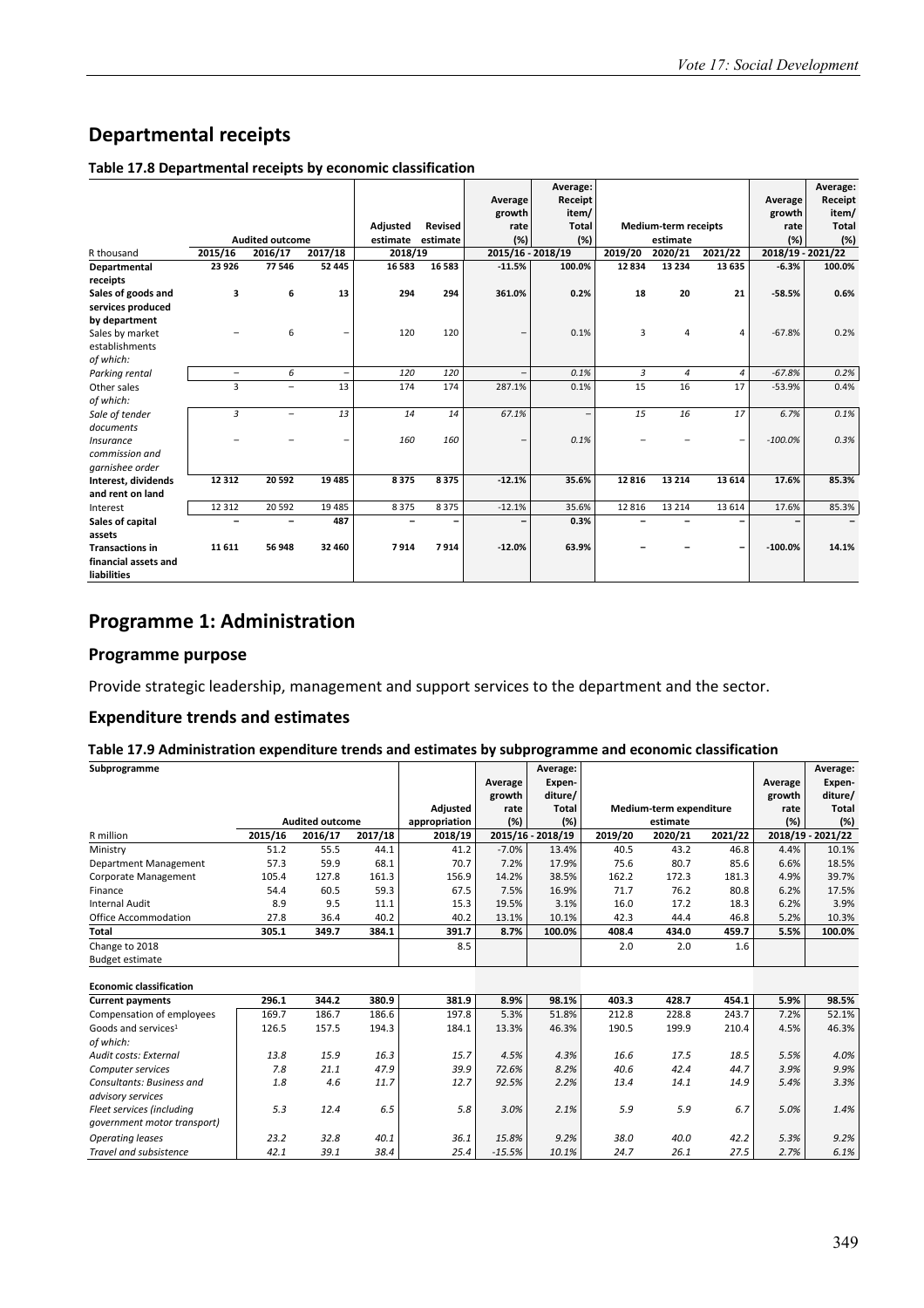| <b>Economic classification</b>       |         |                        |         |               |         | Average:          |         |                         |         |           | Average:          |
|--------------------------------------|---------|------------------------|---------|---------------|---------|-------------------|---------|-------------------------|---------|-----------|-------------------|
|                                      |         |                        |         |               | Average | Expen-            |         |                         |         | Average   | Expen-            |
|                                      |         |                        |         |               | growth  | diture/           |         |                         |         | growth    | diture/           |
|                                      |         |                        |         | Adjusted      | rate    | Total             |         | Medium-term expenditure |         | rate      | Total             |
|                                      |         | <b>Audited outcome</b> |         | appropriation | (%)     | (%)               |         | estimate                |         | (%)       | (%)               |
| R million                            | 2015/16 | 2016/17                | 2017/18 | 2018/19       |         | 2015/16 - 2018/19 | 2019/20 | 2020/21                 | 2021/22 |           | 2018/19 - 2021/22 |
| Transfers and subsidies <sup>1</sup> | 1.7     | 1.6                    | 1.8     | 3.5           | 28.0%   | 0.6%              | 2.1     | 2.3                     | 2.4     | $-12.1%$  | 0.6%              |
| Departmental agencies and            | 1.2     | 1.3                    | 1.4     | 1.6           | 9.1%    | 0.4%              | 1.7     | 1.8                     | 1.8     | 5.5%      | 0.4%              |
| accounts                             |         |                        |         |               |         |                   |         |                         |         |           |                   |
| Households                           | 0.5     | 0.2                    | 0.4     | 2.0           | 60.5%   | 0.2%              | 0.5     | 0.5                     | 0.6     | $-34.5%$  | 0.2%              |
| Payments for capital assets          | 7.3     | 4.0                    | 1.4     | 6.3           | $-4.7%$ | 1.3%              | 2.9     | 3.0                     | 3.2     | $-20.0\%$ | 0.9%              |
| Machinery and equipment              | 6.5     | 4.0                    | 0.9     | 5.2           | $-7.2%$ | 1.2%              | 2.3     | 2.4                     | 2.6     | $-21.1%$  | 0.7%              |
| Software and other intangible        | 0.7     | -                      | 0.5     | 1.1           | 13.1%   | 0.2%              | 0.6     | 0.6                     | 0.7     | $-14.8%$  | 0.2%              |
| assets                               |         |                        |         |               |         |                   |         |                         |         |           |                   |
| Total                                | 305.1   | 349.7                  | 384.1   | 391.7         | 8.7%    | 100.0%            | 408.4   | 434.0                   | 459.7   | 5.5%      | 100.0%            |
| Proportion of total programme        | 0.2%    | 0.2%                   | 0.2%    | 0.2%          |         |                   | 0.2%    | 0.2%                    | 0.2%    |           |                   |
| exnenditure to vote exnenditure      |         |                        |         |               |         |                   |         |                         |         |           |                   |

#### **Table 17.9 Administration expenditure trends and estimates by subprogramme and economic classification**

**expenditure to vote expenditure** 

*1. Estimates of National Expenditure data tables are available and can be downloaded from www.treasury.gov.za. These data tables contain detailed information by goods and services, and transfers and subsidies item by programme.* 

## **Programme 2: Social Assistance**

#### **Programme purpose**

Provide social assistance to eligible individuals whose income and assets fall below set thresholds.

#### **Objective**

• Ensure the provision of social assistance to eligible beneficiaries whose income and assets fall below the set thresholds by providing income support, by 2021/22, to: 3 934 552 older people; 1 049 707 people living with disabilities; 13 100 407 children; 161 612 children requiring care and support services; and 318 134 foster children.

#### **Subprogrammes**

- *Old Age* provides income support to people aged 60 and older who earn annual incomes of less than R82 440 (single) and R164 880 (married), and whose assets do not exceed R1 174 800 (single) and R2 349 600 (married).
- *War Veterans* provides income support to those who fought in World War II or the Korean War who earn an annual income of less than R82 440 (single) and R164 880 (married), and whose assets do not exceed R1 174 800 (single) and R2 349 600 (married).
- *Disability* provides income support to people with permanent or temporary disabilities who earn an annual income of less than R82 440 (single) and R164 880 (married), and whose assets do not exceed R1 174 800 (single) and R2 349 600 (married).
- *Foster Care* provides grants for foster parents caring for children in their care.
- *Care Dependency* provides income support to parents and caregivers of children who have physical or mental disabilities, and require regular care and support. Parents or caregivers must earn an annual income of less than R213 600 (single) and R427 200 (married).
- *Child Support* provides income support to parents and caregivers of children younger than 18 who earn an annual income of less than R50 400 (single) and R100 800 (married).
- *Grant-in-Aid* is an additional grant to recipients of the old age, disability or war veterans grants who require regular care from another person because of their physical or mental condition.
- *Social Relief of Distress* provides temporary income support, food parcels and other forms of relief to people experiencing undue hardship.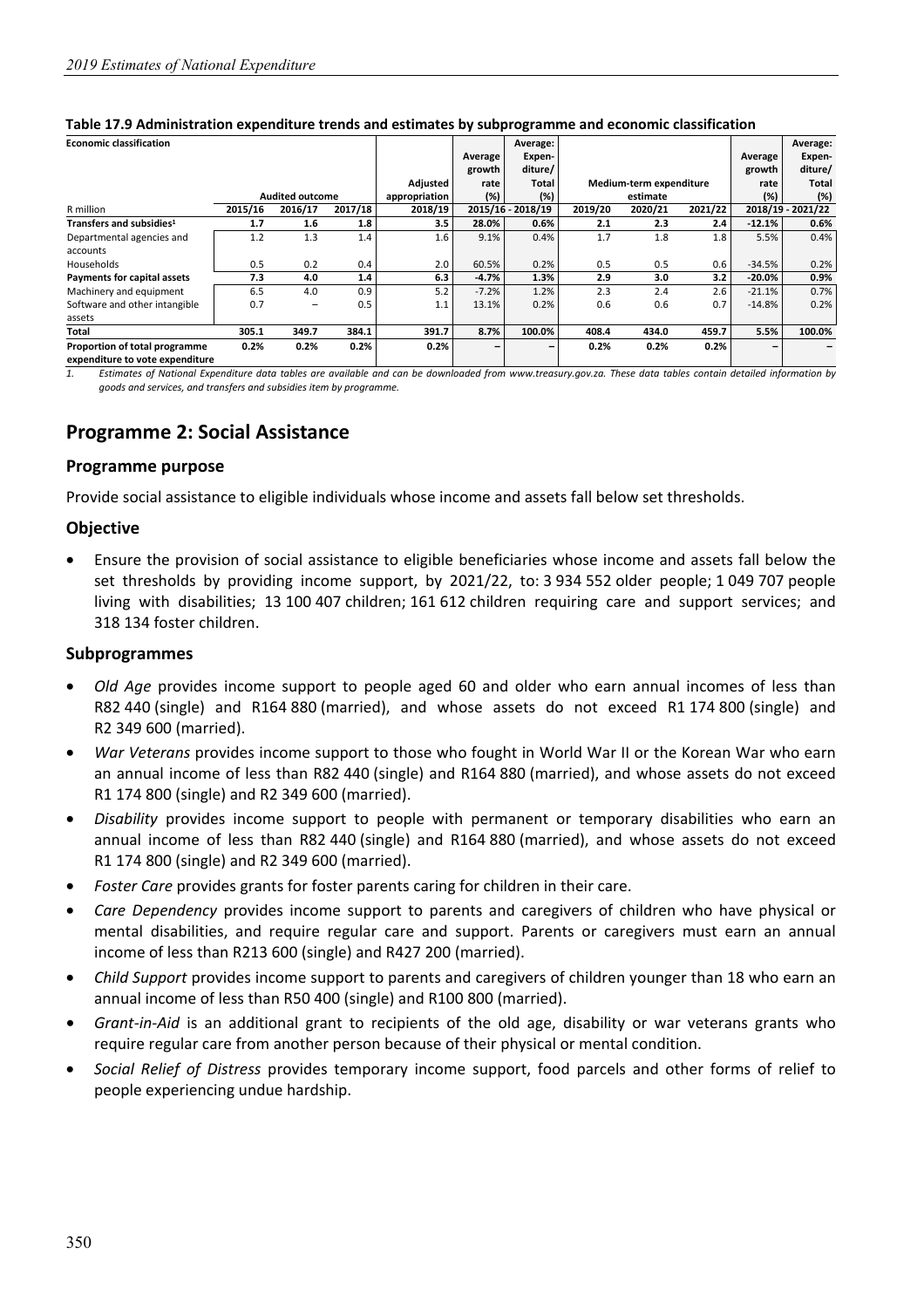### **Expenditure trends and estimates**

#### **Table 17.10 Social Assistance expenditure trends and estimates by subprogramme and economic classification**

| Subprogramme                                |           |                        |           |              |          | Average:          |             |                         |             |          | Average:          |
|---------------------------------------------|-----------|------------------------|-----------|--------------|----------|-------------------|-------------|-------------------------|-------------|----------|-------------------|
|                                             |           |                        |           |              | Average  | Expen-            |             |                         |             | Average  | Expen-            |
|                                             |           |                        |           | Adjusted     | growth   | diture/           |             |                         |             | growth   | diture/           |
|                                             |           |                        |           | appropriatio | rate     | <b>Total</b>      |             | Medium-term expenditure |             | rate     | <b>Total</b>      |
|                                             |           | <b>Audited outcome</b> |           | n            | (%)      | (%)               |             | estimate                |             | (%)      | (%)               |
| R million                                   | 2015/16   | 2016/17                | 2017/18   | 2018/19      |          | 2015/16 - 2018/19 | 2019/20     | 2020/21                 | 2021/22     |          | 2018/19 - 2021/22 |
| Old Age                                     | 53 134.5  | 58 327.0               | 64 130.2  | 70 531.4     | 9.9%     | 42.4%             | 76 950.9    | 84 189.3                | 90 792.0    | 8.8%     | 44.2%             |
| War Veterans                                | 4.8       | 3.9                    | 3.1       | 2.4          | $-21.4%$ | $\qquad \qquad -$ | 1.7         | 1.3                     | 1.4         | $-16.5%$ |                   |
| Disability                                  | 19 167.0  | 19850.6                | 20 944.8  | 22 104.8     | 4.9%     | 14.1%             | 23 077.6    | 24 172.0                | 25 339.9    | 4.7%     | 13.0%             |
| <b>Foster Care</b>                          | 5 4 0 8.4 | 5 3 2 7 . 7            | 5 207.0   | 5 1 3 1 .6   | $-1.7%$  | 3.6%              | 5 080.8     | 4 9 4 7 . 4             | 5 0 2 3 . 3 | $-0.7%$  | 2.8%              |
| Care Dependency                             | 2 3 9 4.7 | 2613.9                 | 2841.4    | 3 1 3 8 . 4  | 9.4%     | 1.9%              | 3 4 2 9.8   | 3761.7                  | 4 0 2 1 . 3 | 8.6%     | 2.0%              |
| Child Support                               | 47 308.0  | 51 555.2               | 55 847.8  | 60 531.0     | 8.6%     | 37.1%             | 64 967.3    | 70 335.6                | 75 723.3    | 7.7%     | 37.2%             |
| Grant-in-Aid                                | 503.1     | 650.3                  | 816.6     | 1011.1       | 26.2%    | 0.5%              | 1 2 3 7 . 5 | 1459.2                  | 1559.9      | 15.5%    | 0.7%              |
| Social Relief of Distress                   | 412.9     | 587.2                  | 545.8     | 410.0        | $-0.2%$  | 0.3%              | 410.0       | 407.0                   | 407.0       | $-0.2%$  | 0.2%              |
| Total                                       | 128 333.4 | 138 915.6              | 150 336.8 | 162 860.7    | 8.3%     | 100.0%            | 175 155.6   | 189 273.5               | 202 867.9   | 7.6%     | 100.0%            |
| Change to 2018                              |           |                        |           | (100.0)      |          |                   | (500.0)     | (500.0)                 |             |          |                   |
| <b>Budget estimate</b>                      |           |                        |           |              |          |                   |             |                         |             |          |                   |
|                                             |           |                        |           |              |          |                   |             |                         |             |          |                   |
| <b>Economic classification</b>              |           |                        |           |              |          |                   |             |                         |             |          |                   |
| Transfers and subsidies <sup>1</sup>        | 128 333.4 | 138 915.6              | 150 323.3 | 162 860.7    | 8.3%     | 100.0%            | 175 155.6   | 189 273.5               | 202 867.9   | 7.6%     | 100.0%            |
| Households                                  | 128 333.4 | 138 915.6              | 150 323.3 | 162 860.7    | 8.3%     | 100.0%            | 175 155.6   | 189 273.5               | 202 867.9   | 7.6%     | 100.0%            |
| <b>Payments for financial</b>               |           |                        | 13.5      |              |          |                   |             |                         |             |          |                   |
| assets                                      |           |                        |           |              |          |                   |             |                         |             |          |                   |
| Total                                       | 128 333.4 | 138 915.6              | 150 336.8 | 162 860.7    | 8.3%     | 100.0%            | 175 155.6   | 189 273.5               | 202 867.9   | 7.6%     | 100.0%            |
| Proportion of total programme               | 94.1%     | 94.3%                  | 94.3%     | 94.2%        |          |                   | 94.8%       | 94.9%                   | 94.9%       |          |                   |
| expenditure to vote expenditure             |           |                        |           |              |          |                   |             |                         |             |          |                   |
|                                             |           |                        |           |              |          |                   |             |                         |             |          |                   |
| Details of selected transfers and subsidies |           |                        |           |              |          |                   |             |                         |             |          |                   |
| <b>Households</b>                           |           |                        |           |              |          |                   |             |                         |             |          |                   |
| <b>Other transfers to households</b>        |           |                        |           |              |          |                   |             |                         |             |          |                   |
| Current                                     | 128 333.4 | 138 915.6              | 150 323.3 | 162 860.7    | 8.3%     | 100.0%            | 175 155.6   | 189 273.5               | 202 867.9   | 7.6%     | 100.0%            |
| Old age                                     | 53 134.5  | 58 327.0               | 64 130.2  | 70 531.4     | 9.9%     | 42.4%             | 76 950.9    | 84 189.3                | 90 792.0    | 8.8%     | 44.2%             |
| War veterans                                | 4.8       | 3.9                    | 3.1       | 2.4          | $-21.4%$ | -                 | 1.7         | 1.3                     | 1.4         | $-16.5%$ |                   |
| Disability                                  | 19 167.0  | 19850.6                | 20 931.3  | 22 104.8     | 4.9%     | 14.1%             | 23 077.6    | 24 172.0                | 25 339.9    | 4.7%     | 13.0%             |
| Foster care                                 | 5 408.4   | 5 3 2 7 . 7            | 5 207.0   | 5 1 3 1 . 6  | $-1.7%$  | 3.6%              | 5 080.8     | 4 9 4 7.4               | 5 0 2 3 . 3 | $-0.7%$  | 2.8%              |
| Care dependency                             | 2 3 9 4.7 | 2613.9                 | 2841.4    | 3 1 3 8 . 4  | 9.4%     | 1.9%              | 3 4 2 9.8   | 3761.7                  | 4 0 2 1 . 3 | 8.6%     | 2.0%              |
| Child support                               | 47 308.0  | 51 555.2               | 55 847.8  | 60 531.0     | 8.6%     | 37.1%             | 64 967.3    | 70 335.6                | 75 723.3    | 7.7%     | 37.2%             |
| Grant-in-aid                                | 503.1     | 650.3                  | 816.6     | 1011.1       | 26.2%    | 0.5%              | 1 2 3 7 . 5 | 1459.2                  | 1559.9      | 15.5%    | 0.7%              |
| Social relief of distress                   | 412.9     | 587.2                  | 545.8     | 410.0        | $-0.2%$  | 0.3%              | 410.0       | 407.0                   | 407.0       | $-0.2%$  | 0.2%              |

*1. Estimates of National Expenditure data tables are available and can be downloaded from www.treasury.gov.za. These data tables contain detailed information by goods and services, and transfers and subsidies item by programme.* 

## **Programme 3 Social Security Policy and Administration**

#### **Programme purpose**

Provide for social security policy development and the fair administration of social assistance.

#### **Objectives**

- Oversee and ensure the efficient and effective administration of social grants by the South African Social Security Agency over the medium term by:
	- − monitoring social grant beneficiary take-up rates and expenditure on a monthly basis
	- − updating social grant beneficiary and expenditure projections on a monthly basis.
- Improve access to social assistance by increasing allocations to the child support grant for orphans through a top-up grant over the medium term.
- Provide an effective and efficient social security system that improves quality of life for poor and vulnerable people by 2021/22 by:
	- − reviewing social security policy and legislation
	- − evaluating policy proposals to establish a national social security fund.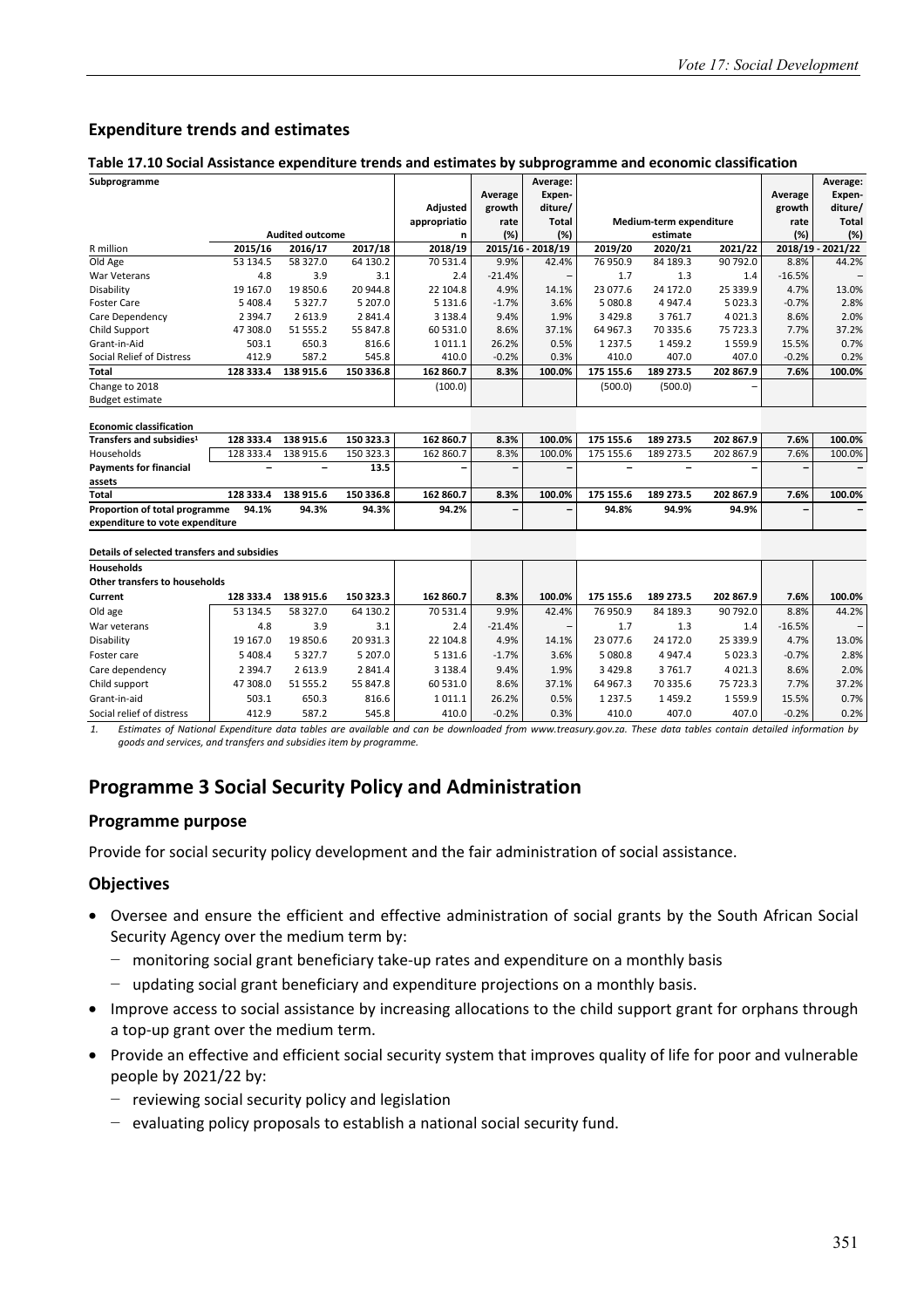#### **Subprogrammes**

- *Social Security Policy Development* reviews and drafts policies and legislation in respect of social assistance, as well as contributory income support aimed at protecting households against life cycle contingencies such as unemployment, ill health, retirement, disability or the death of a breadwinner.
- *Appeals Adjudication* seeks to provide a fair and just adjudication service for social assistance appeals.
- *Social Grants Administration* provides for the South African Social Security Agency's operational costs for administering social grants, the management information system and the reimbursement of payment contractors.
- *Social Grants Fraud Investigations* provides funding for fraud investigations conducted by the South African Social Security Agency in partnership with law enforcement agencies.
- *Programme Management* provides for deputy director-general expenses related to social security policy initiatives

#### **Expenditure trends and estimates**

**Table 17.11 Social Security Policy and Administration expenditure trends and estimates by subprogramme and economic classification** 

| Subprogramme                                           |                          |                        |         |                 |          | Average:                 |         |                         |         |           | Average:                 |
|--------------------------------------------------------|--------------------------|------------------------|---------|-----------------|----------|--------------------------|---------|-------------------------|---------|-----------|--------------------------|
|                                                        |                          |                        |         |                 | Average  | Expen-                   |         |                         |         | Average   | Expen-                   |
|                                                        |                          |                        |         |                 | growth   | diture/                  |         |                         |         | growth    | diture/                  |
|                                                        |                          |                        |         | <b>Adjusted</b> | rate     | <b>Total</b>             |         | Medium-term expenditure |         | rate      | Total                    |
|                                                        |                          | <b>Audited outcome</b> |         | appropriation   | (%)      | (%)                      |         | estimate                |         | (%)       | (%)                      |
| R million                                              | 2015/16                  | 2016/17                | 2017/18 | 2018/19         |          | 2015/16 - 2018/19        | 2019/20 | 2020/21                 | 2021/22 |           | 2018/19 - 2021/22        |
| <b>Social Security Policy</b>                          | 43.5                     | 43.1                   | 43.0    | 72.0            | 18.3%    | 0.7%                     | 82.6    | 88.3                    | 93.7    | 9.2%      | 1.0%                     |
| Development                                            |                          |                        |         |                 |          |                          |         |                         |         |           |                          |
| <b>Appeals Adjudication</b>                            | 24.8                     | 25.5                   | 26.9    | 37.3            | 14.6%    | 0.4%                     | 39.3    | 42.6                    | 47.2    | 8.2%      | 0.5%                     |
| Social Grants Administration                           | 6 5 6 4 . 1              | 6825.9                 | 7 144.3 | 7697.6          | 5.5%     | 97.9%                    | 7553.0  | 8052.0                  | 8545.5  | 3.5%      | 97.5%                    |
| Social Grants Fraud<br>Investigations                  | 78.9                     | 83.1                   | 61.7    | 65.2            | $-6.1%$  | 1.0%                     | 68.8    | 72.6                    | 76.6    | 5.5%      | 0.9%                     |
| Programme Management                                   | 5.2                      | 3.4                    | 1.8     | 4.8             | $-2.4%$  | 0.1%                     | 5.2     | 5.6                     | 5.9     | 7.1%      | 0.1%                     |
| Total                                                  | 6716.4                   | 6980.9                 | 7277.7  | 7877.0          | 5.5%     | 100.0%                   | 7748.9  | 8 2 6 1.1               | 8768.9  | 3.6%      | 100.0%                   |
| Change to 2018                                         |                          |                        |         | (3.8)           |          |                          | (576.0) | (523.9)                 | (500.0) |           |                          |
| <b>Budget estimate</b>                                 |                          |                        |         |                 |          |                          |         |                         |         |           |                          |
| <b>Economic classification</b>                         |                          |                        |         |                 |          |                          |         |                         |         |           |                          |
| <b>Current payments</b>                                | 69.9                     | 67.3                   | 65.7    | 106.6           | 15.1%    | 1.1%                     | 120.0   | 129.0                   | 139.0   | 9.2%      | 1.5%                     |
| Compensation of employees                              | 45.6                     | 46.7                   | 47.8    | 68.2            | 14.3%    | 0.7%                     | 73.1    | 78.6                    | 83.7    | 7.0%      | 0.9%                     |
| Goods and services <sup>1</sup>                        | 24.3                     | 20.6                   | 17.9    | 38.4            | 16.5%    | 0.4%                     | 46.9    | 50.5                    | 55.4    | 12.9%     | 0.6%                     |
| of which:                                              |                          |                        |         |                 |          |                          |         |                         |         |           |                          |
| Consultants: Business and                              | 10.0                     | 7.8                    | 3.4     | 3.7             | $-28.2%$ | 0.1%                     | 6.1     | 6.6                     | 7.0     | 23.6%     | 0.1%                     |
| advisory services                                      |                          |                        |         |                 |          |                          |         |                         |         |           |                          |
| Legal services                                         | 2.7                      | 2.4                    | 3.9     | 8.4             | 46.2%    | 0.1%                     | 13.0    | 14.2                    | 16.6    | 25.4%     | 0.2%                     |
| Consumables: Stationery,                               | 0.5                      | 0.2                    | 0.2     | 2.8             | 79.9%    |                          | 3.0     | 3.1                     | 3.3     | 5.5%      |                          |
| printing and office supplies                           |                          |                        |         |                 |          |                          |         |                         |         |           |                          |
| <b>Operating leases</b>                                | 0.5                      | 0.1                    | 0.6     | 2.2             | 62.3%    |                          | 2.6     | 2.8                     | 2.9     | 10.1%     |                          |
| Travel and subsistence                                 | 4.9                      | 3.7                    | 3.9     | 4.1             | $-5.8%$  | 0.1%                     | 4.5     | 4.9                     | 5.2     | 8.4%      | 0.1%                     |
| Operating payments                                     | 0.1                      | 0.3                    | 0.3     | 4.8             | 327.0%   |                          | 5.0     | 5.3                     | 5.6     | 5.5%      | 0.1%                     |
| Transfers and subsidies <sup>1</sup>                   | 6645.8                   | 6912.6                 | 7 211.7 | 7768.9          | 5.3%     | 98.9%                    | 7626.4  | 8 1 2 9 . 4             | 8627.1  | 3.6%      | 98.5%                    |
| Departmental agencies and<br>accounts                  | 6 643.0                  | 6 9 0 8.9              | 7 206.1 | 7762.9          | 5.3%     | 98.9%                    | 7621.8  | 8 1 2 4 . 6             | 8622.1  | 3.6%      | 98.4%                    |
| Higher education<br>institutions                       | 1.0                      | 2.0                    | 1.5     | 1.5             | 14.5%    | ۰                        |         |                         |         | $-100.0%$ | $\equiv$                 |
| Foreign governments and<br>international organisations | 1.6                      | 1.7                    | 4.1     | 4.3             | 39.0%    | $\overline{\phantom{0}}$ | 4.4     | 4.5                     | 4.7     | 3.1%      | 0.1%                     |
| Households                                             | 0.2                      | 0.0                    | 0.0     | 0.3             | 12.0%    | -                        | 0.3     | 0.3                     | 0.3     | 5.9%      |                          |
| Payments for capital assets                            | 0.7                      | $1.0$                  | 0.3     | 1.4             | 25.3%    | $\overline{\phantom{0}}$ | 2.5     | 2.7                     | 2.8     | 25.5%     | $\qquad \qquad$          |
| Buildings and other fixed                              | $\overline{\phantom{0}}$ | 0.1                    |         |                 |          | $\overline{\phantom{a}}$ |         | $\overline{a}$          |         |           | $\overline{\phantom{0}}$ |
| structures                                             |                          |                        |         |                 |          |                          |         |                         |         |           |                          |
| Machinery and equipment                                | 0.7                      | 0.9                    | 0.3     | 1.4             | 25.3%    |                          | 2.5     | 2.7                     | 2.8     | 25.5%     |                          |
| Total                                                  | 6716.4                   | 6980.9                 | 7 277.7 | 7877.0          | 5.5%     | 100.0%                   | 7748.9  | 8 2 6 1.1               | 8768.9  | 3.6%      | 100.0%                   |
| Proportion of total programme                          | 4.9%                     | 4.7%                   | 4.6%    | 4.6%            |          |                          | 4.2%    | 4.1%                    | 4.1%    |           |                          |
| expenditure to vote expenditure                        |                          |                        |         |                 |          |                          |         |                         |         |           |                          |
|                                                        |                          |                        |         |                 |          |                          |         |                         |         |           |                          |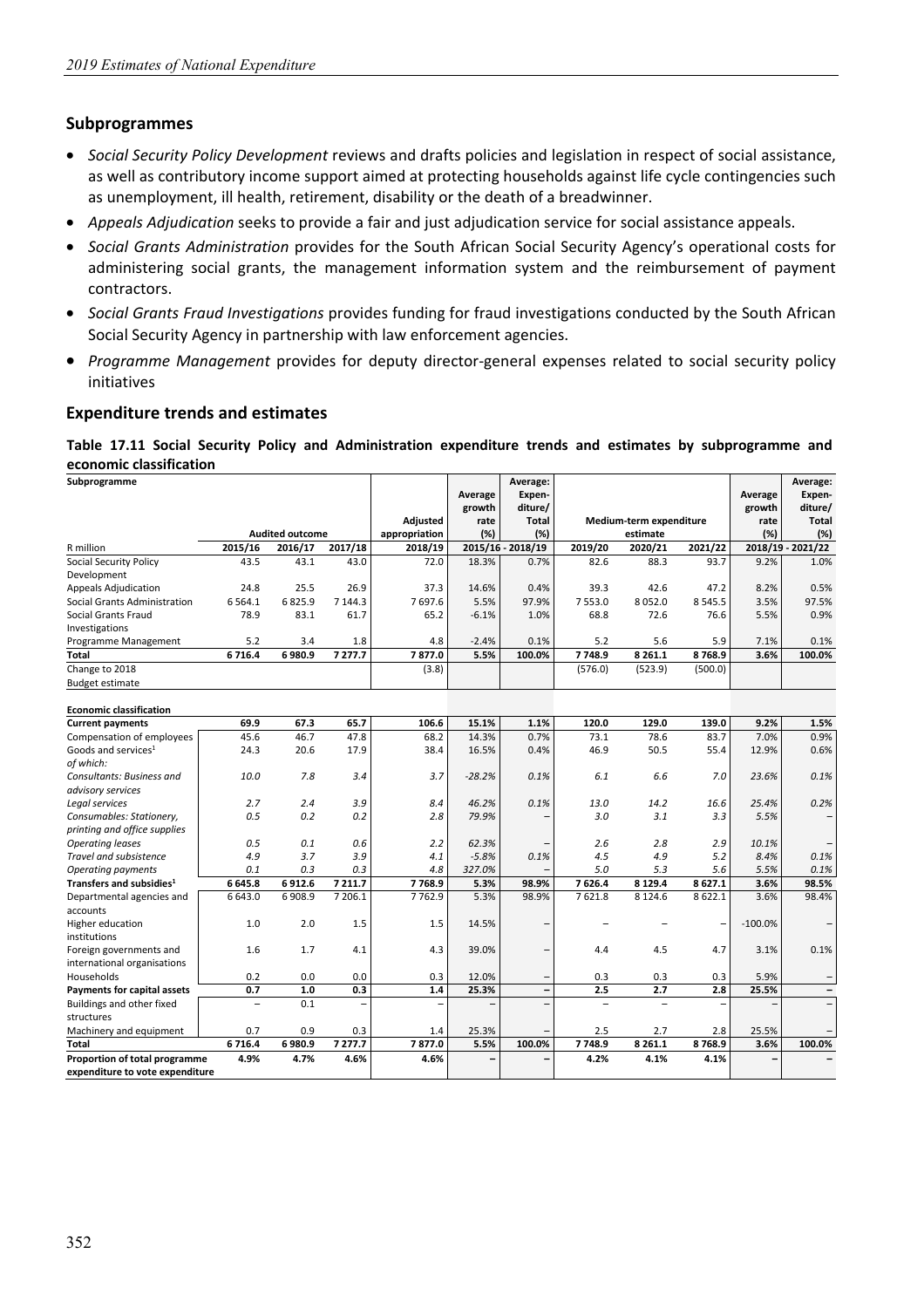#### **Table 17.11 Social Security Policy and Administration expenditure trends and estimates by subprogramme and economic classification**

| Details of selected transfers and subsidies |         |                        |         |               |                          | Average:                 |         |                         |         |         | Average:          |
|---------------------------------------------|---------|------------------------|---------|---------------|--------------------------|--------------------------|---------|-------------------------|---------|---------|-------------------|
|                                             |         |                        |         |               | Average                  | Expen-                   |         |                         |         | Average | Expen-            |
|                                             |         |                        |         |               | growth                   | diture/                  |         |                         |         | growth  | diture/           |
|                                             |         |                        |         | Adjusted      | rate                     | <b>Total</b>             |         | Medium-term expenditure |         | rate    | Total             |
|                                             |         | <b>Audited outcome</b> |         | appropriation | (%)                      | (%)                      |         | estimate                |         | (%)     | (%)               |
| R million                                   | 2015/16 | 2016/17                | 2017/18 | 2018/19       |                          | 2015/16 - 2018/19        | 2019/20 | 2020/21                 | 2021/22 |         | 2018/19 - 2021/22 |
| Departmental agencies and accounts          |         |                        |         |               |                          |                          |         |                         |         |         |                   |
| Departmental agencies (non-business         |         |                        |         |               |                          |                          |         |                         |         |         |                   |
| entities)                                   |         |                        |         |               |                          |                          |         |                         |         |         |                   |
| Current                                     | 6 643.0 | 6908.9                 | 7 206.1 | 7762.9        | 5.3%                     | 98.9%                    | 7621.8  | 8 1 2 4 . 6             | 8622.1  | 3.6%    | 98.4%             |
| South African Social Security               | 6 643.0 | 6908.9                 | 7 206.1 | 7762.9        | 5.3%                     | 98.9%                    | 7621.8  | 8 1 2 4 . 6             | 8622.1  | 3.6%    | 98.4%             |
| Agency                                      |         |                        |         |               |                          |                          |         |                         |         |         |                   |
| Current                                     | 1.6     | 1.7                    | 4.1     | 4.3           | 39.0%                    | -                        | 4.4     | 4.5                     | 4.7     | 3.1%    | 0.1%              |
| <b>International Social Security</b>        | 1.5     | 1.7                    | 1.6     | 1.7           | 4.0%                     | -                        | 1.8     | 1.9                     | 2.0     | 4.9%    | -                 |
| Association                                 |         |                        |         |               |                          |                          |         |                         |         |         |                   |
| International Organisation of               | 0.1     |                        | 0.1     | 0.1           | 2.2%                     | -                        | 0.1     | 0.1                     | 0.1     | 5.6%    |                   |
| <b>Pension Supervisors</b>                  |         |                        |         |               |                          |                          |         |                         |         |         |                   |
| International Labour Organisation           |         |                        | 2.5     | 2.5           | $\overline{\phantom{0}}$ | $\overline{\phantom{a}}$ | 2.5     | 2.5                     | 2.6     | 1.8%    |                   |

*1. Estimates of National Expenditure data tables are available and can be downloaded from www.treasury.gov.za. These data tables contain detailed information by goods and services, and transfers and subsidies item by programme.* 

## **Programme 4: Welfare Services Policy Development and Implementation Support**

#### **Programme purpose**

Create an enabling environment for the delivery of equitable developmental welfare services through the formulation of policies, norms and standards, and best practices; and the provision of support to implementing agencies.

#### **Objectives**

- Strengthen the delivery of social welfare services through legislative and policy reforms by 2021/22 by:
	- − developing an implementation plan on the white paper on social development
	- − capacitating provinces and other stakeholders on the use of the demand and supply model for social service professionals
	- − supporting 1 046 students through social service scholarships.
- Strengthen child protection and development services by 2021/22, by:
	- − conducting 9 provincial intersectoral capacity building workshops on the national plan of action for children
	- − improving the quality of ECD services
	- − submitting a children's amendment bill to Parliament for consideration
	- − monitoring the implementation of guidelines for community-based prevention and early intervention services to vulnerable children
	- − approving intersectoral protocol on the management and prevention of violence against children, child abuse, neglect and exploitation.
	- capacitating all provinces to implement guidelines and strategies for adoption, care, and child and youth care centres.
- Reduce the incidences of social crime and substance abuse, and facilitate the provision of support services to targeted groups by 2021/22, by:
	- − providing training on the national anti-gangsterism strategy in 5 provinces
	- − capacitating all provinces in implementing the national drug master plan
	- − developing an intersectoral policy on sheltering services
	- − monitoring the implementation of the Sinovuyo Caring Families programme in all provinces
	- monitoring the implementation of the policy framework on accreditation of diversion services.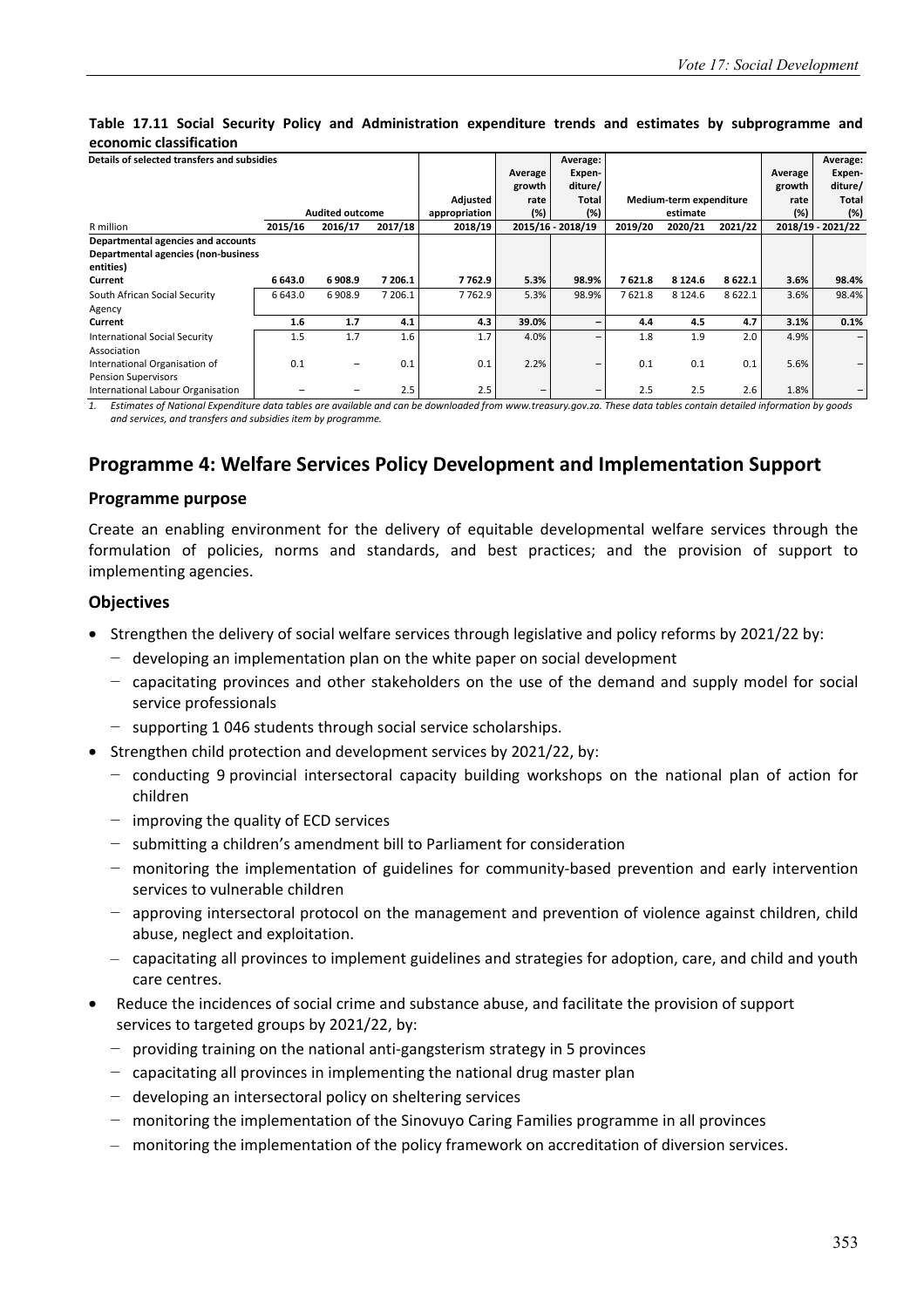- Promote, protect and empower people with disabilities through the development and implementation of legislation, policies and programmes by 2021/22 by:
	- − capacitating stakeholders on the draft policy on services to persons with disabilities
	- − strengthening coordination platforms and tools for the accelerated implementation of the 2015 White Paper on the Rights of Persons with Disabilities
	- − developing implementation tools for the national strategic frameworks that support the implementation of the 2015 White Paper on the Rights of Persons with Disabilities
	- − submitting 1 compliance report on the implementation of the 2015 White Paper on the Rights of Persons with Disabilities to Cabinet for approval.
- Contribute to a reduction in risky behaviours that lead to HIV and AIDS, and promote psychosocial wellbeing among targeted key populations by 2021/22 by:
	- − submitting the draft action plan on the department's HIV and AIDS response to the social cluster for approval
	- − monitoring the implementation of psychosocial support services through the funded home and community-based care programme targeting key populations and groups vulnerable to HIV and AIDS, tuberculosis and sexually transmitted infections in all provinces.

### **Subprogrammes**

- *Service Standards* ensures the transformation and standardisation of social welfare services by developing and coordinating policies and legislation that promote the integration of the sector, and the delivery of high-quality and professional social welfare services.
- *Substance Abuse* develops, supports and monitors the implementation of policies, legislation, and norms and standards for combating substance abuse.
- *Older Persons develops*, supports and monitors the implementation of policies, legislation, and norms and standards for social welfare services to older people.
- *People with Disabilities* develops, supports and monitors the implementation of policies, legislation, and norms and standards for social welfare services to people with disabilities, and coordinates government's implementation of the 2015 White Paper on the Rights of Persons with Disabilities.
- *Children develops*, supports and monitors the implementation of policies, legislation, and norms and standards for social welfare services to children.
- *Families develops*, supports and monitors the implementation of policies, legislation, programmes, and norms and standards for services aimed at strengthening families.
- *Social Crime Prevention and Victim Empowerment* develops, supports and monitors the implementation of policies, legislation, programmes, and norms and standards for services aimed at protecting, empowering, and supporting victims of crime and violence.
- *Youth develops and facilitates* the implementation of policies, legislation and programmes aimed at mobilising, developing skills among and protecting vulnerable young people.
- *HIV and AIDS* develops, supports and monitors the implementation of policies, programmes and guidelines aimed at preventing and mitigating the impact of HIV and AIDS in line with the 2017-2022 national strategic plan for HIV, sexually transmitted infections and tuberculosis.
- *Social Worker Scholarships* provides full scholarships for students studying social work.
- *Programme Management* provides for deputy director-general expenses related to social welfare services.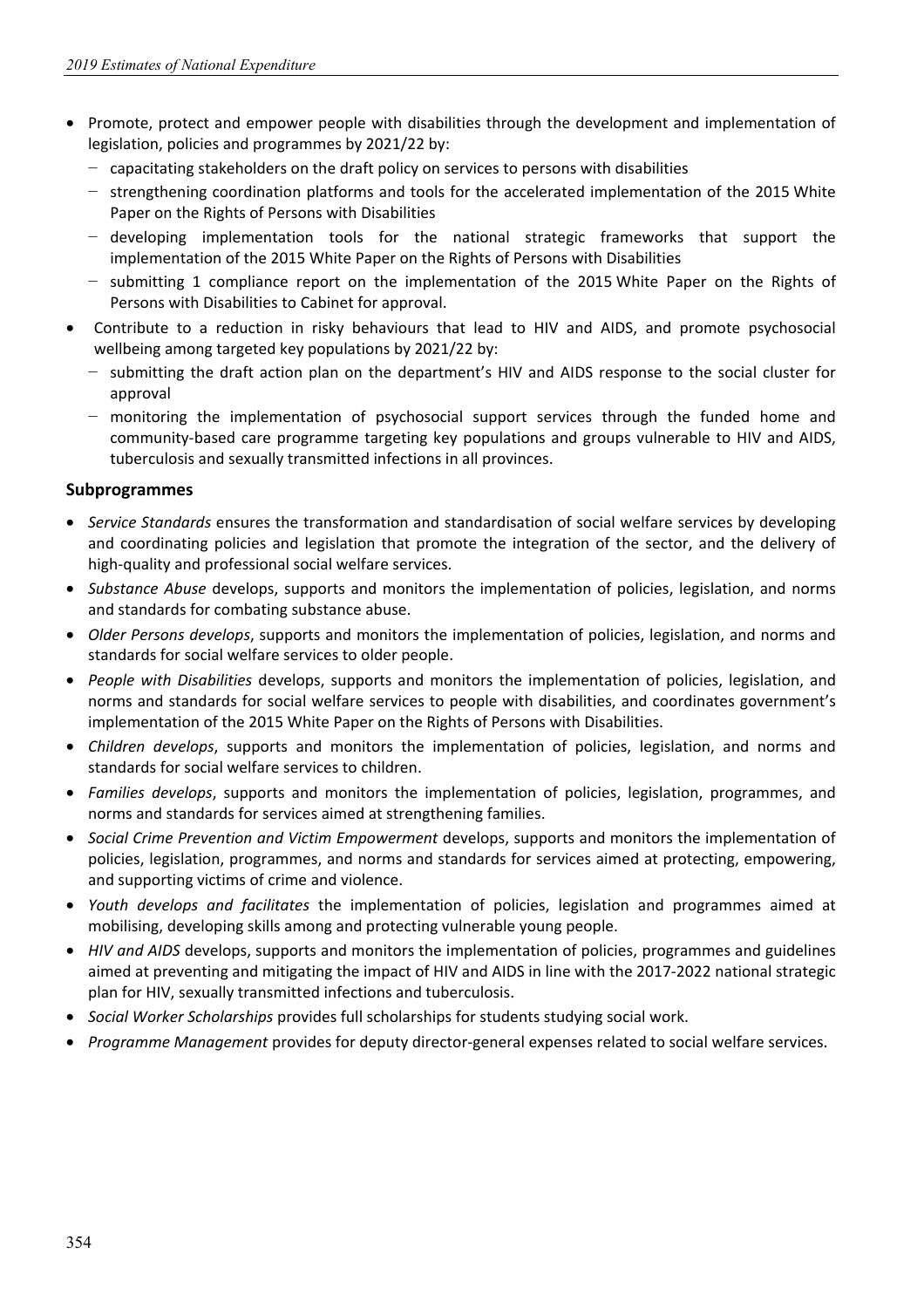## **Expenditure trends and estimates**

#### **Table 17.12 Welfare Services Policy Development and Implementation Support expenditure trends and estimates by subprogramme and economic classification**

| Subprogramme                                                     |                          |                                  |                          |                           |             | Average:          |                          |                                     |         |                                     | Average:            |
|------------------------------------------------------------------|--------------------------|----------------------------------|--------------------------|---------------------------|-------------|-------------------|--------------------------|-------------------------------------|---------|-------------------------------------|---------------------|
|                                                                  |                          |                                  |                          |                           | Average     | Expen-            |                          |                                     |         | Average                             | Expen-              |
|                                                                  |                          |                                  |                          |                           | growth      | diture/           |                          |                                     |         | growth                              | diture/             |
|                                                                  |                          | <b>Audited outcome</b>           |                          | Adjusted<br>appropriation | rate<br>(%) | Total<br>(%)      |                          | Medium-term expenditure<br>estimate |         | rate<br>(%)                         | <b>Total</b><br>(%) |
| R million                                                        | 2015/16                  | 2016/17                          | 2017/18                  | 2018/19                   |             | 2015/16 - 2018/19 | 2019/20                  | 2020/21                             | 2021/22 |                                     | 2018/19 - 2021/22   |
| Service Standards                                                | 34.5                     | 23.1                             | 22.9                     | 31.1                      | $-3.3%$     | 3.0%              | 32.5                     | 34.8                                | 37.9    | 6.8%                                | 2.9%                |
| Substance Abuse                                                  | 73.9                     | 103.8                            | 42.0                     | 109.1                     | 13.9%       | 8.9%              | 20.9                     | 22.0                                | 23.4    | $-40.2%$                            | 3.7%                |
| Older Persons                                                    | 18.7                     | 16.0                             | 20.1                     | 20.3                      | 2.8%        | 2.0%              | 20.5                     | 21.7                                | 24.1    | 5.9%                                | 1.8%                |
| People with Disabilities                                         | 21.6                     | 27.1                             | 26.6                     | 30.0                      | 11.6%       | 2.8%              | 31.1                     | 33.3                                | 36.5    | 6.8%                                | 2.8%                |
| Children                                                         | 76.0                     | 75.5                             | 390.7                    | 573.5                     | 96.1%       | 30.1%             | 605.5                    | 646.1                               | 683.4   | 6.0%                                | 53.3%               |
| Families                                                         | 8.8                      | 9.6                              | 10.0                     | 9.8                       | 3.4%        | 1.0%              | 10.4                     | 11.1                                | 11.8    | 6.4%                                | 0.9%                |
| Social Crime Prevention and                                      | 64.4                     | 65.6                             | 74.1                     | 63.7                      | $-0.4%$     | 7.2%              | 69.6                     | 74.3                                | 79.0    | 7.4%                                | 6.1%                |
| Victim Empowerment                                               |                          |                                  |                          |                           |             |                   |                          |                                     |         |                                     |                     |
| Youth                                                            | 18.0                     | 17.0                             | 18.0                     | 14.4                      | $-7.2%$     | 1.8%              | 14.3                     | 15.1                                | 17.1    | 5.8%                                | 1.3%                |
| HIV and AIDS                                                     | 79.2                     | 80.3                             | 97.1                     | 121.4                     | 15.3%       | 10.2%             | 128.0                    | 134.0                               | 142.9   | 5.6%                                | 11.2%               |
| Social Worker Scholarships                                       | 276.1                    | 290.8                            | 305.3                    | 323.0                     | 5.4%        | 32.3%             | 128.5                    | 135.5                               | 143.0   | $-23.8%$                            | 15.5%               |
| Programme Management                                             | 5.2                      | 4.3                              | 4.4                      | 4.2                       | $-6.8%$     | 0.5%              | 4.5                      | 4.8                                 | 5.0     | 6.5%                                | 0.4%                |
| Total                                                            | 676.4                    | 713.1                            | 1011.4                   | 1 300.4                   | 24.3%       | 100.0%            | 1065.8                   | 1 1 3 2.8                           | 1 204.0 | $-2.5%$                             | 100.0%              |
| Change to 2018                                                   |                          |                                  |                          | 15.9                      |             |                   | (293.5)                  | (311.8)                             | (324.4) |                                     |                     |
| <b>Budget estimate</b>                                           |                          |                                  |                          |                           |             |                   |                          |                                     |         |                                     |                     |
| <b>Economic classification</b>                                   |                          |                                  |                          |                           |             |                   |                          |                                     |         |                                     |                     |
| <b>Current payments</b>                                          | 273.6                    | 253.4                            | 261.2                    | 271.4                     | $-0.3%$     | 28.6%             | 286.7                    | 304.6                               | 329.6   | 6.7%                                | 25.4%               |
| Compensation of employees                                        | 129.8                    | 139.9                            | 146.1                    | 144.0                     | 3.5%        | 15.1%             | 155.1                    | 166.7                               | 177.6   | 7.2%                                | 13.7%               |
| Goods and services <sup>1</sup>                                  | 143.7                    | 113.5                            | 115.1                    | 127.4                     | $-3.9%$     | 13.5%             | 131.6                    | 137.9                               | 152.0   | 6.1%                                | 11.7%               |
| of which:                                                        |                          |                                  |                          |                           |             |                   |                          |                                     |         |                                     |                     |
| Administrative fees                                              | 2.1                      | 1.2                              | 1.8                      | 2.2                       | 1.7%        | 0.2%              | 5.6                      | 5.9                                 | 6.2     | 40.7%                               | 0.4%                |
| Advertising                                                      | 18.7                     | 14.8                             | 13.6                     | 14.7                      | $-7.7%$     | 1.7%              | 15.4                     | 16.4                                | 17.4    | 5.8%                                | 1.4%                |
| Catering: Departmental<br>activities                             | 8.5                      | 6.6                              | 10.2                     | 5.4                       | $-14.1%$    | 0.8%              | 5.7                      | 5.7                                 | 6.0     | 3.7%                                | 0.5%                |
| Consultants: Business and                                        | 24.8                     | 23.7                             | 16.1                     | 27.5                      | 3.6%        | 2.5%              | 24.8                     | 26.0                                | 31.6    | 4.8%                                | 2.3%                |
| advisory services                                                |                          |                                  |                          |                           |             |                   |                          |                                     |         |                                     |                     |
| Travel and subsistence                                           | 45.9                     | 27.5                             | 35.8                     | 37.2                      | $-6.7%$     | 4.0%              | 38.8                     | 40.7                                | 44.1    | 5.8%                                | 3.4%                |
| Venues and facilities                                            | 22.4                     | 19.5                             | 13.9                     | 22.5                      | 0.2%        | 2.1%              | 22.7                     | 23.6                                | 26.1    | 5.0%                                | 2.0%                |
| Transfers and subsidies <sup>1</sup>                             | 401.3                    | 458.2                            | 749.5                    | 1026.5                    | 36.8%       | 71.2%             | 773.7                    | 822.5                               | 868.4   | $-5.4%$                             | 74.2%               |
| Provinces and municipalities<br>Higher education institutions    | 47.5                     | 85.5<br>$\overline{\phantom{a}}$ | 524.4<br>0.5             | 776.9                     | 153.8%      | 38.7%             | 518.2                    | 552.9                               | 583.4   | $-9.1%$                             | 51.7%               |
| Foreign governments and                                          | 0.7                      | 0.6                              | 0.6                      | 0.8                       | 6.9%        | 0.1%              | 0.8                      | 0.9                                 | 0.9     | 5.2%                                | 0.1%                |
| international organisations                                      |                          |                                  |                          |                           |             |                   |                          |                                     |         |                                     |                     |
| Non-profit institutions                                          | 76.9                     | 80.3                             | 99.3                     | 121.8                     | 16.6%       | 10.2%             | 128.6                    | 135.7                               | 143.8   | 5.7%                                | 11.3%               |
| Households                                                       | 276.3                    | 291.8                            | 124.8                    | 127.0                     | $-22.8%$    | 22.2%             | 126.0                    | 133.0                               | 140.3   | 3.4%                                | 11.2%               |
| <b>Payments for capital assets</b>                               | 1.5                      | 1.5                              | 0.7                      | 2.6                       | 19.7%       | 0.2%              | 5.3                      | 5.6                                 | 5.9     | 32.4%                               | 0.4%                |
| Buildings and other fixed                                        | 0.3                      | 0.0                              |                          |                           | $-100.0%$   |                   |                          |                                     |         |                                     |                     |
| structures                                                       |                          |                                  |                          |                           |             |                   |                          |                                     |         |                                     |                     |
| Machinery and equipment                                          | $1.2$                    | 1.5                              | 0.7                      | 2.6                       | 30.1%       | 0.2%              | 5.3                      | 5.6                                 | 5.9     | 32.4%                               | 0.4%                |
| Total                                                            | 676.4                    | 713.1                            | 1011.4                   | 1 300.4                   | 24.3%       | 100.0%            | 1065.8                   | 1 1 3 2.8                           | 1 204.0 | $-2.5%$<br>$\overline{\phantom{0}}$ | 100.0%              |
| Proportion of total programme<br>expenditure to vote expenditure | 0.5%                     | 0.5%                             | 0.6%                     | 0.8%                      |             |                   | 0.6%                     | 0.6%                                | 0.6%    |                                     |                     |
| Details of selected transfers and subsidies                      |                          |                                  |                          |                           |             |                   |                          |                                     |         |                                     |                     |
| Households                                                       |                          |                                  |                          |                           |             |                   |                          |                                     |         |                                     |                     |
| <b>Other transfers to households</b>                             |                          |                                  |                          |                           |             |                   |                          |                                     |         |                                     |                     |
| Current                                                          | 276.1                    | 290.8                            | 123.5                    | 126.2                     | $-23.0%$    | 22.1%             | 125.3                    | 132.1                               | 139.4   | 3.4%                                | 11.1%               |
| National Student Financial Aid                                   | 276.1                    | 290.8                            | 123.5                    | 126.2                     | $-23.0%$    | 22.1%             | 125.3                    | 132.1                               | 139.4   | 3.4%                                | 11.1%               |
| Scheme                                                           |                          |                                  |                          |                           |             |                   |                          |                                     |         |                                     |                     |
| <b>Non-profit institutions</b>                                   |                          |                                  |                          |                           |             |                   |                          |                                     |         |                                     |                     |
| Current                                                          | 76.9                     | 80.3                             | 99.3                     | 121.8                     | 16.6%       | 10.2%             | 128.6                    | 135.7                               | 143.8   | 5.7%                                | 11.3%               |
| South African Council for                                        | $\overline{\phantom{a}}$ | $\overline{\phantom{a}}$         | $\overline{\phantom{0}}$ | 1.9                       |             | 0.1%              | 2.1                      | 2.2                                 | 2.3     | 6.2%                                | 0.2%                |
| Social Service Professions                                       |                          |                                  |                          |                           |             |                   |                          |                                     |         |                                     |                     |
| HIV and AIDS organisations                                       | 53.3                     | 56.3                             | 59.1                     | 62.6                      | 5.5%        | 6.3%              | 66.1                     | 69.7                                | 73.5    | 5.5%                                | 5.8%                |
| South African National AIDS                                      | $\qquad \qquad -$        | $\overline{\phantom{a}}$         | 15.0                     | 30.0                      |             | 1.2%              | 31.7                     | 33.4                                | 35.3    | 5.5%                                | 2.8%                |
| Council                                                          |                          |                                  |                          |                           |             |                   |                          |                                     |         |                                     |                     |
| South African Older Persons                                      | $1.2$                    | 1.5                              | 1.4                      | 1.5                       | 7.4%        | 0.2%              | 1.6                      | 1.7                                 | 1.9     | 6.2%                                | 0.1%                |
| Forum                                                            |                          |                                  |                          |                           |             |                   |                          |                                     |         |                                     |                     |
| Sonke Gender Justice                                             | $\qquad \qquad -$        | 0.7                              | $\overline{\phantom{0}}$ |                           |             |                   | ۳                        | $\overline{\phantom{0}}$            |         |                                     |                     |
| Partners in Sexual Health                                        | $\overline{\phantom{a}}$ | 0.7                              | $\qquad \qquad -$        |                           |             |                   | $\overline{\phantom{a}}$ | $\overline{\phantom{a}}$            |         |                                     |                     |
| Autism South Africa                                              | 1.1                      | $\qquad \qquad -$                | 1.7                      | 0.9                       | $-6.5%$     | 0.1%              | 1.0                      | 1.0                                 | 1.1     | 6.2%                                | 0.1%                |
| <b>Epilepsy South Africa</b>                                     | 0.9                      | $\qquad \qquad -$                | $\overline{\phantom{0}}$ |                           | $-100.0%$   |                   | $\qquad \qquad -$        | $\qquad \qquad -$                   |         |                                     |                     |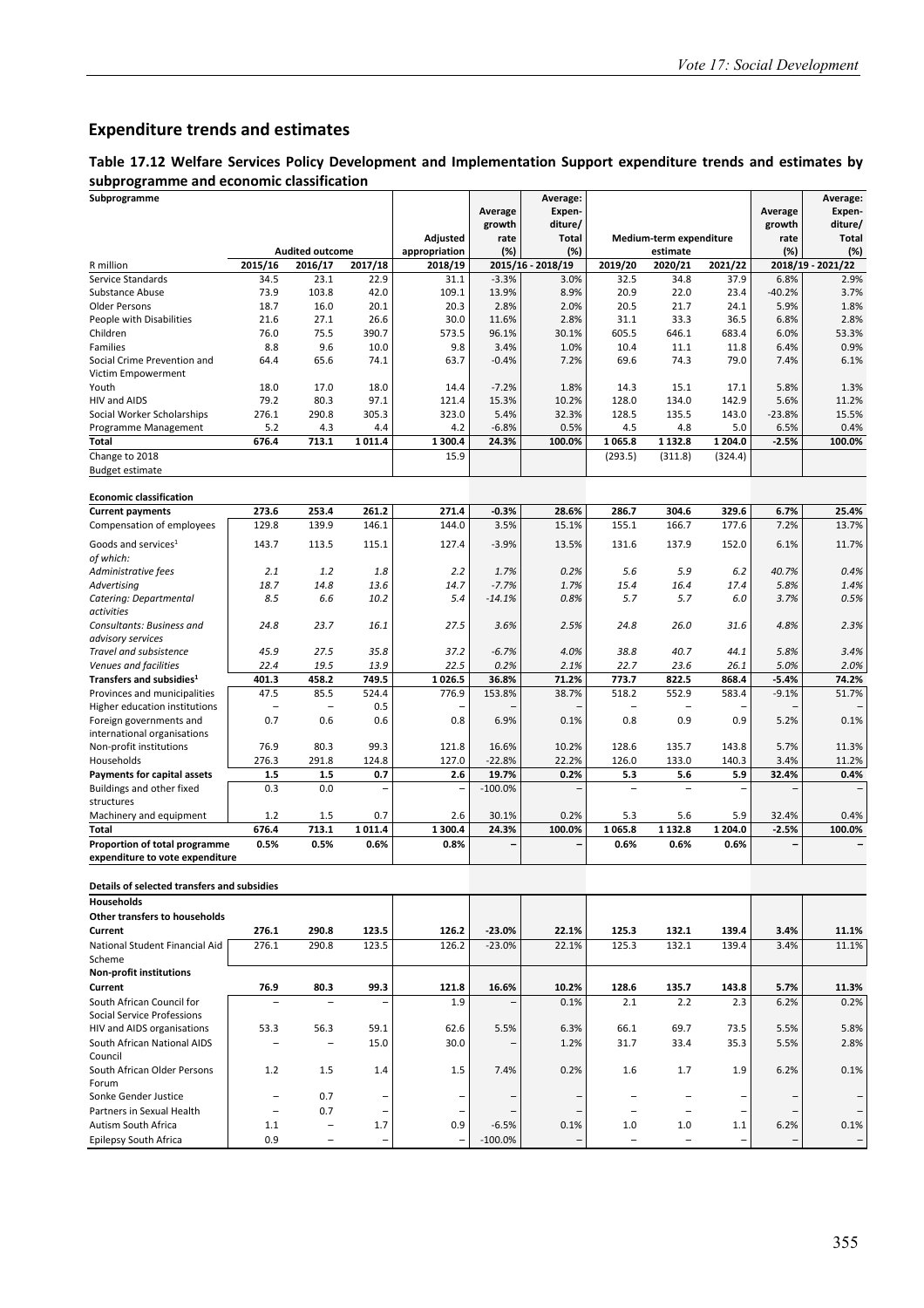#### **Table 17.12 Welfare Services Policy Development and Implementation Support expenditure trends and estimates by subprogramme and economic classification**

| .                                                  |                          |                                   |                          |                          |                           |                                        |                   |                          |                          |                           |                                               |
|----------------------------------------------------|--------------------------|-----------------------------------|--------------------------|--------------------------|---------------------------|----------------------------------------|-------------------|--------------------------|--------------------------|---------------------------|-----------------------------------------------|
| Details of selected transfers and subsidies        |                          |                                   |                          | Adjusted                 | Average<br>growth<br>rate | Average:<br>Expen-<br>diture/<br>Total |                   | Medium-term expenditure  |                          | Average<br>growth<br>rate | Average:<br>Expen-<br>diture/<br><b>Total</b> |
| R million                                          | 2015/16                  | <b>Audited outcome</b><br>2016/17 | 2017/18                  | appropriation<br>2018/19 | (%)                       | (%)<br>2015/16 - 2018/19               | 2019/20           | estimate<br>2020/21      | 2021/22                  | (%)                       | $(\%)$<br>2018/19 - 2021/22                   |
| Moonlight Foundation for                           | ÷                        | 0.8                               | -                        | ۰                        |                           |                                        |                   |                          | $\overline{\phantom{a}}$ |                           | $\overline{\phantom{0}}$                      |
| Autism                                             |                          |                                   |                          |                          |                           |                                        |                   |                          |                          |                           |                                               |
| Childline South Africa                             | 0.9                      | 1.0                               | 1.0                      | 1.1                      | 4.6%                      | 0.1%                                   | 1.1               | 1.2                      | 1.3                      | 6.2%                      | 0.1%                                          |
| Abba Specialist Adoption and                       | ÷                        | $\overline{\phantom{0}}$          | 1.0                      | 1.2                      |                           | 0.1%                                   | 1.3               | 1.3                      | 1.4                      | 6.2%                      | 0.1%                                          |
| Social Services                                    |                          |                                   |                          |                          |                           |                                        |                   |                          |                          |                           |                                               |
| Ntataise                                           | ÷                        | $\overline{\phantom{0}}$          | 1.8                      | 1.1                      |                           | 0.1%                                   | 1.2               | 1.2                      | 1.3                      | 6.2%                      | 0.1%                                          |
| Centre for Early Childhood                         | 0.7                      | 0.7                               | 1.1                      | -                        | $-100.0%$                 | 0.1%                                   |                   |                          |                          |                           |                                               |
| Development                                        |                          |                                   |                          |                          |                           |                                        |                   |                          |                          |                           |                                               |
| Masizakhe                                          | ÷                        | ۰<br>L.                           | 0.4                      | ۰                        |                           |                                        |                   |                          |                          |                           | -                                             |
| <b>Future Generation</b>                           |                          |                                   | 0.5                      | $\overline{\phantom{0}}$ |                           | $\overline{\phantom{a}}$               |                   | $\equiv$                 | $\overline{\phantom{0}}$ |                           | -                                             |
| Child Welfare South Africa                         | 2.4                      | 1.9                               |                          | $\qquad \qquad -$        | $-100.0%$<br>$-100.0%$    | 0.1%                                   | $\overline{a}$    |                          |                          |                           | <sup>-</sup>                                  |
| Die Ondersteuningsraad<br>Lifeline South Africa    | 0.9<br>1.8               | 1.0<br>1.3                        | -<br>$\overline{a}$      | $\qquad \qquad -$<br>0.9 | $-22.4%$                  | 0.1%<br>0.1%                           | 0.9               | 1.0                      | -<br>1.0                 | 6.2%                      | $\overline{\phantom{0}}$<br>0.1%              |
| National Peace Accord Trust                        | $\overline{\phantom{0}}$ | 0.9                               | 1.3                      | 0.6                      |                           | 0.1%                                   | 0.7               | 0.7                      | 0.7                      | 6.2%                      | 0.1%                                          |
| Khulumani support group                            | $\overline{\phantom{0}}$ | 0.5                               | ۰                        | $\overline{\phantom{a}}$ |                           |                                        | $\equiv$          | $\overline{\phantom{a}}$ |                          |                           | $\qquad \qquad -$                             |
| Foundation for Victims of                          | 0.3                      | 0.4                               | $\overline{a}$           | $\overline{\phantom{0}}$ | $-100.0%$                 |                                        |                   |                          |                          |                           |                                               |
| Crime                                              |                          |                                   |                          |                          |                           |                                        |                   |                          |                          |                           |                                               |
| National Youth Development                         | 0.8                      | $\overline{\phantom{0}}$          | ٠                        | -                        | $-100.0%$                 | $\overline{\phantom{a}}$               |                   |                          | -                        |                           | <b>-</b>                                      |
| Foundation<br>South African National Council       | 1.3                      | 1.5                               | 1.5                      | 1.6                      | 8.1%                      | 0.2%                                   | 1.7               | 1.8                      | 1.9                      | 6.2%                      | 0.2%                                          |
| on Alcoholism and Drug                             |                          |                                   |                          |                          |                           |                                        |                   |                          |                          |                           |                                               |
| Dependence                                         |                          |                                   |                          |                          |                           |                                        |                   |                          |                          |                           |                                               |
| South African Depression and                       | 1.6                      | 1.6                               | 1.6                      | 1.6                      |                           | 0.2%                                   | 1.7               | 1.8                      | 1.9                      | 6.2%                      | 0.1%                                          |
| <b>Anxiety Group</b>                               |                          |                                   |                          |                          |                           |                                        |                   |                          |                          |                           |                                               |
| National Institute Community                       | 1.1                      | 1.0                               | 1.2                      | 1.3                      | 3.3%                      | 0.1%                                   | 1.3               | 1.4                      | 1.5                      | 6.2%                      | 0.1%                                          |
| Development and                                    |                          |                                   |                          |                          |                           |                                        |                   |                          |                          |                           |                                               |
| Management (older) people<br>Suid Afrikaanse Vroue |                          |                                   | 0.8                      | 0.8                      |                           |                                        | 0.8               | 0.9                      | 0.9                      | 6.1%                      | 0.1%                                          |
| Federasie (families)                               |                          |                                   |                          |                          |                           |                                        |                   |                          |                          |                           |                                               |
| <b>Family and Marriage Society</b>                 | 1.3                      | ۰                                 | 0.7                      | 0.8                      | $-16.3%$                  | 0.1%                                   | 0.8               | 0.9                      | 0.9                      | 6.3%                      | 0.1%                                          |
| South Africa                                       |                          |                                   |                          |                          |                           |                                        |                   |                          |                          |                           |                                               |
| South African Federation for                       | 1.3                      | 0.4                               | 1.0                      | 0.8                      | $-15.0%$                  | 0.1%                                   | 0.8               | 0.9                      | 1.0                      | 6.2%                      | 0.1%                                          |
| Mental Health                                      |                          |                                   |                          |                          |                           |                                        |                   |                          |                          |                           |                                               |
| South African National Deaf                        |                          | 0.4                               | ۳                        | 0.6                      |                           |                                        | 0.6               | 0.7                      | 0.7                      | 6.2%                      | 0.1%                                          |
| Association<br>Disabled Children's Action          |                          | 1.2                               |                          | 0.7                      |                           | 0.1%                                   | 0.7               | 0.8                      | 0.8                      | 6.2%                      | 0.1%                                          |
| Group                                              |                          |                                   |                          |                          |                           |                                        |                   |                          |                          |                           |                                               |
| Deafblind South Africa                             | -                        | 0.2                               | 0.7                      | 0.6                      |                           |                                        | 0.6               | 0.7                      | 0.7                      | 6.2%                      | 0.1%                                          |
| Albinism Society of South                          | $\overline{\phantom{0}}$ | 1.0                               | 0.7                      | 0.8                      | $\overline{\phantom{0}}$  | 0.1%                                   | 0.8               | 0.9                      | 1.0                      | 6.2%                      | 0.1%                                          |
| Africa                                             |                          |                                   |                          |                          |                           |                                        |                   |                          |                          |                           |                                               |
| Deaf Federation of South                           | 0.5                      | -                                 |                          | ٠                        | $-100.0%$                 |                                        |                   | -                        | -                        |                           | -                                             |
| Africa                                             |                          |                                   |                          |                          |                           |                                        |                   |                          |                          |                           |                                               |
| Suid Afrikaanse Vroue<br>Federasie (children)      | 0.7                      | 0.8                               |                          | 0.7                      | $-1.2%$                   | 0.1%                                   | 0.7               | 0.8                      | 0.8                      | 6.2%                      | 0.1%                                          |
| Afrikaanse Christelike Vroue                       | 1.2                      | 1.3                               | 1.1                      | 0.8                      | $-13.4%$                  | 0.1%                                   | 0.8               | 0.9                      | 0.9                      | 6.2%                      | 0.1%                                          |
| Federasie                                          |                          |                                   |                          |                          |                           |                                        |                   |                          |                          |                           |                                               |
| South African Congress for                         |                          | 0.6                               | 0.9                      | 0.7                      |                           | 0.1%                                   | 0.7               | 0.8                      | 0.8                      | 6.2%                      | 0.1%                                          |
| Early Childhood Development                        |                          |                                   |                          |                          |                           |                                        |                   |                          |                          |                           |                                               |
| AFM Executive Welfare Council                      | $\overline{a}$           | $\overline{\phantom{0}}$          | -                        | 0.5                      |                           | -                                      | 0.5               | 0.6                      | 0.6                      | 6.2%                      | <sup>-</sup>                                  |
| Apostolic Faith Mission of                         | 0.7                      | $\overline{\phantom{0}}$          | $\overline{a}$           | $\qquad \qquad -$        | $-100.0%$                 | $\overline{\phantom{0}}$               | $\qquad \qquad -$ | $\qquad \qquad -$        |                          |                           | $\overline{\phantom{0}}$                      |
| South Africa<br>Humana People to People in         |                          |                                   | $\overline{\phantom{0}}$ | 1.2                      |                           | $\overline{\phantom{a}}$               | 1.3               | 1.3                      |                          |                           | 0.1%                                          |
| South Africa                                       |                          |                                   |                          |                          |                           |                                        |                   |                          | 1.4                      | 6.2%                      |                                               |
| Uhambo Foundation                                  | ۰                        | $\overline{\phantom{0}}$          | -                        | $1.6\,$                  |                           |                                        | 1.7               | 1.8                      | 1.9                      | 6.2%                      | 0.2%                                          |
| National Institute Community                       | 1.5                      | $\overline{\phantom{0}}$          | 1.7                      | 1.5                      | 1.3%                      | 0.1%                                   | 1.6               | 1.7                      | 1.8                      | 6.2%                      | 0.1%                                          |
| Development and                                    |                          |                                   |                          |                          |                           |                                        |                   |                          |                          |                           |                                               |
| Management (victim                                 |                          |                                   |                          |                          |                           |                                        |                   |                          |                          |                           |                                               |
| empowerment)                                       |                          |                                   |                          |                          |                           |                                        |                   |                          |                          |                           |                                               |
| National Shelter Movement of                       | $\overline{\phantom{0}}$ | 0.8                               | 1.7                      | 0.6                      | $\overline{a}$            | 0.1%                                   | 0.7               | 0.7                      | 0.7                      | 6.2%                      | 0.1%                                          |
| South Africa<br>Khulisa Social Solutions           | 0.2                      | 0.8                               | 1.4                      | 1.4                      | 94.6%                     | 0.1%                                   | 1.5               | $1.6\,$                  | 1.7                      | 6.2%                      | 0.1%                                          |
| National Institute for Crime                       | $1.0\,$                  | $1.1\,$                           |                          | 1.4                      | 12.1%                     | 0.1%                                   | 1.5               | 1.6                      | 1.7                      | 6.2%                      | 0.1%                                          |
| Prevention and the                                 |                          |                                   |                          |                          |                           |                                        |                   |                          |                          |                           |                                               |
| Reintegration of Offenders                         |                          |                                   |                          |                          |                           |                                        |                   |                          |                          |                           |                                               |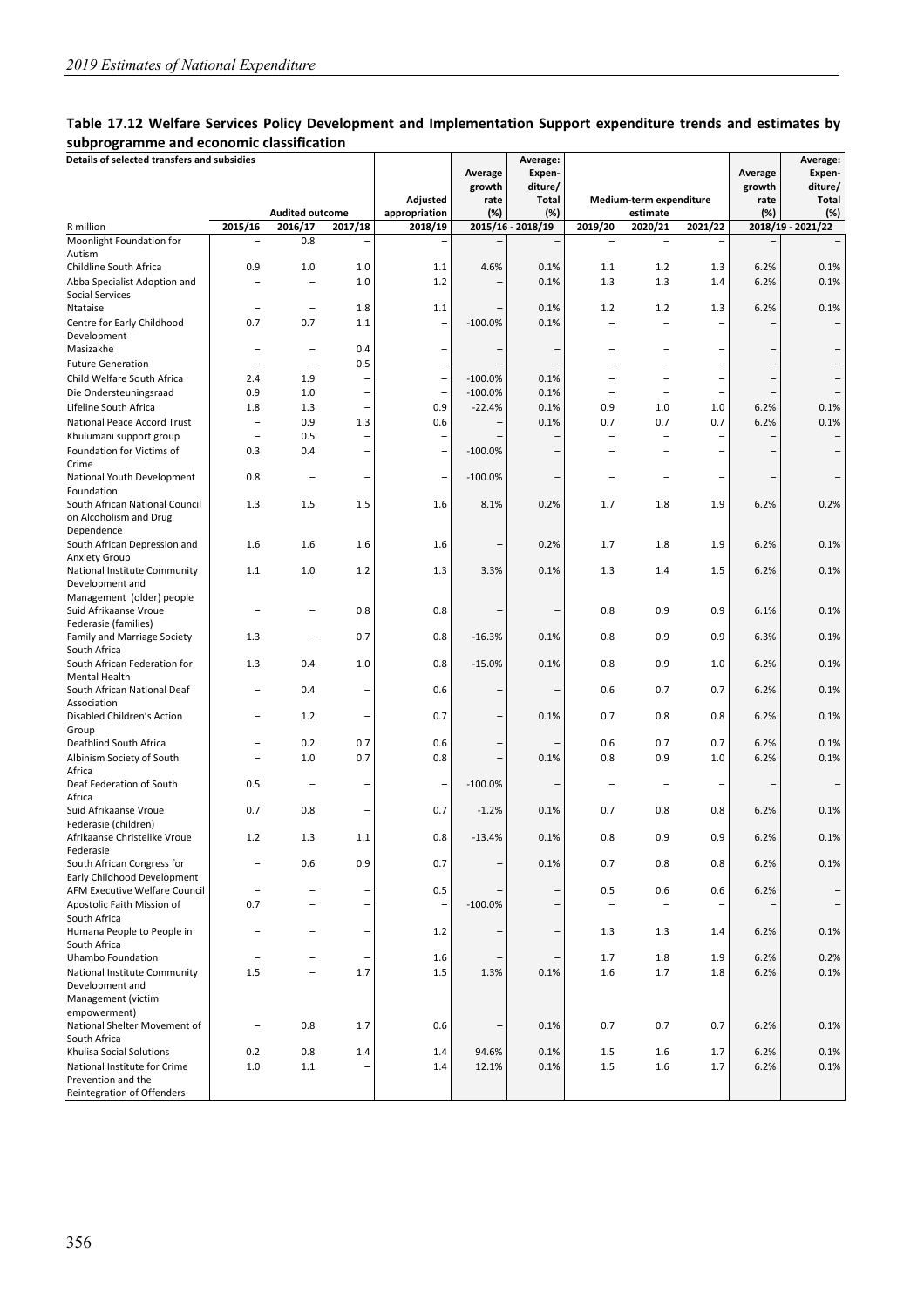#### **Table 17.12 Welfare Services Policy Development and Implementation Support expenditure trends and estimates by subprogramme and economic classification**

| Details of selected transfers and subsidies |         |                          |         |               | Average<br>growth | Average:<br>Expen-<br>diture/ |         |                         |                          | Average<br>growth | Average:<br>Expen-<br>diture/ |
|---------------------------------------------|---------|--------------------------|---------|---------------|-------------------|-------------------------------|---------|-------------------------|--------------------------|-------------------|-------------------------------|
|                                             |         |                          |         | Adjusted      | rate              | Total                         |         | Medium-term expenditure |                          | rate              | <b>Total</b>                  |
|                                             |         | <b>Audited outcome</b>   |         | appropriation | (%)               | (%)                           |         | estimate                |                          | (%)               | (%)                           |
| R million                                   | 2015/16 | 2016/17                  | 2017/18 | 2018/19       |                   | 2015/16 - 2018/19             | 2019/20 | 2020/21                 | 2021/22                  |                   | 2018/19 - 2021/22             |
| <b>Provinces</b>                            |         |                          |         |               |                   |                               |         |                         |                          |                   |                               |
| Provincial revenue funds                    |         |                          |         |               |                   |                               |         |                         |                          |                   |                               |
| Current                                     |         |                          | 499.4   | 687.6         | $\qquad \qquad$   | 32.1%                         | 518.2   | 552.9                   | 583.4                    | $-5.3%$           | 49.8%                         |
| Early childhood development                 |         | $\overline{\phantom{a}}$ | 317.6   | 490.8         | $\qquad \qquad -$ | 21.8%                         | 518.2   | 552.9                   | 583.4                    | 5.9%              | 45.6%                         |
| grant                                       |         |                          |         |               |                   |                               |         |                         |                          |                   |                               |
| Social worker employment                    |         |                          | 181.8   | 196.8         | $\qquad \qquad -$ | 10.2%                         |         |                         | $\overline{\phantom{a}}$ | $-100.0\%$        | 4.2%                          |
| grant                                       |         |                          |         |               |                   |                               |         |                         |                          |                   |                               |
| Capital                                     | 47.5    | 85.5                     | 24.9    | 89.3          | 23.4%             | 6.7%                          |         |                         | $\qquad \qquad$          | $-100.0%$         | 1.9%                          |
| Substance abuse treatment                   | 47.5    | 85.5                     | 24.9    | 89.3          | 23.4%             | 6.7%                          |         |                         | $\overline{\phantom{a}}$ | $-100.0%$         | 1.9%                          |
| grant                                       |         |                          |         |               |                   |                               |         |                         |                          |                   |                               |

*1. Estimates of National Expenditure data tables are available and can be downloaded from www.treasury.gov.za. These data tables contain detailed information by goods and services, and transfers and subsidies item by programme.* 

## **Programme 5: Social Policy and Integrated Service Delivery**

#### **Programme purpose**

Support community development and promote evidence-based policy making in the department and the social development sector.

#### **Objectives**

- Facilitate the management and coordination of cross-cutting functions for the department and the services social cluster by monitoring the implementation of phase 4 of the social sector plan through the expanded public works programme by 2021/22.
- Promote and support the implementation of the 1998 White Paper on Population Policy for South Africa by 2021/22 by facilitating:
	- − the development and dissemination of population policy monitoring reports
	- − the review of the progress of the 1998 White Paper on Population Policy for South Africa and making recommendations to Cabinet
- create an enabling environment for NPOs to deliver services by 2021/22 by facilitating:
	- − the implementation of the department's sector funding policy
	- − the implementation of the partnership model between the department and NPOs
	- − the processing of applications for registration of NPOs within two months of receipt
	- − the submission of the NPO Amendment Bill to Parliament.
- Strengthen social development service delivery and build self-reliant communities in identified local municipalities by 2021/22 by facilitating the implementation of the community development practice policy.
- Contribute to poverty eradication and the elimination of hunger through providing support to communitydriven programmes, and food and nutrition security services, by 2021/22 by:
	- − facilitating the implementation of the developmental model for community nutrition and development centres
	- − facilitating the implementation of the framework on the asset based community development approach
	- − monitoring the implementation of the integrated food and nutrition security programme
	- − ensuring that 103 750 vulnerable individuals access food through community nutrition development centres.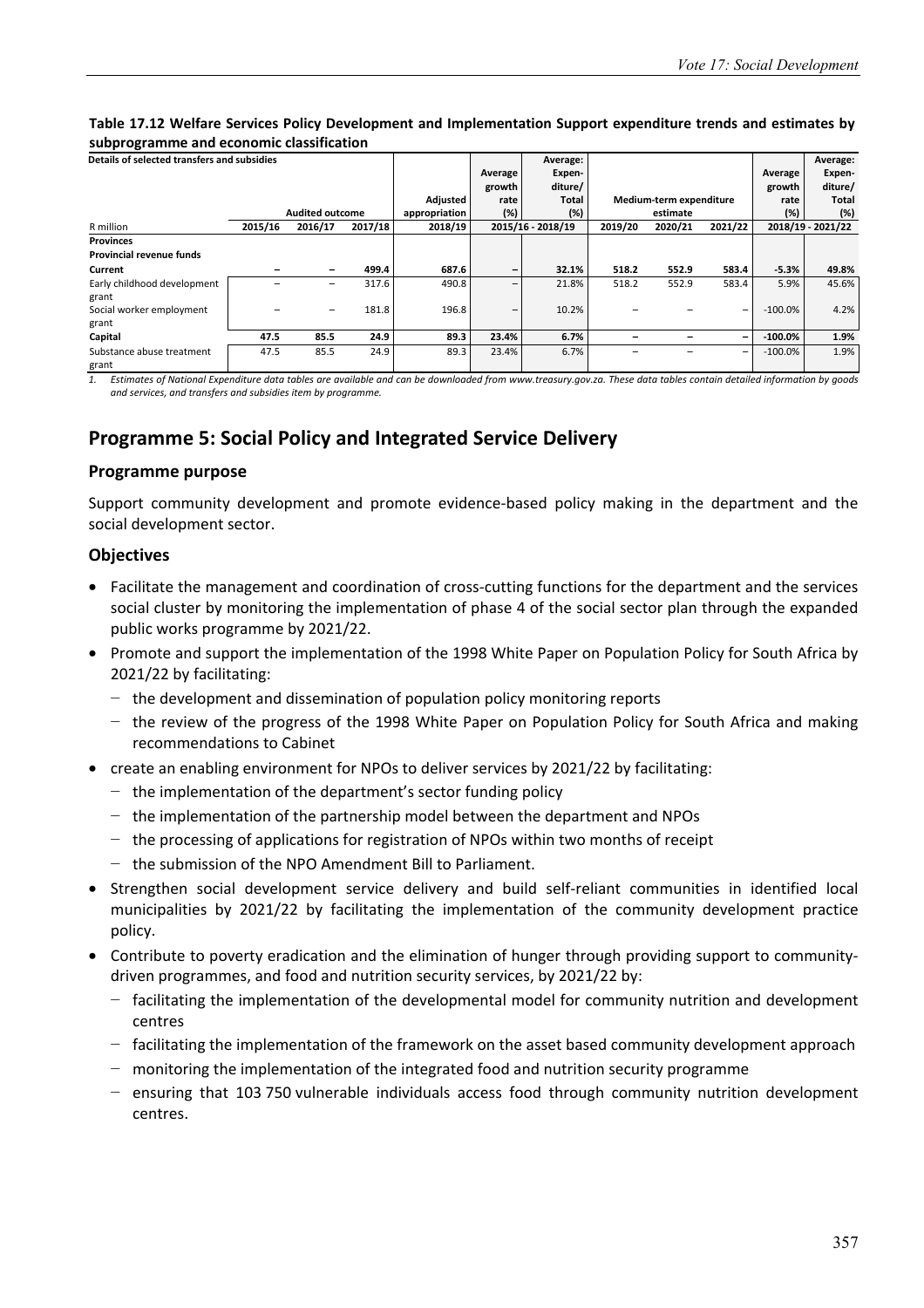#### **Subprogrammes**

- *Social Policy Research and Development* provides strategic guidance through evidence-based social policy development, coordination and evaluation.
- *Special Projects and Innovation* provides for the coordination, incubation and innovation of departmental and social cluster initiatives such as the expanded public works programme.
- *Population Policy Promotion* supports, monitors and evaluates the implementation of the 1998 White Paper on Population Policy for South Africa by conducting research on the country's population trends and dynamics, raising awareness on population and development concerns, and supporting and building technical capacity to implement the policy.
- *Registration and Monitoring of Non-profit Organisations* provides for the registration and monitoring of NPOs in terms of the Non-Profit Organisations Act (1997).
- *Substance Abuse Advisory Services and Oversight* monitors the implementation of intersectoral policies, legislation, and norms and standards aimed at combating substance abuse.
- *Community Development* develops and implements policies, strategies, guidelines and programmes to contribute towards the building of sustainable communities free from poverty and hunger.
- *National Development Agency* focuses on strengthening the institutional capacity of civil society organisations that provide services to poor communities.
- *Programme Management* provides for deputy director-general expenses related to social policy and community development initiatives.

#### **Expenditure trends and estimates**

**Table 17.13 Social Policy and Integrated Service Delivery expenditure trends and estimates by subprogramme and economic classification**

| Subprogramme                          |         |                                   |         |                          | Average<br>growth | Average:<br>Expen-<br>diture/ |         |                         |         | Average<br>growth | Average:<br>Expen-<br>diture/ |
|---------------------------------------|---------|-----------------------------------|---------|--------------------------|-------------------|-------------------------------|---------|-------------------------|---------|-------------------|-------------------------------|
|                                       |         |                                   |         | Adjusted                 | rate              | <b>Total</b>                  |         | Medium-term expenditure |         | rate              | <b>Total</b>                  |
| R million                             | 2015/16 | <b>Audited outcome</b><br>2016/17 | 2017/18 | appropriation<br>2018/19 | (%)               | (%)<br>2015/16 - 2018/19      | 2019/20 | estimate<br>2020/21     | 2021/22 | (%)               | (%)<br>2018/19 - 2021/22      |
| Social Policy Research and            | 5.8     | 6.1                               | 4.9     | 5.9                      | 0.9%              | 1.5%                          | 6.3     | 6.8                     | 7.2     | 6.9%              | 1.7%                          |
| Development                           |         |                                   |         |                          |                   |                               |         |                         |         |                   |                               |
| Special Projects and<br>Innovation    | 11.6    | 10.7                              | 10.2    | 11.0                     | $-1.8%$           | 2.8%                          | 11.8    | 12.6                    | 13.4    | 6.7%              | 3.1%                          |
| <b>Population Policy Promotion</b>    | 35.8    | 33.8                              | 35.4    | 34.5                     | $-1.2%$           | 9.1%                          | 36.9    | 39.4                    | 42.0    | 6.7%              | 9.7%                          |
| Registration and Monitoring of        | 30.3    | 35.7                              | 36.7    | 37.5                     | 7.3%              | 9.1%                          | 40.1    | 42.8                    | 45.5    | 6.7%              | 10.6%                         |
| Non-profit organisations              |         |                                   |         |                          |                   |                               |         |                         |         |                   |                               |
| Substance Abuse Advisory              | 4.1     | 5.9                               | 3.6     | 6.2                      | 15.0%             | 1.3%                          | 6.6     | 7.0                     | 7.4     | 6.1%              | 1.7%                          |
| Services and Oversight                |         |                                   |         |                          |                   |                               |         |                         |         |                   |                               |
| <b>Community Development</b>          | 97.8    | 93.2                              | 91.4    | 91.2                     | $-2.3%$           | 24.3%                         | 95.5    | 33.0                    | 36.1    | $-26.6%$          | 16.3%                         |
| National Development Agency           | 184.4   | 194.2                             | 200.9   | 202.6                    | 3.2%              | 50.9%                         | 212.4   | 224.5                   | 236.9   | 5.4%              | 55.9%                         |
| Programme Management                  | 4.7     | 3.7                               | 3.4     | 3.5                      | $-10.0%$          | 1.0%                          | 3.7     | 3.9                     | 4.2     | 6.6%              | 1.0%                          |
| <b>Total</b>                          | 374.4   | 383.2                             | 386.6   | 392.3                    | 1.6%              | 100.0%                        | 413.3   | 370.2                   | 392.6   | $\qquad \qquad -$ | 100.0%                        |
| Change to 2018                        |         |                                   |         |                          |                   |                               | (3.2)   | (70.1)                  | (73.5)  |                   |                               |
| <b>Budget estimate</b>                |         |                                   |         |                          |                   |                               |         |                         |         |                   |                               |
| <b>Economic classification</b>        |         |                                   |         |                          |                   |                               |         |                         |         |                   |                               |
| <b>Current payments</b>               | 134.9   | 132.2                             | 126.5   | 126.8                    | $-2.1%$           | 33.9%                         | 134.7   | 142.6                   | 152.5   | 6.4%              | 35.5%                         |
| Compensation of employees             | 74.8    | 80.9                              | 80.7    | 80.3                     | 2.4%              | 20.6%                         | 86.4    | 92.9                    | 98.9    | 7.2%              | 22.9%                         |
| Goods and services <sup>1</sup>       | 60.1    | 51.3                              | 45.8    | 46.5                     | $-8.2%$           | 13.3%                         | 48.3    | 49.7                    | 53.6    | 4.9%              | 12.6%                         |
| of which:                             |         |                                   |         |                          |                   |                               |         |                         |         |                   |                               |
| Administrative fees                   | 2.0     | 1.3                               | 1.3     | 1.3                      | $-12.4%$          | 0.4%                          | 1.4     | 1.5                     | 1.7     | 8.1%              | 0.4%                          |
| <b>Advertising</b>                    | 2.8     | 0.3                               | 1.5     | 3.0                      | 2.3%              | 0.5%                          | 3.1     | 3.3                     | 3.5     | 5.5%              | 0.8%                          |
| Consultants: Business and             | 3.4     | 9.0                               | 7.7     | 5.9                      | 20.0%             | 1.7%                          | 6.3     | 6.3                     | 6.7     | 3.9%              | 1.6%                          |
| advisory services                     |         |                                   |         |                          |                   |                               |         |                         |         |                   |                               |
| Consumables: Stationery,              | 0.8     | 0.6                               | 0.7     | 3.0                      | 55.9%             | 0.3%                          | 3.1     | 3.3                     | 3.5     | 5.5%              | 0.8%                          |
| printing and office supplies          |         |                                   |         |                          |                   |                               |         |                         |         |                   |                               |
| Travel and subsistence                | 28.7    | 25.4                              | 23.1    | 17.4                     | $-15.4%$          | 6.2%                          | 18.0    | 18.0                    | 20.1    | 5.0%              | 4.7%                          |
| Venues and facilities                 | 5.1     | 4.9                               | 3.5     | 10.2                     | 25.5%             | 1.5%                          | 10.7    | 11.3                    | 11.9    | 5.5%              | 2.8%                          |
| Transfers and subsidies <sup>1</sup>  | 239.0   | 250.5                             | 260.0   | 264.7                    | 3.5%              | 66.0%                         | 277.7   | 226.7                   | 239.2   | $-3.3%$           | 64.3%                         |
| Departmental agencies and<br>accounts | 184.4   | 194.2                             | 200.9   | 202.6                    | 3.2%              | 50.9%                         | 212.4   | 224.5                   | 236.9   | 5.4%              | 55.9%                         |
| Higher education institutions         | 0.5     | 0.4                               | -       |                          | $-100.0%$         | 0.1%                          |         |                         |         |                   | -                             |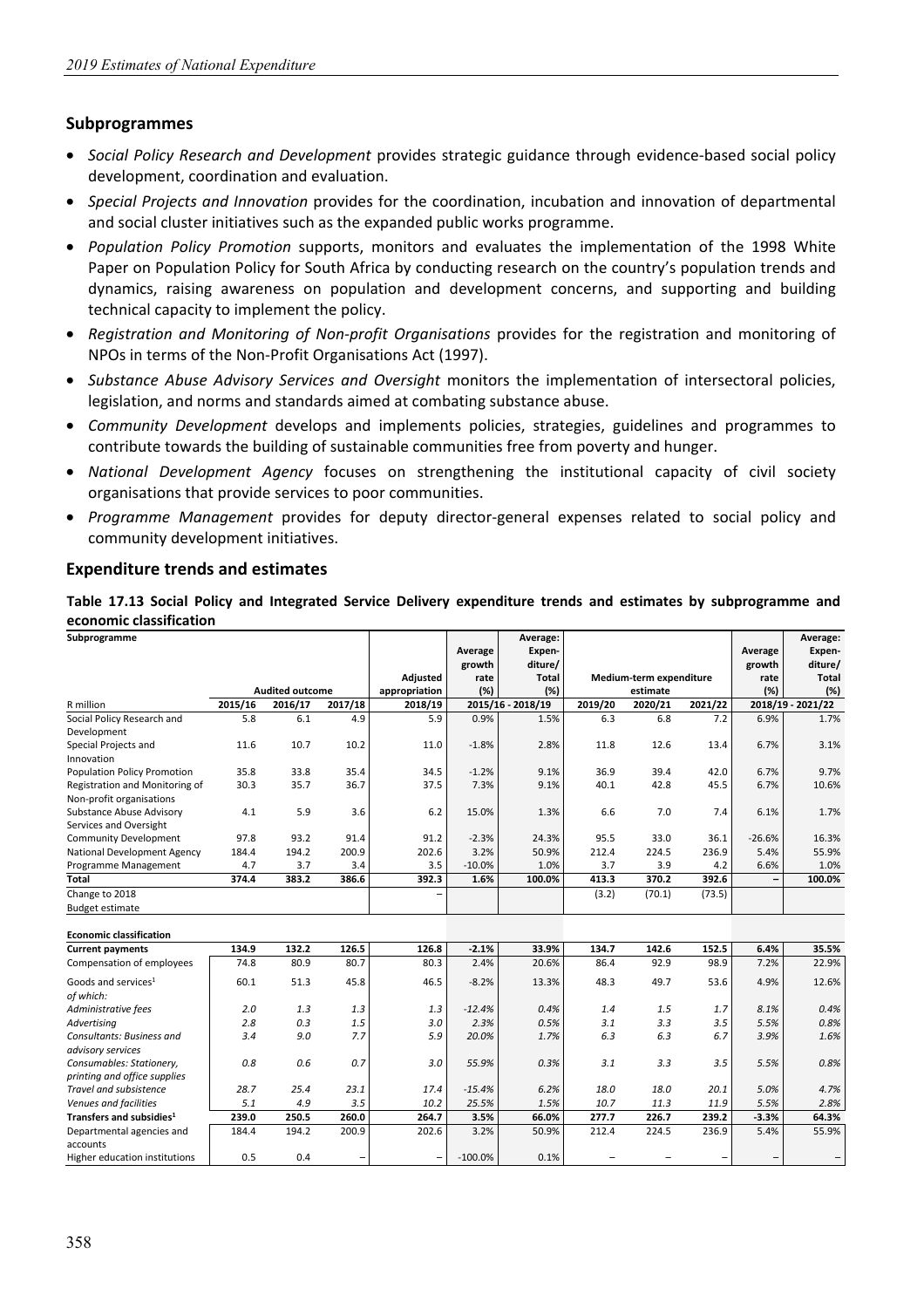#### **Table 17.13 Social Policy and Integrated Service Delivery expenditure trends and estimates by subprogramme and economic classification**

| <b>Economic classification</b>                                           |                 |                          |                          |                 |           | Average:          |         |                          |         |           | Average:          |
|--------------------------------------------------------------------------|-----------------|--------------------------|--------------------------|-----------------|-----------|-------------------|---------|--------------------------|---------|-----------|-------------------|
|                                                                          |                 |                          |                          |                 | Average   | Expen-            |         |                          |         | Average   | Expen-            |
|                                                                          |                 |                          |                          |                 | growth    | diture/           |         |                          |         | growth    | diture/           |
|                                                                          |                 |                          |                          | <b>Adjusted</b> | rate      | <b>Total</b>      |         | Medium-term expenditure  |         | rate      | <b>Total</b>      |
|                                                                          |                 | <b>Audited outcome</b>   |                          | appropriation   | (%)       | (%)               |         | estimate                 |         | (%)       | (%)               |
| R million                                                                | 2015/16 2016/17 |                          | 2017/18                  | 2018/19         |           | 2015/16 - 2018/19 | 2019/20 | 2020/21                  | 2021/22 |           | 2018/19 - 2021/22 |
| Foreign governments and                                                  | 1.8             | 1.8                      | 1.9                      | 2.1             | 4.5%      | 0.5%              | 1.9     | 2.0                      | 2.1     | 0.4%      | 0.5%              |
| international organisations                                              |                 |                          |                          |                 |           |                   |         |                          |         |           |                   |
| Non-profit institutions                                                  | 29.1            | 29.3                     | 30.8                     | 59.9            | 27.3%     | 9.7%              | 34.2    |                          |         | $-100.0%$ | 6.0%              |
| Households                                                               | 23.3            | 24.8                     | 26.4                     | 0.2             | $-80.9%$  | 4.9%              | 29.3    | 0.2                      | 0.2     | 6.4%      | 1.9%              |
| Payments for capital assets                                              | 0.5             | 0.6                      | 0.1                      | 0.8             | 18.4%     | 0.1%              | 0.9     | 0.9                      | 1.0     | 5.5%      | 0.2%              |
| Buildings and other fixed                                                |                 | 0.1                      | $\overline{\phantom{0}}$ |                 |           |                   |         |                          |         |           |                   |
| structures                                                               |                 |                          |                          |                 |           |                   |         |                          |         |           |                   |
| Machinery and equipment                                                  | 0.5             | 0.5                      | 0.1                      | 0.8             | 18.4%     | 0.1%              | 0.9     | 0.9                      | 1.0     | 5.5%      | 0.2%              |
| <b>Total</b>                                                             | 374.4           | 383.2                    | 386.6                    | 392.3           | 1.6%      | 100.0%            | 413.3   | 370.2                    | 392.6   |           | 100.0%            |
| Proportion of total programme                                            | 0.3%            | 0.3%                     | 0.2%                     | 0.2%            |           |                   | 0.2%    | 0.2%                     | 0.2%    |           |                   |
| expenditure to vote expenditure                                          |                 |                          |                          |                 |           |                   |         |                          |         |           |                   |
|                                                                          |                 |                          |                          |                 |           |                   |         |                          |         |           |                   |
| Details of selected transfers and subsidies<br>Departmental agencies and |                 |                          |                          |                 |           |                   |         |                          |         |           |                   |
| accounts                                                                 |                 |                          |                          |                 |           |                   |         |                          |         |           |                   |
| Departmental agencies (non-                                              |                 |                          |                          |                 |           |                   |         |                          |         |           |                   |
| business entities)                                                       |                 |                          |                          |                 |           |                   |         |                          |         |           |                   |
| Current                                                                  | 184.4           | 194.2                    | 200.9                    | 202.6           | 3.2%      | 50.9%             | 212.4   | 224.5                    | 236.9   | 5.4%      | 55.9%             |
| National Development Agency                                              | 184.4           | 194.2                    | 200.9                    | 202.6           | 3.2%      | 50.9%             | 212.4   | 224.5                    | 236.9   | 5.4%      | 55.9%             |
| <b>Households</b>                                                        |                 |                          |                          |                 |           |                   |         |                          |         |           |                   |
| <b>Other transfers to households</b>                                     |                 |                          |                          |                 |           |                   |         |                          |         |           |                   |
| Current                                                                  | 23.2            | 24.7                     | 26.1                     |                 | $-100.0%$ | 4.8%              | 29.1    |                          |         | -         | 1.9%              |
| Food relief                                                              | 23.2            | 24.7                     | 26.1                     |                 | $-100.0%$ | 4.8%              | 29.1    | -                        |         | -         | 1.9%              |
| <b>Non-profit institutions</b>                                           |                 |                          |                          |                 |           |                   |         |                          |         |           |                   |
| Current                                                                  | 29.1            | 29.3                     | 30.8                     | 59.9            | 27.3%     | 9.7%              | 34.2    | $\overline{\phantom{0}}$ |         | $-100.0%$ | 6.0%              |
| Soul City                                                                | 1.0             | $\overline{\phantom{0}}$ |                          |                 | $-100.0%$ | 0.1%              |         |                          |         |           |                   |
| Population Association of                                                | 0.2             | 0.2                      | 0.2                      |                 | $-100.0%$ |                   |         |                          |         |           |                   |
| Southern Africa                                                          |                 |                          |                          |                 |           |                   |         |                          |         |           |                   |
| Food relief                                                              | 27.8            | 29.1                     | 30.6                     | 59.9            | 29.2%     | 9.6%              | 34.2    |                          | -       | $-100.0%$ | 6.0%              |

*1. Estimates of National Expenditure data tables are available and can be downloaded from www.treasury.gov.za. These data tables contain detailed information by goods and services, and transfers and subsidies item by programme.* 

## **Entity**

#### **South African Social Security Agency**

#### *Mandate*

The South African Social Security Agency Act (2004) provides for the establishment of the South African Social Security Agency, the objectives of which are to ensure the effective and efficient administration, management, and payment of social assistance grants. The agency's core business is to administer and pay social assistance transfers. It has a large network of centres where citizens can apply for social grants, and manages a large payment system of more than 17 million monthly social grants.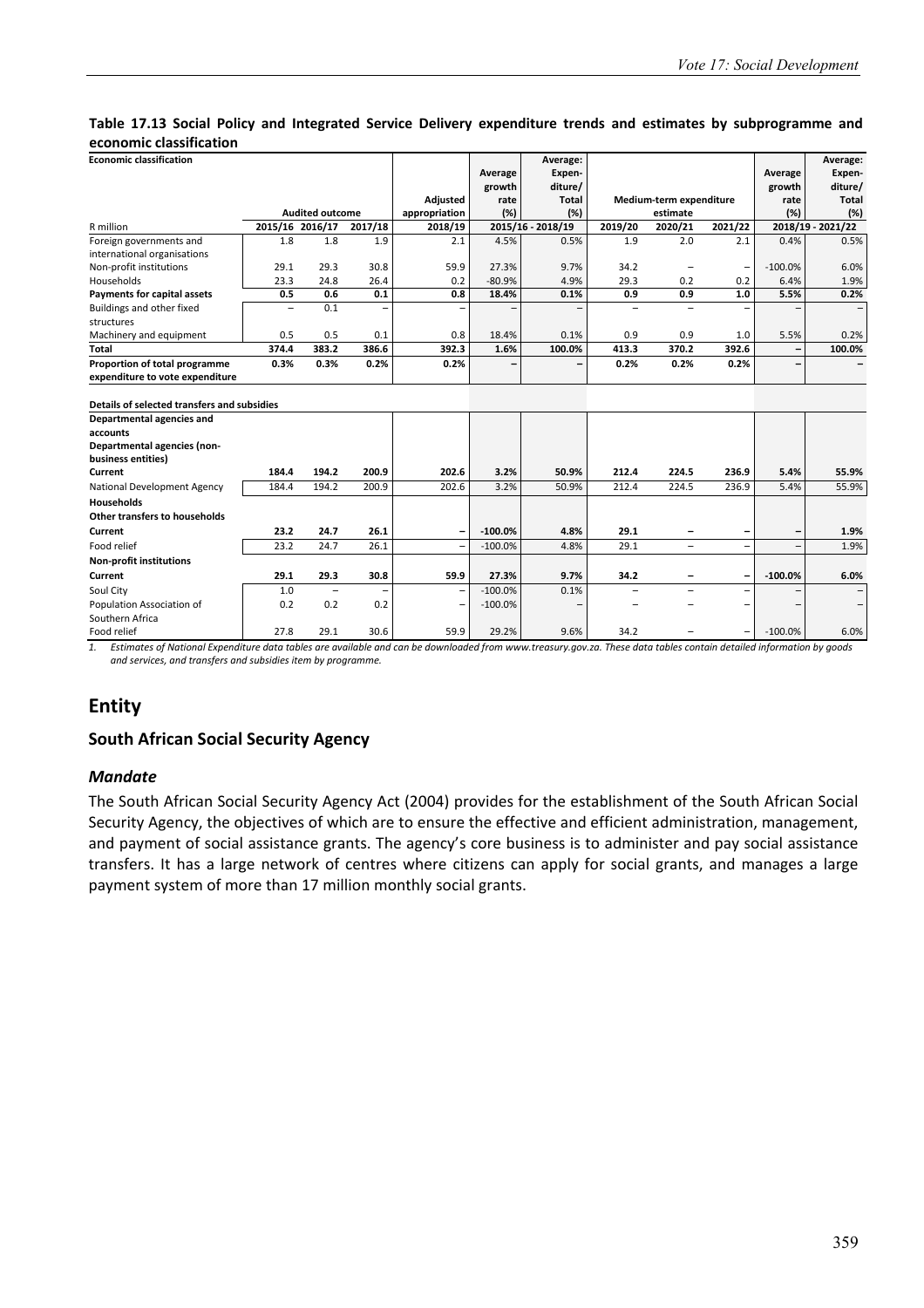#### *Selected performance indicators*

**Table 17.14 South African Social Security Agency performance indicators by programme/objective/activity and related outcome**

| Indicator         | Programme/Objective/Activity    | <b>MTSF outcome</b> |              | Past         |              | Current    |            | Projections |            |
|-------------------|---------------------------------|---------------------|--------------|--------------|--------------|------------|------------|-------------|------------|
|                   |                                 |                     | 2015/16      | 2016/17      | 2017/18      | 2018/19    | 2019/20    | 2020/21     | 2021/22    |
| Average cost of   | Benefits administration support |                     | R33          | <b>R35</b>   | R34          | R39        | R36        | <b>R38</b>  | R38        |
| administering     |                                 |                     |              |              |              |            |            |             |            |
| social assistance |                                 |                     |              |              |              |            |            |             |            |
| per beneficiary   |                                 |                     |              |              |              |            |            |             |            |
| per month         |                                 |                     |              |              |              |            |            |             |            |
| Administration    | Benefits administration support |                     | 5.2%         | 5.2%         | 4.8%         | 5.1%       | 4.5%       | 4.4%        | 4.3%       |
| cost as a         |                                 |                     | (R6.7bn/     | (R7.2bn/     | (R7.2bn/     |            |            |             |            |
| percentage of     |                                 |                     | R128.3bn)    | R138.9bn)    | R150.3bn)    |            |            |             |            |
| social assistance |                                 |                     |              |              |              |            |            |             |            |
| transfers budget  |                                 | Outcome 13: An      |              |              |              |            |            |             |            |
| per year          |                                 | inclusive and       |              |              |              |            |            |             |            |
| Number of         | Benefits administration support | responsive          | 570          | 631          | 685          | 3 0 9 1    | 4 0 0 1    | 6001        | 600        |
| community         |                                 | social protection   |              |              |              |            |            |             |            |
| outreach          |                                 | system              |              |              |              |            |            |             |            |
| programmes        |                                 |                     |              |              |              |            |            |             |            |
| conducted         |                                 |                     |              |              |              |            |            |             |            |
| per year          |                                 |                     |              |              |              |            |            |             |            |
| Percentage of     | Benefits administration support |                     | 97.1% within | 90.4% within | 94.1% within | 95% within | 95% within | 95% within  | 95% within |
| new grant         |                                 |                     | 15 days      | 10 days      | 10 days      | 10 days    | 10 days    | 10 days     | 5 days     |
| applications      |                                 |                     | (1717011/    | (1864437)    | (2 003 997/  |            |            |             |            |
| per year          |                                 |                     | 1767639)     | 2 062 453)   | 2 130 731)   |            |            |             |            |
| processed         |                                 |                     |              |              |              |            |            |             |            |
| within targeted   |                                 |                     |              |              |              |            |            |             |            |
| working days      |                                 |                     |              |              |              |            |            |             |            |

*1. Targets decrease due to the agency conducting community outreach programmes using internal capacity instead of outsourcing the function.* 

#### *Expenditure analysis*

Social assistance protects against inequality and poverty, and promotes the social and financial inclusion of the economically inactive population. Over the medium term, the South African Social Security Agency intends to continue focusing on improving its services to ensure they reach all those entitled to social assistance. It aims to do this by putting systems in place to better manage the payment of social assistance; reduce administrative bottlenecks in the grant application process to improve the turnaround time for grant approval; and increase access to social assistance by educating beneficiaries on qualifying criteria for social grants, and targeting groups with traditionally low coverage for enrolment as beneficiaries, such as newborn babies and children up to the age of 2.

Until the agency's contract with Cash Paymaster Services came to an end in September 2018, it spent an estimated average of R2.1 billion per year contracting the full payment function to the service provider. In its efforts to make the disbursement of grants to beneficiaries more efficient, the agency has entered into an arrangement with the South African Post Office. As a result, spending on contractors is expected to decrease to R1.8 billion by 2021/22. It is anticipated that this arrangement will lead to greater efficiencies in the disbursement of grants through the rationalisation of cash paypoints.

To improve the turnaround time for grant approval, address administrative bottlenecks and improve cost efficiencies, the agency is set to complete the process of reviewing the grant payment value chain and the capacity of personnel to administer grants by March 2019. It is expected that the findings of the review will result in an increase in the number of personnel by 490 in 2019/20 at a cost of R250 million. This is subject to the availability of funds after the final payment to the South African Post Office. Grant administration services are chiefly driven by face-to-face contact with beneficiaries, which requires a larger workforce.

To ensure that social grants reach qualifying beneficiaries, especially in poor communities, the integrated community registration outreach programme is designed to improve access to the agency's services and ensure that government is responsive to the immediate socioeconomic challenges faced by poor households and communities. As such, the agency plans to conduct 1 600 community outreach programmes through this programme over the medium term at a projected cost of R300 million. This initiative will introduce beneficiaries to the new dispensation for the payment of grants, and will allow for proper communication on the options available to recipients for accessing grants.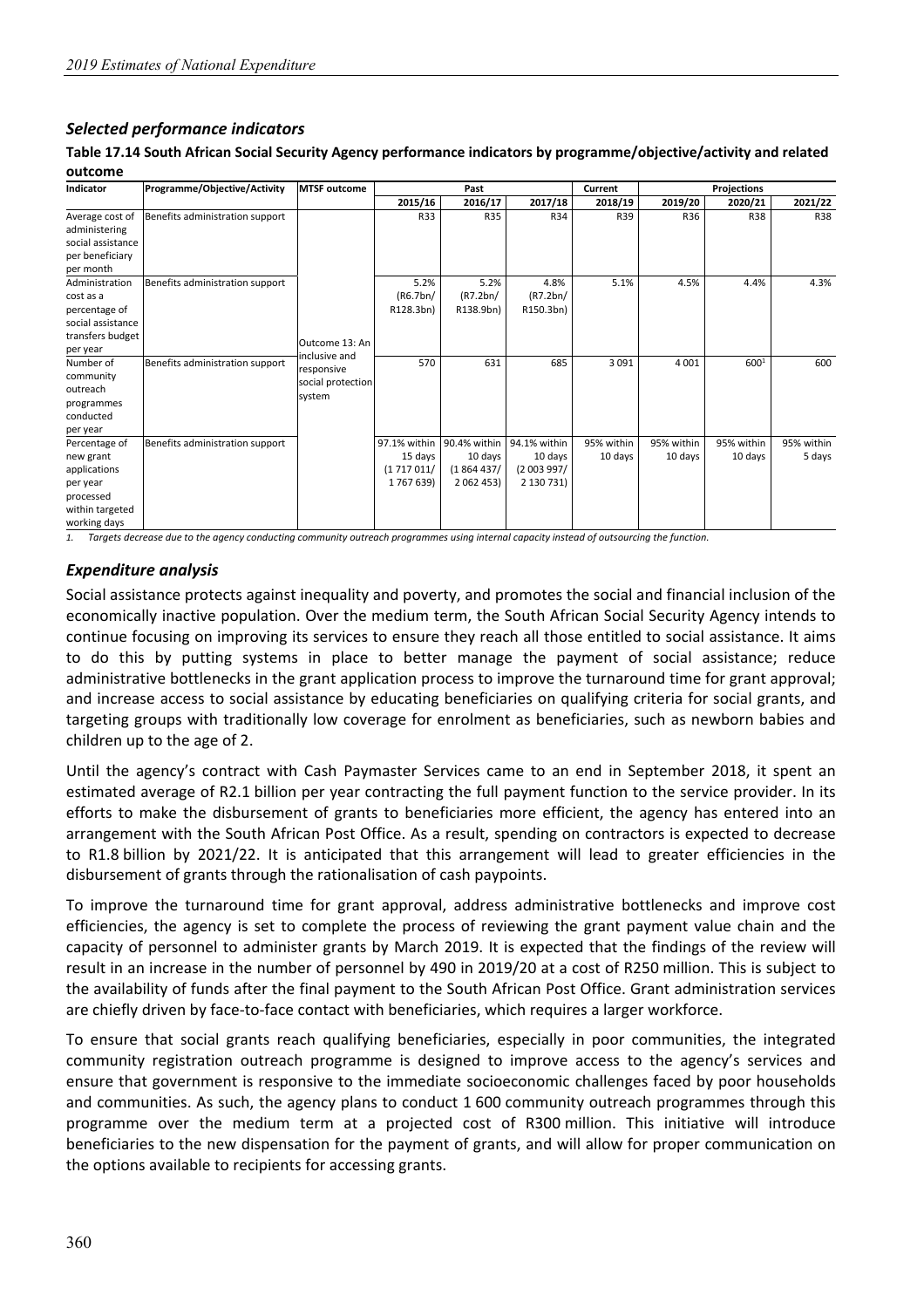A number of projects have been prioritised in the *Benefits Administration Support* programme to modernise service delivery models for social assistance over the MTEF period. These projects include the automation of social grant registries, which involves scanning millions of beneficiary files into an electronic system, at a projected cost of R7 million in 2019/20; and the implementation of a biometric authentication system aimed at reducing fraud and improving compliance with applicable legislation, at an estimated cost of R33 million in 2019/20.

The agency derives the bulk of its revenue through transfers from the department. These are expected to increase at an average annual rate of 3.6 per cent, from R7.8 billion in 2018/19 to R8.6 billion in 2021/22.

#### *Programmes/Objectives/Activities*

**Table 17.15 South African Social Security Agency expenditure trends and estimates by programme/objective/activity**

|                         |            |                        |             |          |         | Average:          |             |                         |             |         | Average:                  |
|-------------------------|------------|------------------------|-------------|----------|---------|-------------------|-------------|-------------------------|-------------|---------|---------------------------|
|                         |            |                        |             |          | Average | Expen-            |             |                         |             | Average | Expen-                    |
|                         |            |                        |             |          | growth  | diture/           |             |                         |             | growth  | diture/                   |
|                         |            |                        |             | Revised  | rate    | Total             |             | Medium-term expenditure |             | rate    | Total                     |
|                         |            | <b>Audited outcome</b> |             | estimate | $(\%)$  | (%)               |             | estimate                |             | (%)     | (%)                       |
| R million               | 2015/16    | 2016/17                | 2017/18     | 2018/19  |         | 2015/16 - 2018/19 | 2019/20     | 2020/21                 |             |         | 2021/22 2018/19 - 2021/22 |
| Administration          | 2 4 3 1.8  | 2 5 8 1.4              | 2 5 9 3 . 6 | 3 178.6  | 9.3%    | 36.7%             | 3 0 3 2 . 1 | 3 2 1 2 . 6             | 3 3 7 4 . 4 | 2.0%    | 38.9%                     |
| Benefits administration | 4 2 7 2 .0 | 4 643.6                | 4 6 2 3 . 4 | 5 003.0  | 5.4%    | 63.3%             | 4785.7      | 5 0 63.4                | 5 2 5 5 . 1 | 1.7%    | 61.1%                     |
| support                 |            |                        |             |          |         |                   |             |                         |             |         |                           |
| Total                   | 6703.8     | 7 2 2 5 .0             | 7 217.0     | 8 181.6  | 6.9%    | 100.0%            | 7817.8      | 8 2 7 5 . 9             | 8 6 2 9 . 5 | 1.8%    | 100.0%                    |

#### *Statements of historical financial performance and position*

**Table 17.16 South African Social Security Agency statements of historical financial performance and position**

| <b>Statement of financial performanc</b>                             |                          |                   |                          |                |                          |                |               |                | Average:                  |
|----------------------------------------------------------------------|--------------------------|-------------------|--------------------------|----------------|--------------------------|----------------|---------------|----------------|---------------------------|
|                                                                      |                          | <b>Audited</b>    |                          | <b>Audited</b> |                          | <b>Audited</b> | <b>Budget</b> | <b>Revised</b> | Outcome/<br><b>Budget</b> |
|                                                                      | <b>Budget</b>            | outcome           | <b>Budget</b>            | outcome        | <b>Budget</b>            | outcome        | estimate      | estimate       | (%)                       |
|                                                                      |                          |                   |                          |                |                          |                |               |                | 2015/16                   |
| R million                                                            | 2015/16                  |                   | 2016/17                  |                | 2017/18                  |                | 2018/19       |                | 2018/19                   |
| Revenue                                                              |                          |                   |                          |                |                          |                |               |                |                           |
| Non-tax revenue                                                      | 4.0                      | 24.1              | 4.2                      | 13.4           | 4.4                      | 7.9            | 6.3           | 6.3            | 272.9%                    |
| Sale of goods and services other<br>than capital assets<br>of which: | 0.0                      | 16.5              |                          | 5.3            | 0.0                      | 1.8            | 0.6           | 0.6            | 3785.0%                   |
| Administrative fees                                                  | $\overline{\phantom{0}}$ | $\qquad \qquad -$ | $\overline{\phantom{0}}$ | 0.2            | $\overline{\phantom{0}}$ | 0.2            | 0.2           | 0.2            | 318.3%                    |
| Sales by market establishment                                        |                          | 16.5              |                          | 5.1            |                          | 1.6            | 0.4           | 0.4            | 5 469.6%                  |
| Other sales                                                          | 0.0                      | 0.1               |                          |                | 0.0                      | 0.0            | 0.0           | 0.0            | 204.5%                    |
| Other non-tax revenue                                                | 4.0                      | 7.6               | 4.2                      | 8.1            | 4.4                      | 6.1            | 5.7           | 5.7            | 150.3%                    |
| <b>Transfers received</b>                                            | 6 643.0                  | 6 643.0           | 6 908.9                  | 6 908.9        | 7 206.1                  | 7 206.1        | 7760.7        | 7762.9         | 100.0%                    |
| <b>Total revenue</b>                                                 | 6647.0                   | 6 6 6 7.1         | 6913.1                   | 6922.3         | 7 2 1 0.5                | 7 213.9        | 7767.0        | 7769.2         | 100.1%                    |
| <b>Current expenses</b>                                              | 7 270.6                  | 6 681.2           | 7545.1                   | 7 194.6        | 7684.6                   | 7 180.8        | 8 1 4 9 . 4   | 8 1 5 1 . 6    | 95.3%                     |
| Compensation of employees                                            | 2700.5                   | 2 643.4           | 3 0 3 4 . 3              | 2895.7         | 3 2 4 2 . 2              | 3027.3         | 3 4 6 4 .0    | 3 4 6 4 .0     | 96.7%                     |
| Goods and services                                                   | 4 4 9 8.3                | 3922.8            | 4480.3                   | 4 1 8 4 .9     | 4 4 0 9.9                | 4031.6         | 4 651.0       | 4653.2         | 93.1%                     |
| of which:                                                            |                          |                   |                          |                |                          |                |               |                |                           |
| Agency and support / outsourced                                      | 145.3                    | 158.4             | 154.4                    | 193.2          | 204.9                    | 199.3          | 332.1         | 332.1          | 105.5%                    |
| services                                                             |                          |                   |                          |                |                          |                |               |                |                           |
| Communication                                                        | 338.3                    | 69.5              | 62.0                     | 92.2           | 85.7                     | 61.4           | 86.5          | 86.5           | 54.1%                     |
| Computer services                                                    | 406.1                    | 312.8             | 361.5                    | 330.3          | 353.9                    | 338.2          | 542.3         | 542.3          | 91.6%                     |
| Payment contractors                                                  | 2 2 1 1.6                | 2025.6            | 2 146.0                  | 2 0 6 2 . 9    | 2 2 5 8.7                | 2 1 1 2 .5     | 2 2 9 2 . 9   | 1992.2         | 92.0%                     |
| Lease payments                                                       | 401.2                    | 332.9             | 382.4                    | 309.2          | 376.3                    | 309.2          | 415.8         | 415.8          | 86.8%                     |
| Repairs and maintenance                                              | 289.4                    | 141.3             | 100.3                    | 21.4           | 88.4                     | 25.0           | 31.7          | 33.9           | 43.5%                     |
| <b>Property payments</b>                                             |                          |                   | $\overline{\phantom{0}}$ | 399.7          |                          | 418.2          | 454.4         | 454.4          | 280.0%                    |
| Depreciation                                                         | 70.9                     | 115.0             | 30.6                     | 114.0          | 32.5                     | 121.9          | 34.5          | 34.5           | 228.0%                    |
| Interest, dividends and rent on<br>land                              | 0.9                      | ۰                 |                          |                |                          |                |               |                | 0.0%                      |
| Surplus/(Deficit)                                                    | (647.0)                  | (37.0)            | (659.0)                  | (303.0)        | (502.0)                  | (3.0)          | (412.0)       | (412.0)        |                           |
|                                                                      |                          |                   |                          |                |                          |                |               |                |                           |
| <b>Statement of financial position</b>                               |                          |                   |                          |                |                          |                |               |                |                           |
| Carrying value of assets                                             | 747.9                    | 816.8             | 785.3                    | 858.3          | 824.6                    | 821.8          | 865.9         | 865.9          | 104.3%                    |
| of which:                                                            |                          |                   |                          |                |                          |                |               |                |                           |
| Acquisition of assets                                                | (232.4)                  | (171.8)           | (149.6)                  | (166.2)        | (152.7)                  | (102.8)        | (161.6)       | (161.6)        | 86.5%                     |
| Inventory                                                            | 32.4                     | 17.0              | 34.0                     | 15.5           | 35.7                     | 16.5           | 17.4          | 17.4           | 55.5%                     |
| Receivables and prepayments                                          | 16.9                     | 24.4              | 17.7                     | 27.6           | 18.6                     | 26.6           | 29.0          | 29.0           | 130.9%                    |
| Cash and cash equivalents                                            | 1036.8                   | 1 2 2 7 . 3       | 892.8                    | 777.4          | 522.2                    | 509.2          | 536.2         | 536.2          | 102.1%                    |
| <b>Total assets</b>                                                  | 1834.0                   | 2085.5            | 1729.8                   | 1678.7         | 1401.1                   | 1374.1         | 1 4 4 8.5     | 1448.5         | 102.7%                    |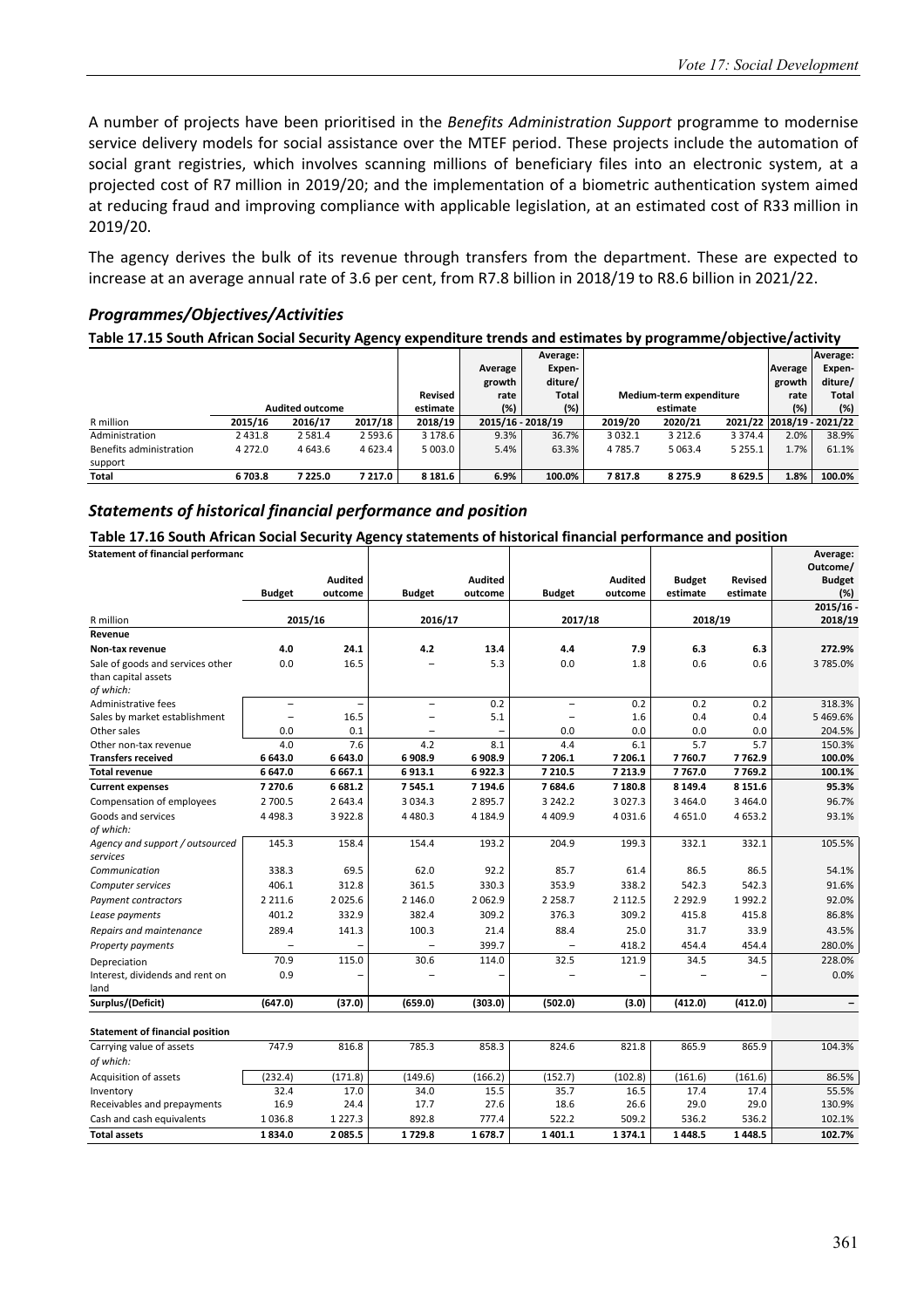| <b>Statement of financial position</b> |               |             |               |                |               |         |               |          | Average:      |
|----------------------------------------|---------------|-------------|---------------|----------------|---------------|---------|---------------|----------|---------------|
|                                        |               |             |               |                |               |         |               |          | Outcome/      |
|                                        |               | Audited     |               | <b>Audited</b> |               | Audited | <b>Budget</b> | Revised  | <b>Budget</b> |
|                                        | <b>Budget</b> | outcome     | <b>Budget</b> | outcome        | <b>Budget</b> | outcome | estimate      | estimate | (%)           |
|                                        |               |             |               |                |               |         |               |          | $2015/16 -$   |
| R million                              | 2015/16       |             | 2016/17       |                |               | 2017/18 | 2018/19       |          | 2018/19       |
| Accumulated surplus/(deficit)          | 620.6         | 1 2 8 4 . 3 | 625.3         | 981.6          | 122.9         | 746.0   | 333.5         | 333.5    | 196.5%        |
| Finance lease                          | 0.3           | -           | 0.3           | -              | 0.3           | 0.4     | 0.3           | 0.3      | 58.3%         |
| Trade and other payables               | 877.1         | 520.3       | 751.4         | 406.6          | 907.5         | 335.1   | 806.5         | 806.5    | 61.9%         |
| Provisions                             | 336.0         | 280.8       | 352.8         | 290.5          | 370.5         | 292.7   | 308.2         | 308.2    | 85.7%         |
| <b>Total equity and liabilities</b>    | 1834.0        | 2085.5      | 1729.8        | 1678.7         | 1401.1        | 1374.1  | 1448.5        | 1448.5   | 102.7%        |

#### **Table 17.16 South African Social Security Agency statements of historical financial performance and position**

## *Statements of estimates of financial performance and position*

#### **Table 17.17 South African Social Security Agency statements of estimates of financial performance and position**

| <b>Statement of financial performance</b> |                |                   | Average:     |          |                             |             |           | Average:          |
|-------------------------------------------|----------------|-------------------|--------------|----------|-----------------------------|-------------|-----------|-------------------|
|                                           |                | Average           | Expen-       |          |                             |             | Average   | Expen-            |
|                                           |                | growth            | diture/      |          |                             |             | growth    | diture/           |
|                                           | <b>Revised</b> | rate              | <b>Total</b> |          |                             |             | rate      | <b>Total</b>      |
|                                           | estimate       | (%)               | (%)          |          | <b>Medium-term estimate</b> |             | (%)       | (%)               |
| R million                                 | 2018/19        | 2015/16 - 2018/19 |              | 2019/20  | 2020/21                     | 2021/22     |           | 2018/19 - 2021/22 |
| Revenue                                   |                |                   |              |          |                             |             |           |                   |
| Non-tax revenue                           | 6.3            | $-35.9%$          | 0.2%         | 6.7      | 7.1                         | 7.5         | 5.5%      | 0.1%              |
| Sale of goods and services other          | 0.6            | $-66.7%$          | 0.1%         | 0.6      | 0.7                         | 0.7         | 5.4%      | 0.0%              |
| than capital assets                       |                |                   |              |          |                             |             |           |                   |
| of which:                                 |                |                   |              |          |                             |             |           |                   |
| Administrative fees                       | 0.2            |                   | 0.0%         | 0.2      | 0.2                         | 0.2         | 5.4%      | 0.0%              |
| Sales by market establishment             | 0.4            | $-70.3%$          | 0.1%         | 0.5      | 0.5                         | 0.5         | 5.4%      | 0.0%              |
| Other non-tax revenue                     | 5.7            | $-8.8%$           | 0.1%         | 6.1      | 6.4                         | 6.7         | 5.5%      | 0.1%              |
| <b>Transfers received</b>                 | 7762.9         | 5.3%              | 99.8%        | 7621.8   | 8 1 2 4 . 6                 | 8622.1      | 3.6%      | 99.9%             |
| <b>Total revenue</b>                      | 7769.2         | 5.2%              | 100.0%       | 7628.5   | 8 1 3 1.7                   | 8629.5      | 3.6%      | 100.0%            |
| <b>Expenses</b>                           |                |                   |              |          |                             |             |           |                   |
| <b>Current expenses</b>                   | 12 009.0       | 21.6%             | 99.6%        | 11 095.2 | 11 762.4                    | 12 28 1.4   | 0.8%      | 99.7%             |
| Compensation of employees                 | 3 4 6 4 . 0    | 9.4%              | 40.9%        | 3 657.9  | 3830.1                      | 3 962.2     | 4.6%      | 31.6%             |
| Goods and services                        | 4 6 5 3.2      | 5.9%              | 57.3%        | 4 080.7  | 4 3 6 2 . 5                 | 4579.3      | $-0.5%$   | 37.4%             |
| of which:                                 |                |                   |              |          |                             |             |           |                   |
| Agency and support /                      | 332.1          | 28.0%             | 3.0%         | 277.2    | 293.3                       | 309.5       | $-2.3%$   | 2.6%              |
| outsourced services<br>Communication      | 86.5           | 7.6%              | 1.1%         | 54.8     | 82.6                        | 91.3        | 1.8%      | 0.7%              |
|                                           | 542.3          |                   | 5.1%         | 450.3    | 430.5                       | 454.2       | $-5.7%$   | 4.0%              |
| Computer services                         |                | 20.1%             |              |          |                             |             |           |                   |
| Payment contractors                       | 1992.2         | $-0.6%$           | 28.1%        | 1610.5   | 726.7                       | 1791.2      | $-3.5%$   | 15.1%             |
| Lease payments                            | 415.8          | 7.7%              | 4.7%         | 420.4    | 452.5                       | 477.4       | 4.7%      | 3.7%              |
| Repairs and maintenance                   | 33.9           | $-37.8%$          | 0.8%         | 13.4     | 17.7                        | 18.7        | $-18.0%$  | 0.2%              |
| <b>Property payments</b>                  | 454.4          |                   | 4.2%         | 482.4    | 516.4                       | 544.8       | 6.2%      | 4.2%              |
| Depreciation                              | 34.5           | $-33.1%$          | 1.4%         | 47.5     | 50.1                        | .9          | 15.3%     | 0.4%              |
| <b>Transfers and subsidies</b>            | 30.0           | 9.9%              | 0.4%         | 31.6     | 33.2                        | 35.1        | 5.3%      | 0.3%              |
| <b>Total expenses</b>                     | 12 039.0       | 21.6%             | 100.0%       | 11 126.8 | 11 795.6                    | 12 316.5    | 0.8%      | 100.0%            |
| Surplus/(Deficit)                         | (4270.0)       |                   |              | (3498.0) | (3664.0)                    | (3687.0)    |           |                   |
|                                           |                |                   |              |          |                             |             |           |                   |
| <b>Statement of financial position</b>    |                |                   |              |          |                             |             |           |                   |
| Carrying value of assets<br>of which:     | 865.9          | 2.0%              | 52.5%        | 912.4    | 974.4                       | 1028.0      | 5.9%      | 59.9%             |
|                                           | (161.6)        | $-2.0%$           | $-9.2%$      | (161.6)  | (170.5)                     | (179.9)     | 3.6%      | $-10.7%$          |
| Acquisition of assets                     |                |                   |              |          |                             |             |           |                   |
| Inventory                                 | 17.4           | 0.9%              | 1.0%         | 18.3     | 19.3                        | 20.4        | 5.4%      | 1.2%              |
| Receivables and prepayments               | 29.0           | 5.9%              | 1.7%         | 30.6     | 32.2                        | 34.0        | 5.4%      | 2.0%              |
| Cash and cash equivalents                 | 536.2          | $-24.1%$          | 44.8%        | 564.6    | 595.6                       | 628.4       | 5.4%      | 36.9%             |
| <b>Total assets</b>                       | 1448.5         | $-11.4%$          | 100.0%       | 1525.9   | 1621.6                      | 1710.8      | 5.7%      | 100.0%            |
| Accumulated surplus/(deficit)             | 333.5          | $-36.2%$          | 49.3%        | 144.2    | $\overline{a}$              | ۰           | $-100.0%$ | 8.1%              |
| Finance lease                             | 0.3            |                   | 0.0%         | 0.3      | 0.4                         | 0.4         | 5.5%      | 0.0%              |
| Trade and other payables                  | 806.5          | 15.7%             | 32.3%        | 1056.8   | 1 2 7 8.8                   | 1 3 4 9 . 2 | 18.7%     | 70.7%<br>21.2%    |
| Provisions                                | 308.2          | 3.1%              | 18.3%        | 324.5    | 342.4                       | 361.2       | 5.4%      |                   |
| <b>Total equity and liabilities</b>       | 1448.5         | $-11.4%$          | 100.0%       | 1525.9   | 1621.6                      | 1710.8      | 5.7%      | 100.0%            |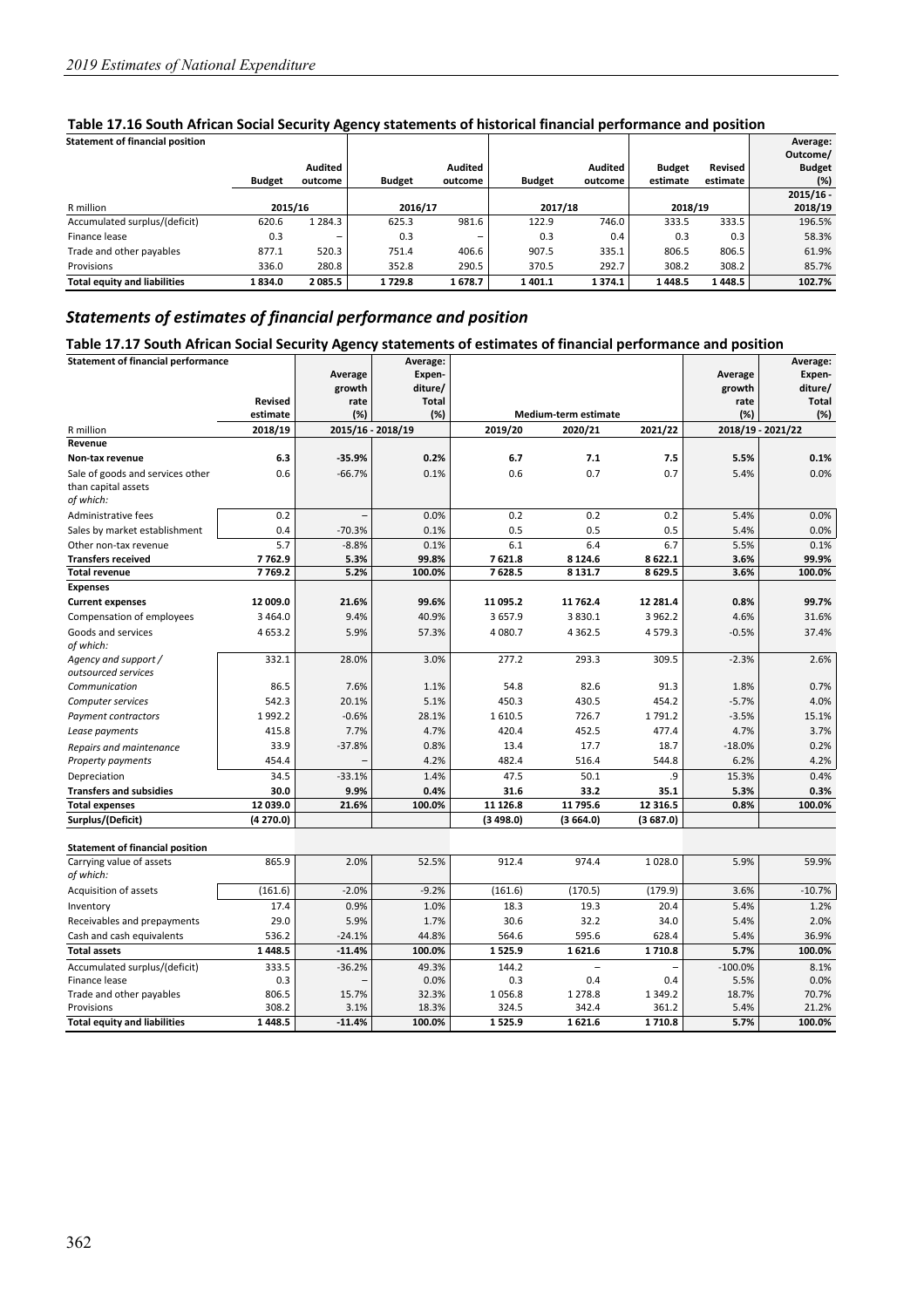|           |               | <b>Number of posts</b>               |                     |               |      |                                                                                            |                         |      |        |                |      |             |                                  |      |        |               |      |         |                   |
|-----------|---------------|--------------------------------------|---------------------|---------------|------|--------------------------------------------------------------------------------------------|-------------------------|------|--------|----------------|------|-------------|----------------------------------|------|--------|---------------|------|---------|-------------------|
|           |               | estimated for                        |                     |               |      |                                                                                            |                         |      |        |                |      |             |                                  |      |        |               |      |         |                   |
|           |               | 31 March 2019                        |                     |               |      | Number and cost <sup>1</sup> of personnel posts filled/planned for on funded establishment |                         |      |        |                |      |             |                                  |      |        |               |      |         | <b>Number</b>     |
|           | <b>Number</b> | <b>Number</b>                        |                     |               |      |                                                                                            |                         |      |        |                |      |             |                                  |      |        |               |      | Average | Average:          |
|           | οf            | οf                                   |                     |               |      |                                                                                            |                         |      |        |                |      |             |                                  |      |        |               |      | growth  | Salary            |
|           | funded        | posts                                |                     |               |      |                                                                                            |                         |      |        |                |      |             |                                  |      |        |               |      | rate    | level/Total       |
|           | posts         | on approved                          |                     | Actual        |      |                                                                                            | <b>Revised estimate</b> |      |        |                |      |             | Medium-term expenditure estimate |      |        |               |      | (%)     | (%)               |
|           |               | establishment                        |                     | 2017/18       |      |                                                                                            | 2018/19                 |      |        | 2019/20        |      |             | 2020/21                          |      |        | 2021/22       |      |         | 2018/19 - 2021/22 |
|           |               | <b>South African Social Security</b> |                     |               | Unit |                                                                                            |                         | Unit |        |                | Unit |             |                                  | Unit |        |               | Unit |         |                   |
| Agency    |               |                                      | Number              | Cost          | cost | <b>Number</b>                                                                              | Cost                    | cost | Number | Cost           |      | cost Number | Cost                             | cost | Number | Cost          | cost |         |                   |
| Salary    | 9794          | 19676                                | 8 800 3 027.3       |               | 0.3  |                                                                                            | 9 304 3 464.0           | 0.4  |        | 9794 3657.9    | 0.4  |             | 97943830.1                       | 0.4  |        | 9794 3962.2   | 0.4  | 4.6%    | 100.0%            |
| level     |               |                                      |                     |               |      |                                                                                            |                         |      |        |                |      |             |                                  |      |        |               |      |         |                   |
| $1 - 6$   | 6 1 6 2       | 11 654                               | 5 5 1 3 1 4 0 9 . 5 |               | 0.3  |                                                                                            | 6053 1548.0             | 0.3  |        | 6 162 1 6 18.3 | 0.3  |             | 6 162 1 666.6                    | 0.3  |        | 6 162 1 707.6 | 0.3  | 3.3%    | 63.5%             |
| $7 - 10$  | 2879          | 6811                                 |                     | 2 680 1 062.0 | 0.4  |                                                                                            | 2 581 1 219.2           | 0.5  |        | 2879 1298.5    | 0.5  |             | 2879 1381.6                      | 0.5  |        | 2879 1436.4   | 0.5  | 5.6%    | 29.0%             |
| $11 - 12$ | 527           | 889                                  | 413                 | 338.7         | 0.8  | 481                                                                                        | 447.7                   | 0.9  | 527    | 477.5          | 0.9  | 527         | 504.8                            | 1.0  | 527    | 528.1         | 1.0  | 5.7%    | 5.3%              |
| $13 - 16$ | 226           | 322                                  | 194                 | 217.1         | 1.1  | 189                                                                                        | 249.1                   | 1.3  | 226    | 263.7          | 1.2  | 226         | 277.1                            | 1.2  | 226    | 290.1         | 1.3  | 5.2%    | 2.2%              |
|           | Rand million. |                                      |                     |               |      |                                                                                            |                         |      |        |                |      |             |                                  |      |        |               |      |         |                   |

#### *Personnel information*

**Table 17.18 South African Social Security Agency personnel numbers and cost by salary level**

## **Other entity**

Comprehensive coverage of the following public entity is provided with more detailed information for the vote at www.treasury.gov.za under the budget information link.

• The **National Development Agency's** primary focus is on strengthening the institutional capacity of civil society organisations that provide services to poor communities. The agency also promotes consultation and dialogue between civil society and the state, debates policy development, and conducts research. The agency's projected expenditure for 2019/20 is R213.9 million.